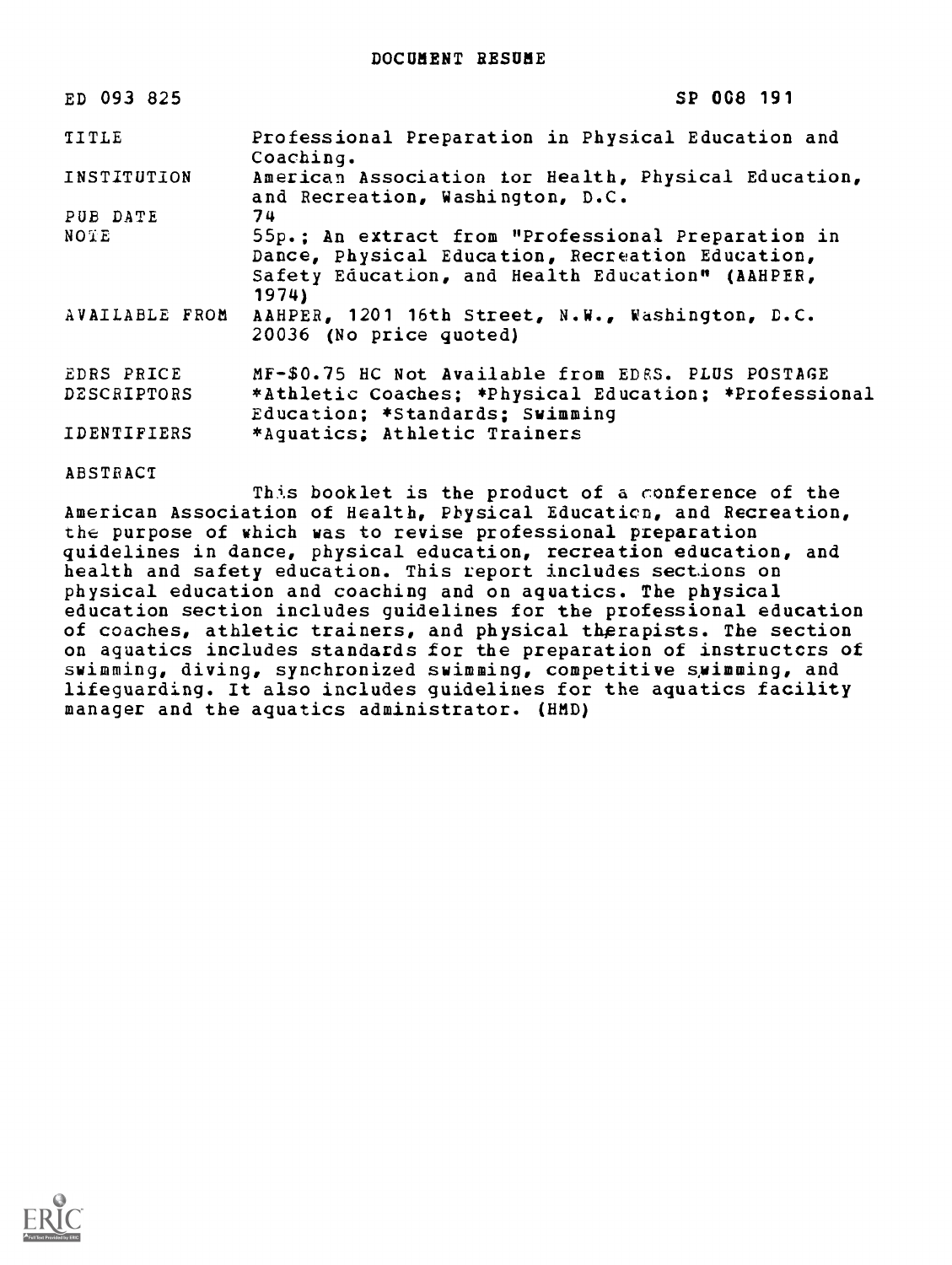# PROFESSIONAL PREPAR ATIC IYSICA<br>ATION **ION AND ACHING**

# U S DEPARTMENT OF HEALTH NATIONAL INSTITUTE OF

THIS DOCUMENT HAS BEEN REPRO<br>DUCED EXACTLY AS RECEIVED FROM<br>THE PEASON OP OPGANIZATION ORIGIN<br>ATING IT POINT, OF VIEW OR OPINIONS<br>STATED DO NOT NECESSARILY REPRE<br>SENTION POSITION OR POLICY<br>EDUCATION POSITION OR POLICY

i (1986) – verski poletičkov<br>Shtep (Material (<mark>BY) micro</mark><br>Ingr<sub>e</sub>ma <u>(M</u>ee<sub>m</sub> (Ingramted By)  $\frac{1}{2} \sum_{i=1}^{n} \frac{1}{2} \sum_{j=1}^{n} \frac{1}{2} \sum_{j=1}^{n} \frac{1}{2} \sum_{j=1}^{n} \frac{1}{2} \sum_{j=1}^{n} \frac{1}{2} \sum_{j=1}^{n} \frac{1}{2} \sum_{j=1}^{n} \frac{1}{2} \sum_{j=1}^{n} \frac{1}{2} \sum_{j=1}^{n} \frac{1}{2} \sum_{j=1}^{n} \frac{1}{2} \sum_{j=1}^{n} \frac{1}{2} \sum_{j=1}^{n} \frac{1}{2} \sum_{j=1}^{n$ FICHE ONLY HA  $\ddot{\hat{\mathcal{A}}}$  $\overline{\ell}$ 

 $\pm$   $\approx$ SAN 2ATIONS CREAKS  $\begin{array}{ll} \mathcal{F}^{\alpha} \left( \mathbb{R}^{\infty} \right) \left[ \mathbb{E} \left[ \mathbf{V} \mathbf{Q} \right] \right] \leq \mathbb{E} \left[ \mathbf{V} \mathbf{Q} \right] \left[ \mathbf{V} \mathbf{Q} \right] \leq \mathbb{E} \left[ \mathbf{V} \mathbf{Q} \right] \left[ \mathbf{V} \mathbf{Q} \right] \leq \mathbb{E} \left[ \mathbf{V} \mathbf{Q} \right] \left[ \mathbf{V} \mathbf{Q} \right] \left[ \mathbf{V} \mathbf{Q} \right] \left[$ 

12 RDU  $\Theta$ **A** Full Text P led by ERIC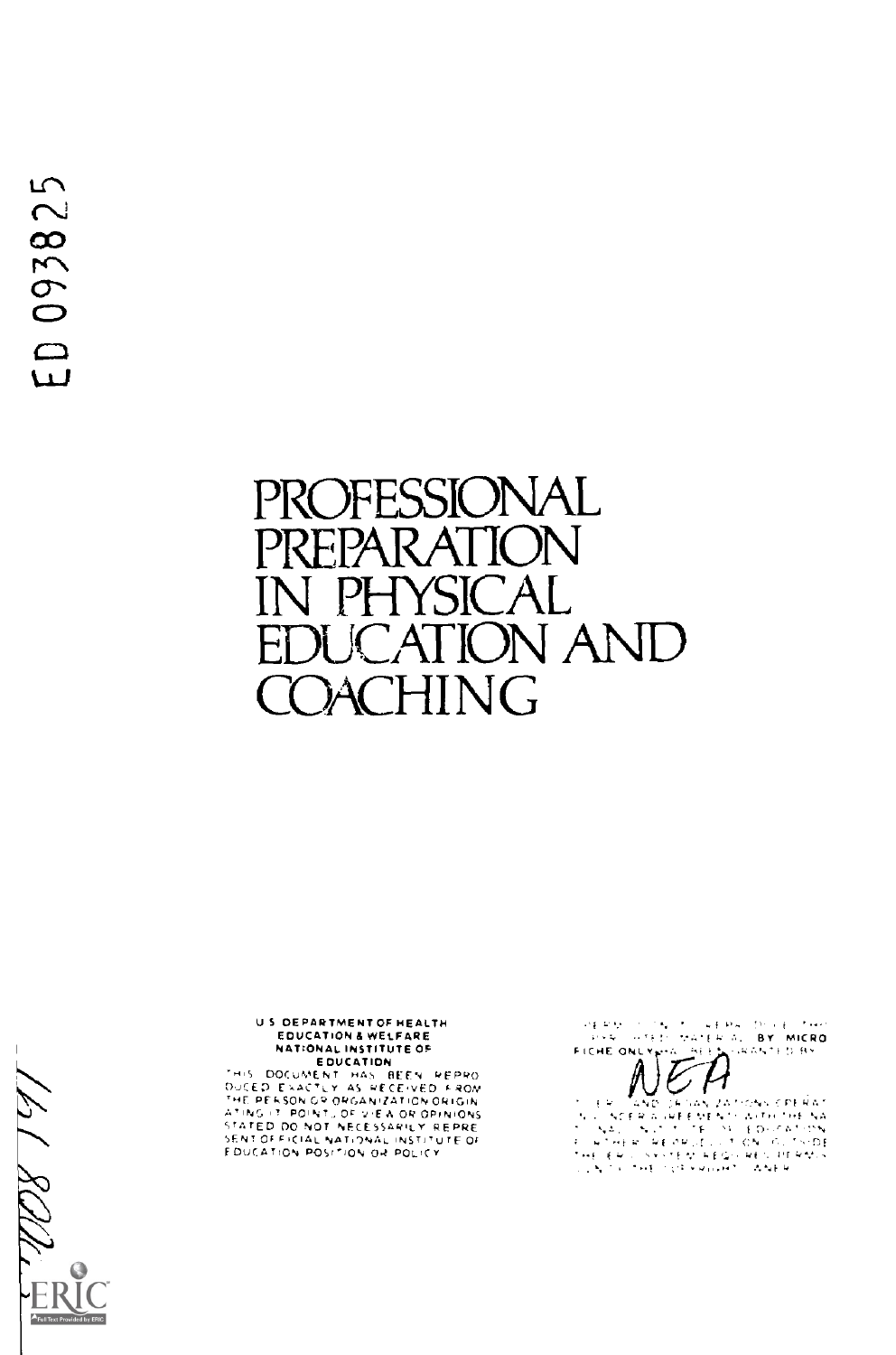# aahper publications

Copyright © 1974

American Association for Health Physical Education, and Recreation

A National Affiliate of the National Education Association 1291 Sixteenth Street, N.W. Washington, D.C. 20036

Order from: AAHPER Publications-Sales 1201 Sixteenth Street. N.W. Washington, D.C. 20036

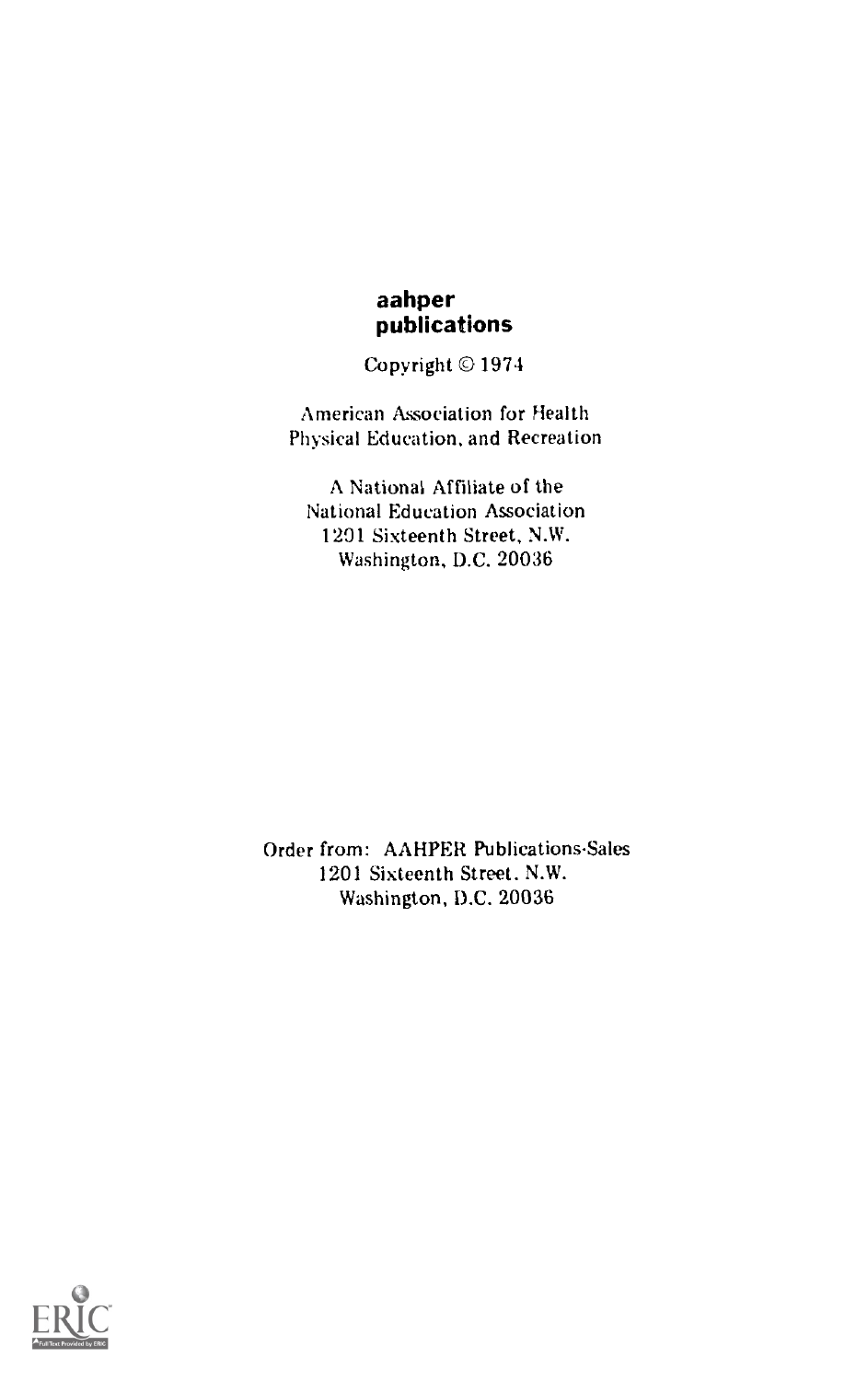# FOREWORD

The 1962 National Conference on Undergraduate Professional Preparation in Health Education, Physical Education, and Recreation not only produced guidelines for teacher education programs, but also formed the Professional Preparation Panel to implement the guidelines and give attention to improving existing programs. One of the panel's responsibilities was to review the guidelines constantly and keep them current. Because many new developments took place in teacher education during the 1960s. the panel recommended in the Fall of 1967 that the guidelines which appeared in the 1962 Conference Report he revised. It was hoped that the revision could he accomplished by task forces established within each of AAHPER's eight divisions, but the revisions were so extensive that it was necessary to schedule another national conference to restudy the entire teacher preparation procedure.

A committee of division and panel members was established to plan and conduct the conference. Each division appointed a member to serve on the planning committee and the panel designated one of its members to serve as the diairman. Coordinating the efforts to secure approval of the conference by the eight divisions and providing a time schedule for needed pre-conference task force work proved to be a major task. It was not accomplished until the fall of 1971 when final approval was given by AAIIPER's Board of Directors and the eight divisions, and the committee was directed to proceed with the conference. In 1972 the preconference work was completed and materials were mailed to the preregistered delegates as working papers for the conference. During the planning and working period that preceded the conference many members were involved and they, together with the 500 members who registered at the New Orleans Conference, represent a major membership involvement in an important Association program. This publication is an extract from Professional Preparation in Dance, Physical Education, Recreation Education, Safety Education, and Health Education  $(AAHPER, 1974)$ , which is the final product of their work.

> George Anderson Associate Executive Secretary **AAHPER**

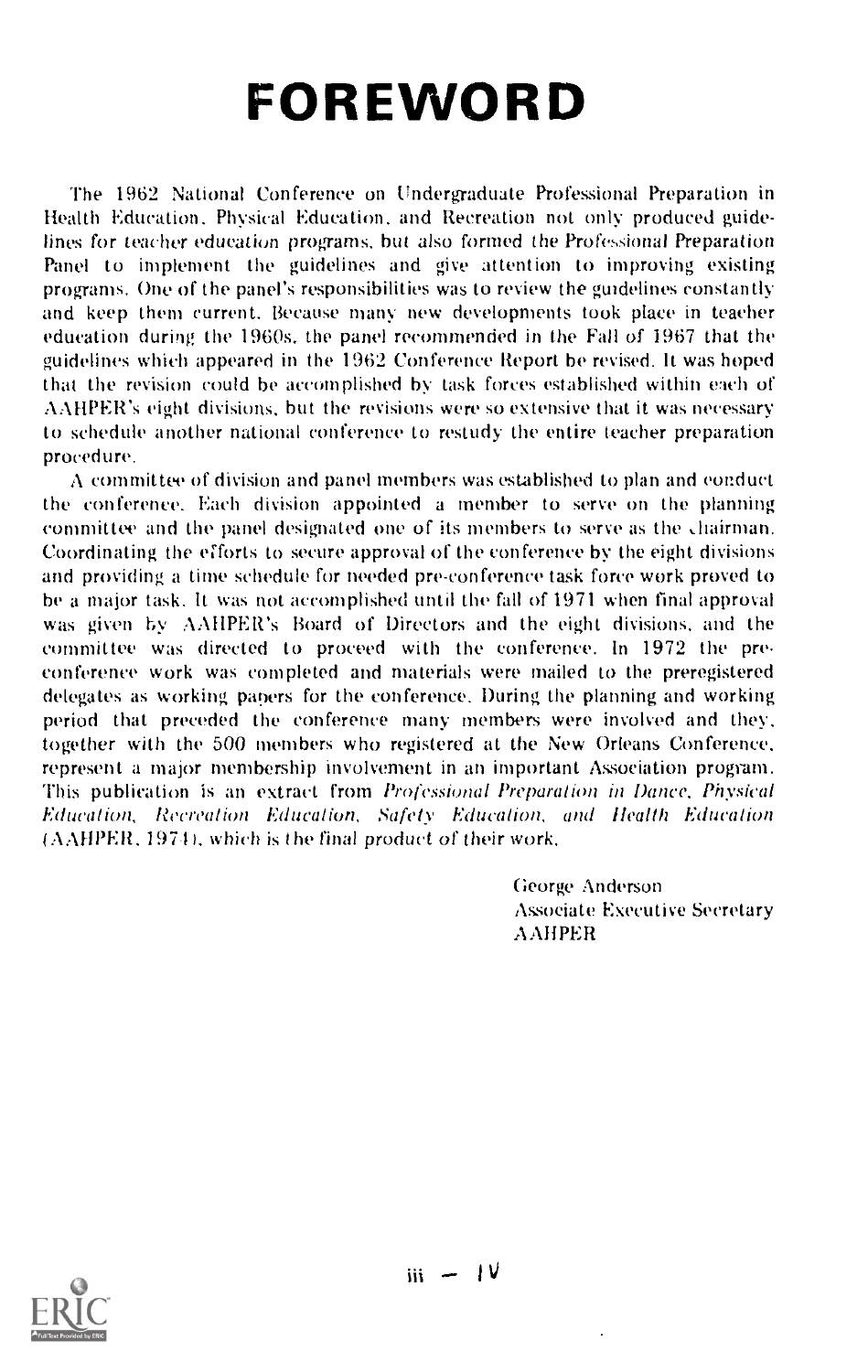# CONTENTS

PHYSICAL EDUCATION

- Introduction
- Part I. Professional Education for Physical Education
- Part II. Professional Preparation for Specialized Interests
- Coaching
- Athletic Trainer Specialization
- Therapeutics
- Committees

AQUATICS COUNCIL TASK FORCE REPORT

- Introduction
- Standards for the Physical Educator
- Standards for the Aquatic Instructor
- Standards for the Aquatics Specialist and Aquatics Administrator
- Task Force

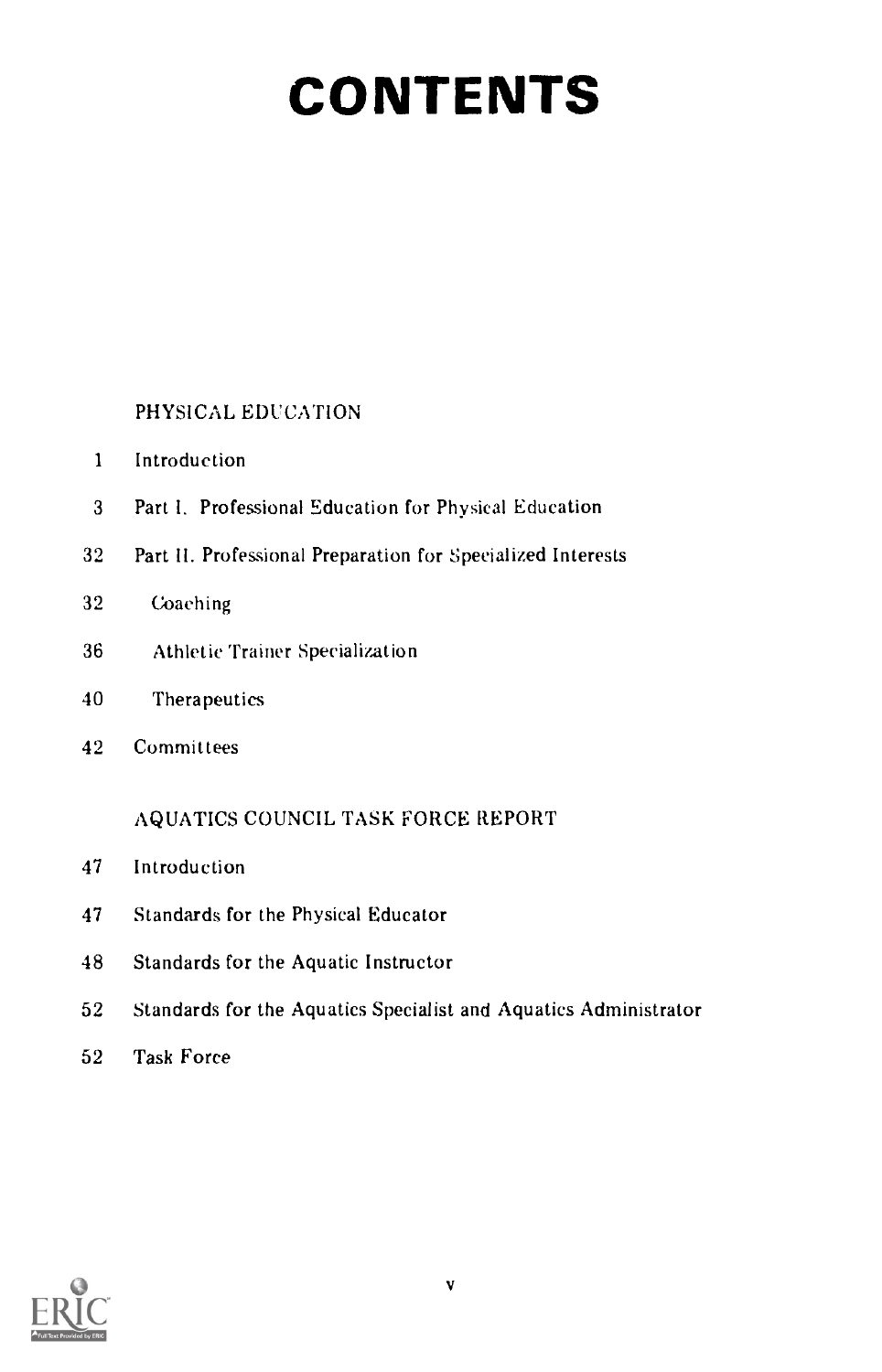# PHYSICAL EDUCATION

# INTRODUCTION

The need for guidelines for professional preparation in physical education is apparent. That such guidelines should be constructed by professionals who are active practitioners and theorists is imminently desirable. The AAHPER sponsorship of the Professional Preparation Conference of 1973 endeavored to utilize the thinking of active professionals who had indicated a desire for input. The Introduction to this document succinctly presents the rationale, philosophy, objectives, organization and conduct of the conference. Special Task Force papers on articulation, interrelationship, certification, auxiliary personnel and aquatics are included in the Appendix of this report.

It must be emphasized that this report is but one approach to undergraduate professional preparation in physical education. It does not represent the only way. The document provides guidelines for planning a sound professional preparation program in physical education with an emphasis on the learning,teaching components  $-$  nothing more. The document is not to be used in total as a basis for certification and it is certainly not meant to be used as the evaluating instrument in certification. Each institution must develop its own professional preparation program and is responsible for its own evaluative criteria. The document is a report of the careful thinking of many people. It is a document formulated by a carefully selected small group, critically examined and revised by over 100 people assigned to sections of the report, refined by 12 elected representatives of the examining group, and thoroughly reviewed by highly competent experts in the areas of professional preparation in physical education.

This document, then, is merely a first step on the long road to providing guidelines for professional preparation. Evaluative techniques still need to be conceptualized, devised, examined, refined and reviewed. In Part I the document concerns itself with professional preparation for physical education; Part II is concerned with professional preparation for specialized interests in athletics and therapeutics.

Much still needs to be done with regard to promulgating guidelines and standards for sound professional preparation in physical education. Alternate formats including nonteaching majors need to be considered, additional concepts must be suggested, competencies need to be extended. The establishment of professional preparation guidelines is a continual, mutating operation and concern of both

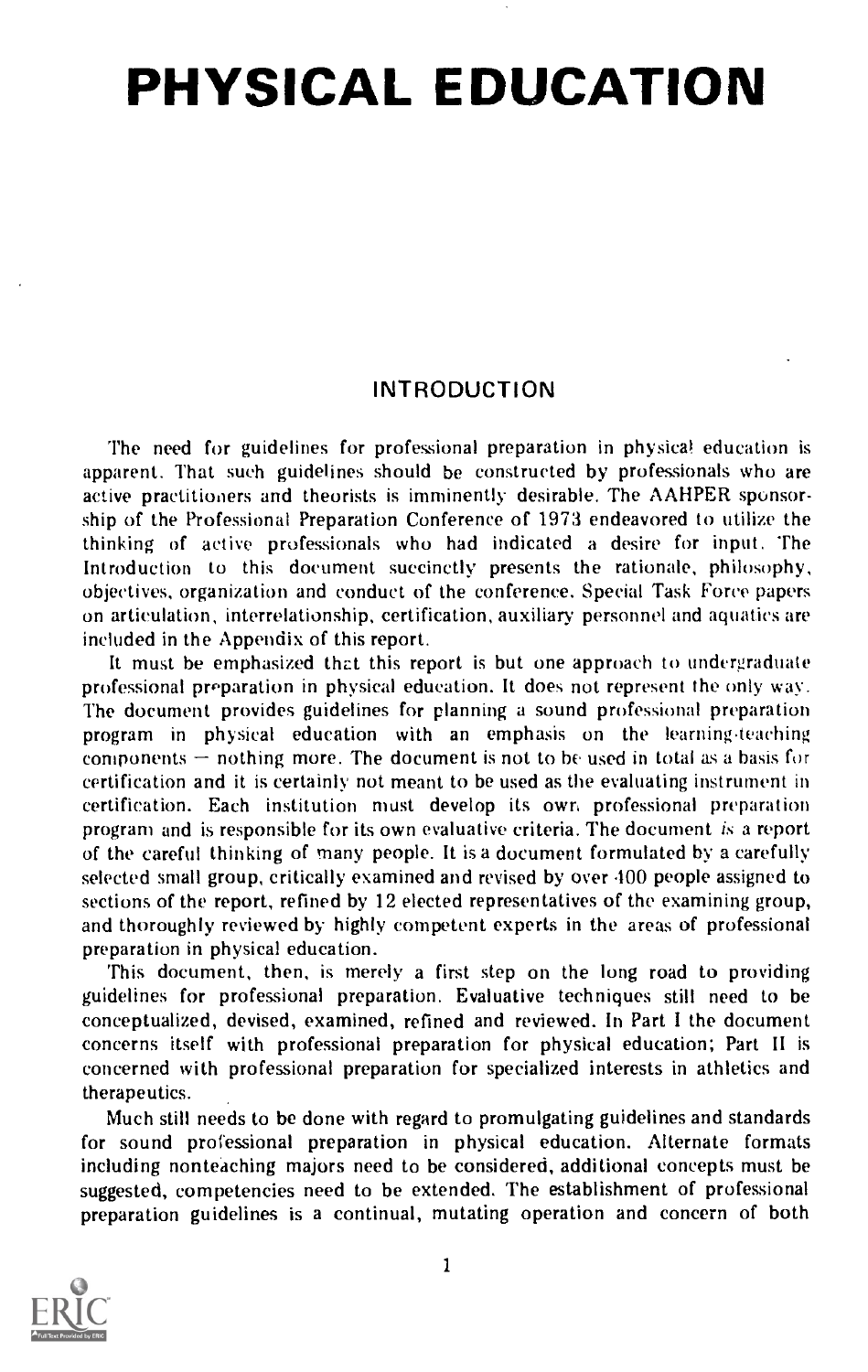practitioner and theorist. Each report or document presented is one more step along the road leading to professional competency and disciplinary encellence. Here, then, is a beginning.

> Celeste Ulrich Past Vice-President Physical Education Division of AAHPER



l,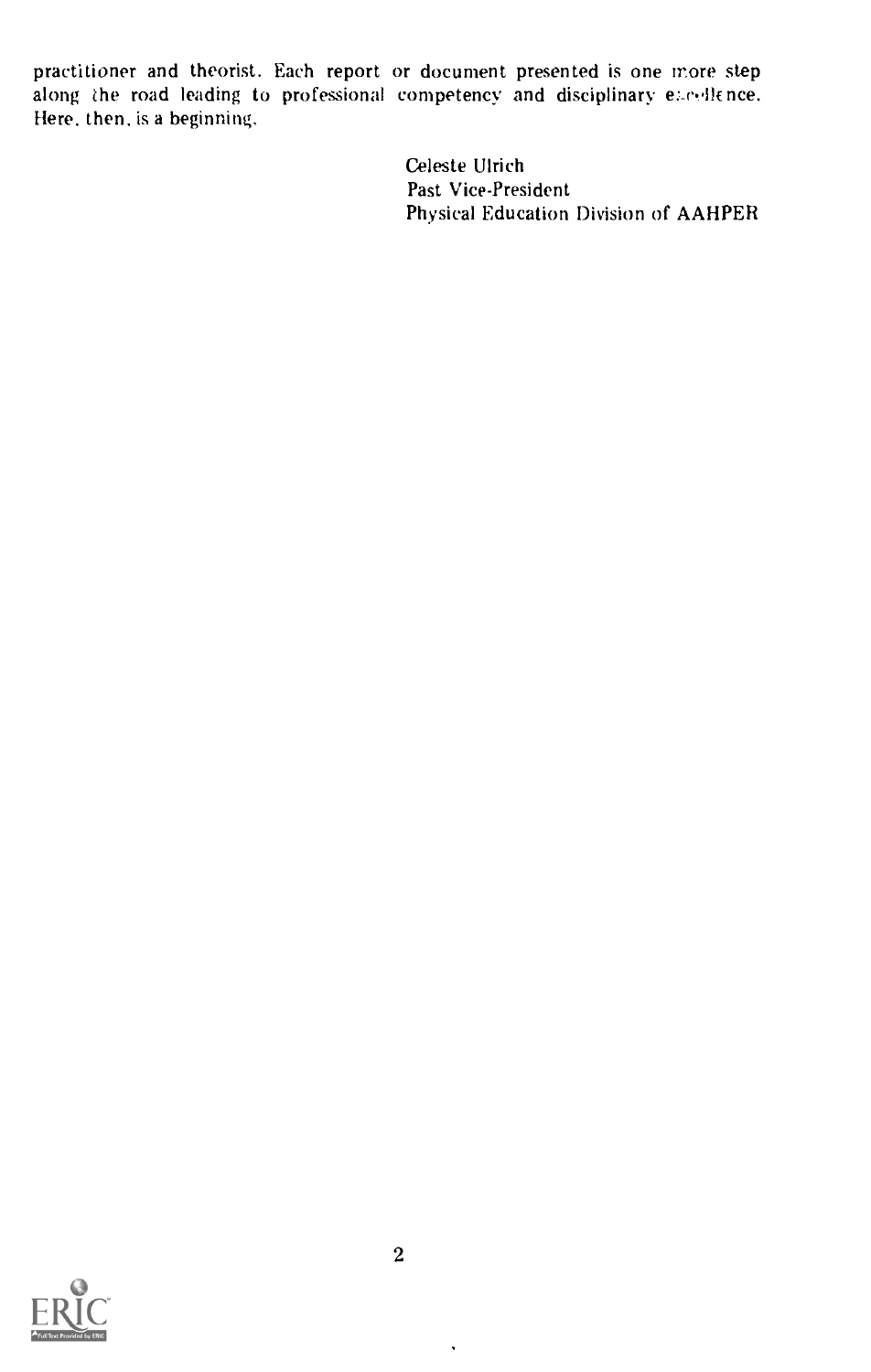# PART I PROFESSIONAL EDUCATION FOR PHYSICAL EDUCATION

# INTRODUCTION

The concept of the discipline of human movement upon which this document is based involves the specific treatment of understandings and knowledges about man as a moving entity. The knowledges and understandings in the discipline are derived from all areas where movement is germane. The structure of the knowledges within the discipline involves research and application of the meaning and significance of movement as reflected in the sociocultural, historical, and philosophical aspects of inevement; the growth and development of the individual; the physical, biological and behavioral factors influencing movement.

The term *physical education* is regarded by many as synonomous with human movement. Others view physical education as being an important part of the discipline but not encompassing the entire domain of human movement. Still others reject the notion that any change in terminology or focus should occur, preferring to remain solely within a well-established context. The controversy has brought forth many suggestions for name changes. Some represent diverse interests, others restrict their focus to singular interests.

As many persons have contributed to the compilation of this document, it therefore reflects a broad position attempting to represent the area of study and professional preparation traditionally called physical education.

Physical education may be included as an integral part of the theory and practice of human movement. The physical educator not only utilizes the knowledge within the discipline of human movement but also significantly contributes to the knowledge of human movement.

The physical educator must have an understanding of the meaning and significance of movement, the growth and development of the individual and the application of physical, biological and behavioral sciences to assist individuals in reaching awareness of self and others. Physical education through the medium of play, games, dance and sport can provide an opportunity for students to better understand how and why man moves as well as the consequences of hi3 movement. Although the terms play, games, dance and sport are used throughout this report in the interests of continuity, efficient movement for daily living and the joy that is inherent in all the varieties of human movement are meant to be included as a part of this medium.

The approach taken by the Task Force in compiling the initial working paper and that used by the conferees at the Professional Preparation Conference it New Orleans was to discuss, react and synthesize the various philosophies and beliefs held by physical educators. The basic premise that guided this was that competencies can be identified, and human movement can be studied through the conceptual approach. This approach uses the concept as the organizing idea from which possible competencies and experiences are derived.

The major responsibility of institutions preparing teachers is to design and provide varied experiences which will enable individuals to develop the competencies of the kinds listed on the pages that follow. Although these concepts and competencies have been carefully developed by the many individuals involved, this

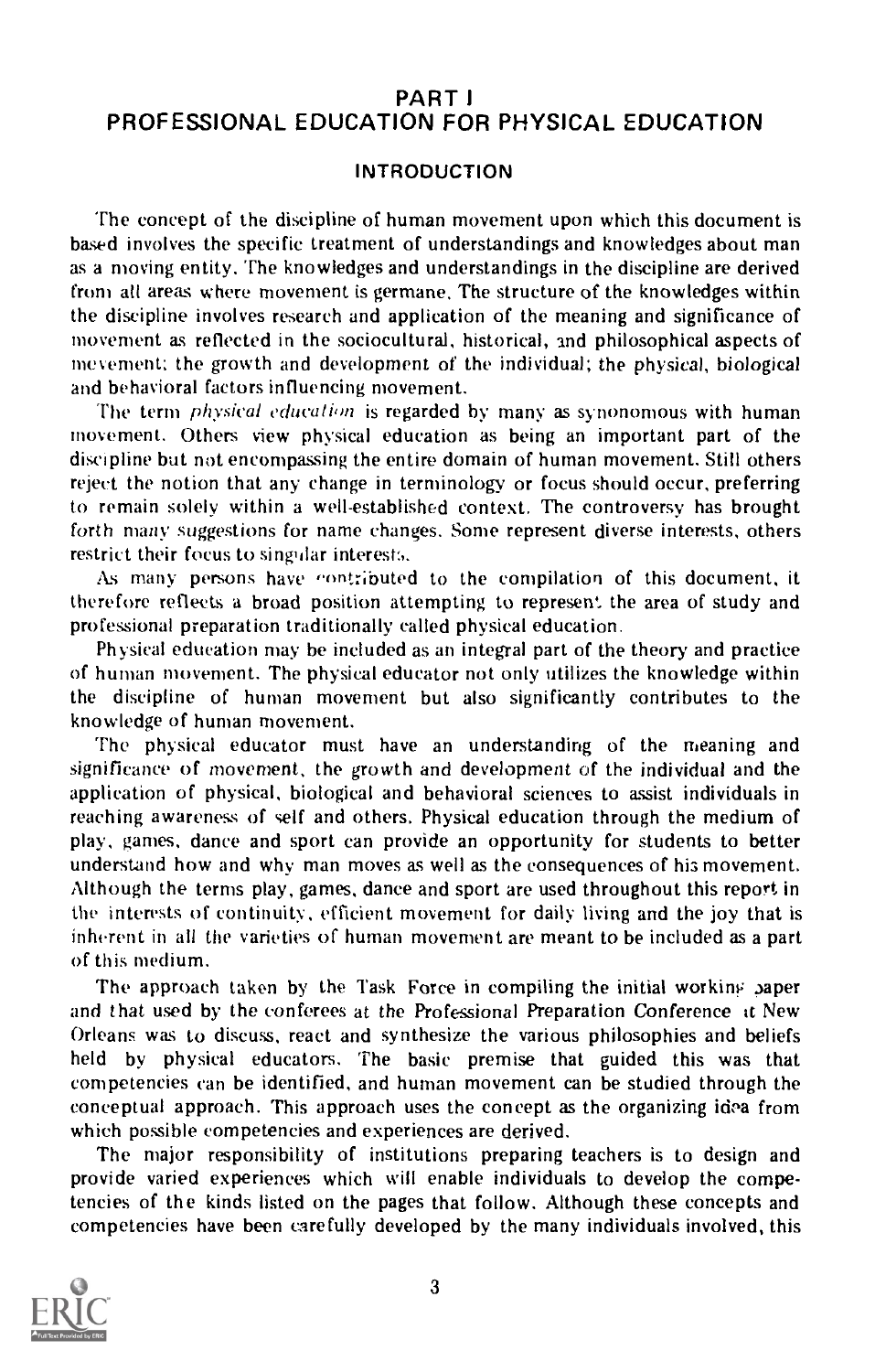list is not meant to be restrictive. Also, it may be highly desirable to identify a basic core of competencies or a level within several groups of eonwetencies which all students should acquire. In any case, each student must de\ lop a particular combination of competencies based on background capabilities, needs, and motivations. The clues to success seem to lie in a combination of traits that are peculiar to the individual and the teaching situation.

No institution can expect all its graduates to develop the same kind of competencies even though they have the benefit of similar experiences. Even in cases where individuals possess the same initial skills, they will not develop competencies at the same rate nor to the same degree.

The most successful professional preparationis institutions will be those that assess the capabilities of incoming students and build upon the abilities possessed by the student at the time of entry. The experiences selected by or for an individual must result in an expansion or extension of existing ahilities. The breadth: and depth of opportunities available will play a large part in the overall quality of the final product.

The local school and community should identify those individuals whose combinations of competencies provide the "best fit" for that community and who have graduated from an accredited professional preparation institution and are certified to teach physical education. Each community will have different needs in terms of its teachers based on many variables. While a concept of "best fit" indicates a certain compatibility between teacher and community, it does not suggest a simple maintenance of status quo. Producers of teachers and consumers of education must work together to their mutual satisfaction.

Institutions must provide preservice experiences that will encourage beginning teachers to develop flexibility, creativity, and the ability to diagnose and prescribe for problems. Local schools must then utilize in-service training experiences that will assist the' beginning teacher to become a fully effective influence in the lives of the children of that community. A college degree is not the end of education but rather the beginning of a professional life with ongoing educational experiences. Although a degree marks the achievement of certain competencies at certain levels, it should not be regarded as final at any level.

The reader's attention is directed to the Aquatics Council's paper in this book and to the following AIIPER documents pertaining to professional preparation of the elementary school physical education specialist:

Profesional Preparation of the Elementary School Physical Education Teacher

• Preparing the Elementary Sp 'cialist: Proceedings of the Lake of the Ozarks Conference.

# GENERAL EDUCATION

It is assumed that the prospective teacher in physical education will have the same general studies background as any other person in a teacher preparation program.

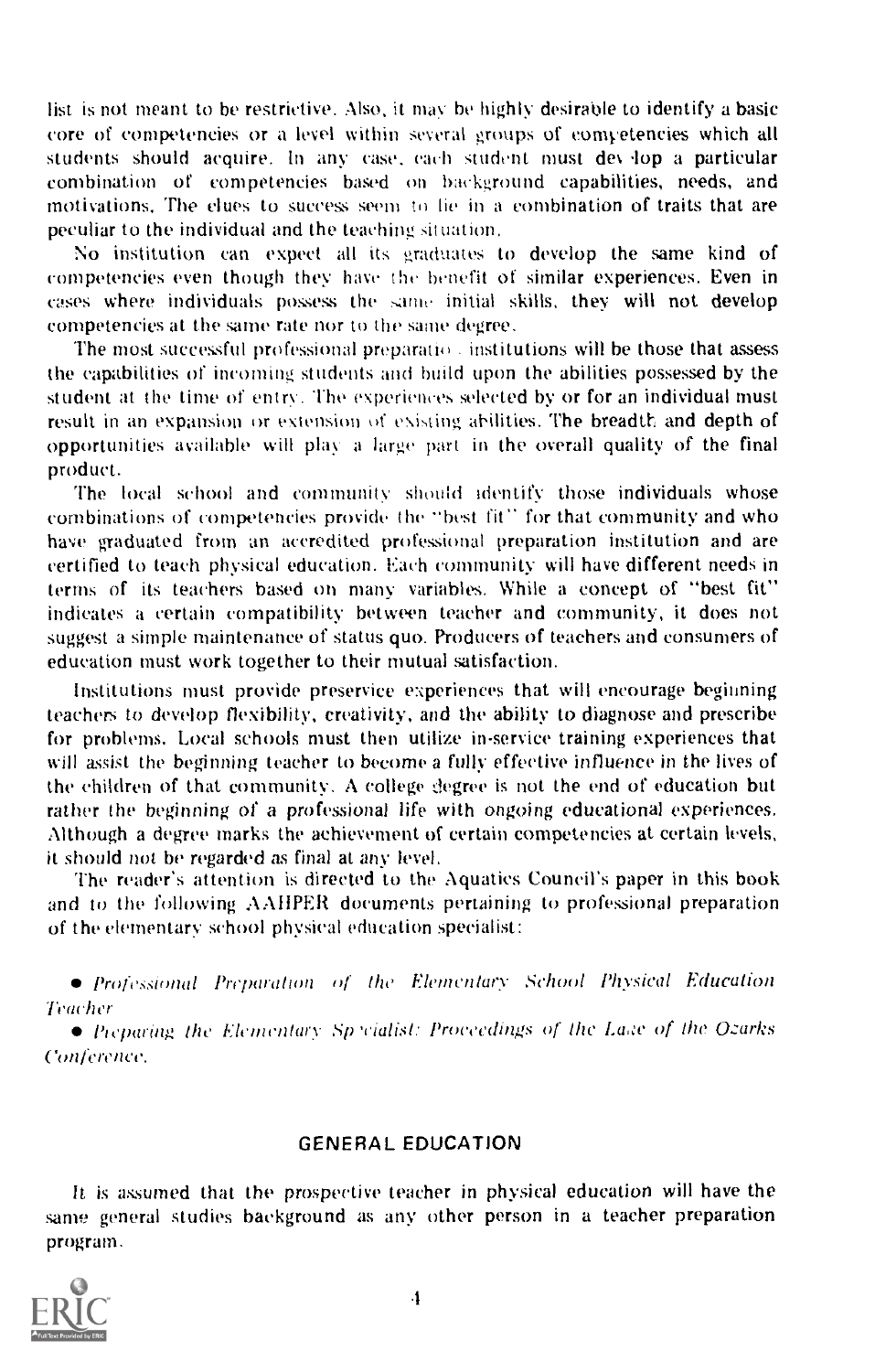# MEANING AND SIGNIFICANCE

Throughout the history of civilization, people have sought and used many avenues to find meaning and significance within the context of their culture. Human movement has been one of these means with play, games, dance and sport serving as symbolic formulations of ideas and reflecting man's needs. Each society has developed its own cultural variations and each individual within the society has his own personal philosophy, life style and needs. The question of why man moves and plays is therefore related to his culture and yet remains unique to the individual.

The study of human movement includes the students' individual concerns for meaning and significance through physical activity. The historical perspective and cultural context of movement provide the means by which problems and future directions may be understood. This, then, also relates to the society at large within which the physical educator will operate. Philosophy is a field of inquiry that attempts to help man evaluate his relationship to the universe through familiarity with the process of discovery and inquiry. The student should be able to develop a procedure for examining and establishing a value continuum,

#### Sociocultural Sub-Area

Play, games, dance and sport belong with the arts of humanity. Because they are a fundamental form of human expression, such activities have formed a basic part of all cultures, including all social groups and all historical ages. Movement experiences help individuals to understand their culture and other cultures. Sport reflects and affects society. Sport is an element of culture: a microcosm of society.

Concepts\*

 $\mathcal{A}^{\mathcal{A}}$ 

Play, games, dance and sport are fundamental forms of human expression.

Play, games, dance and sport are elements of all cultures.

#### Competencies\*

1. Interpret modes of expression as they influence play, games, dance and sport.

2. Distinguish and identify variations in modes of expression as they occur in play, games, dance and sport.

1. Identify cultural elements.

2. Identify the nature of social institutions and the reciprocal influences of play, games. dance and sport and other cultural elements, such as politics and economics.

3. Describe cultural influence upon developmental patterns of play, games, dance and sport.

Play, games. dance and sport reflect society.

1. Identify, describe and interpret theories of play.

\*The concepts and competencies as listed are not meant to be all-inclusive.

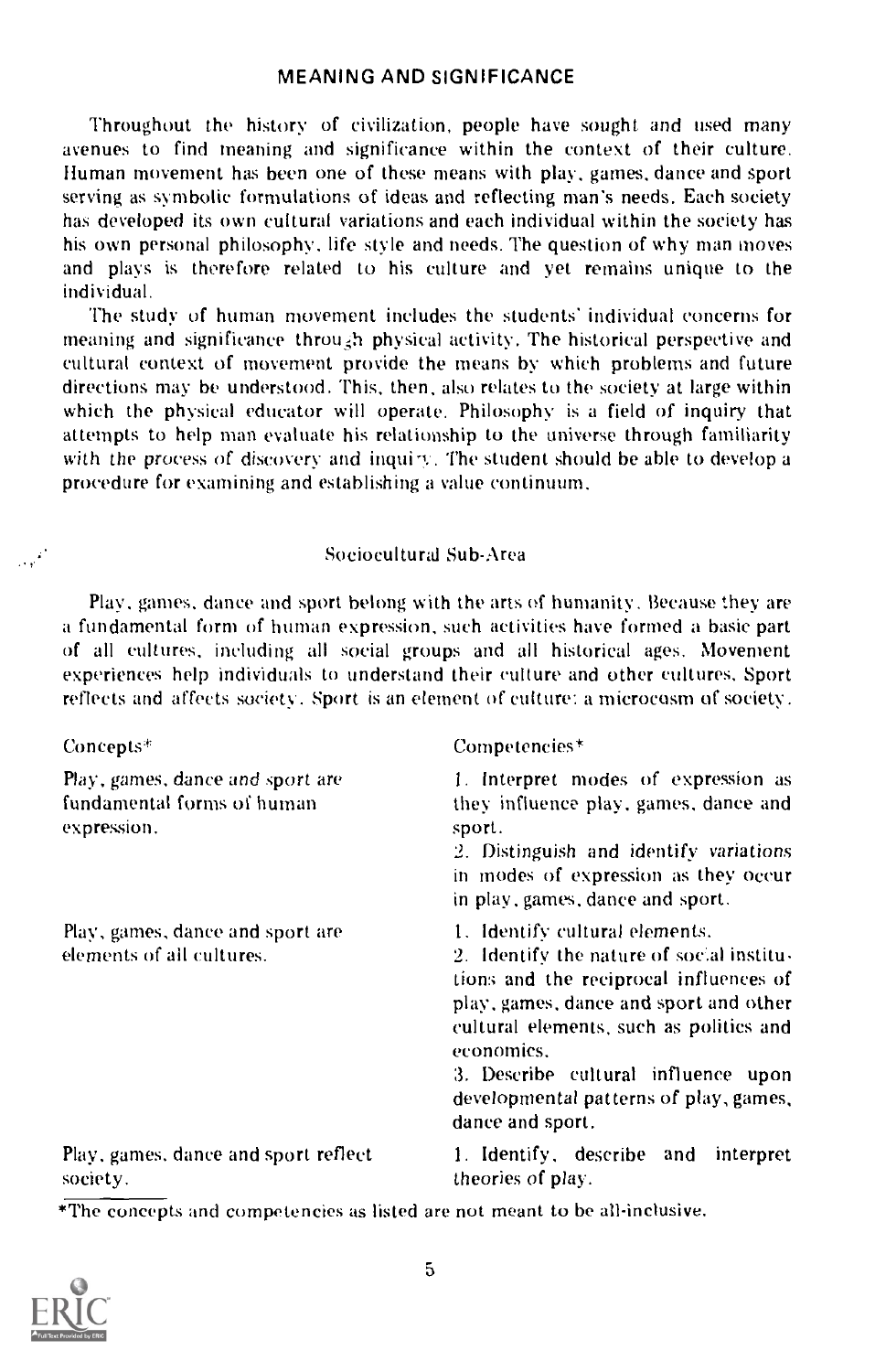Societal change may be brought about through play, games, dance, and sport.

Cultural values are transmitted through play, games, dance and sport.

Physical education is a media for transmitting play, games, dance and sport.

Socialization takes place through play, games, dance and sport.

Social values, practices and attitudes are constantly changing.

2. Identify, describe, and interpret theories of play as they are reflected in practice, in play, games, dance and sport.

3. Identify work ethics and their influence on play, games, dance and sport in America.

4. Describe and interpret the influence of sub-cultures (ethnic, racial, socioeconomic, etc.) on play, games, dance and sport.

1. Explain how social forces operate to bring about change.

2. Explain how play, games, dance and sport may be utilized to facilitate change.

3. Predict the possible social change which may be brought about through play, games, dance and sport.

Identify, describe, and evaluate the role, background, and expectations of social behavior demonstrating values and ethnics of society, e.g., sportsmanship, fair play, codes of etiquette.

Identify current practices and trends in play, games, dance and sport.

1. Identify the nature and interpret the role and importance of socialization.

2. Describe how socialization takes place through play, games, dance and sport.

1. Identify recent findings in sociology and social psychology and relate these to play, games, dance and sport. 2. Describe and interpret the process by which social attitudes are changed and relate these processes in play, games, dance and sport settings.

3. Identify and interpret changing social practices as these affect practices in play, games, dance and sport settings.

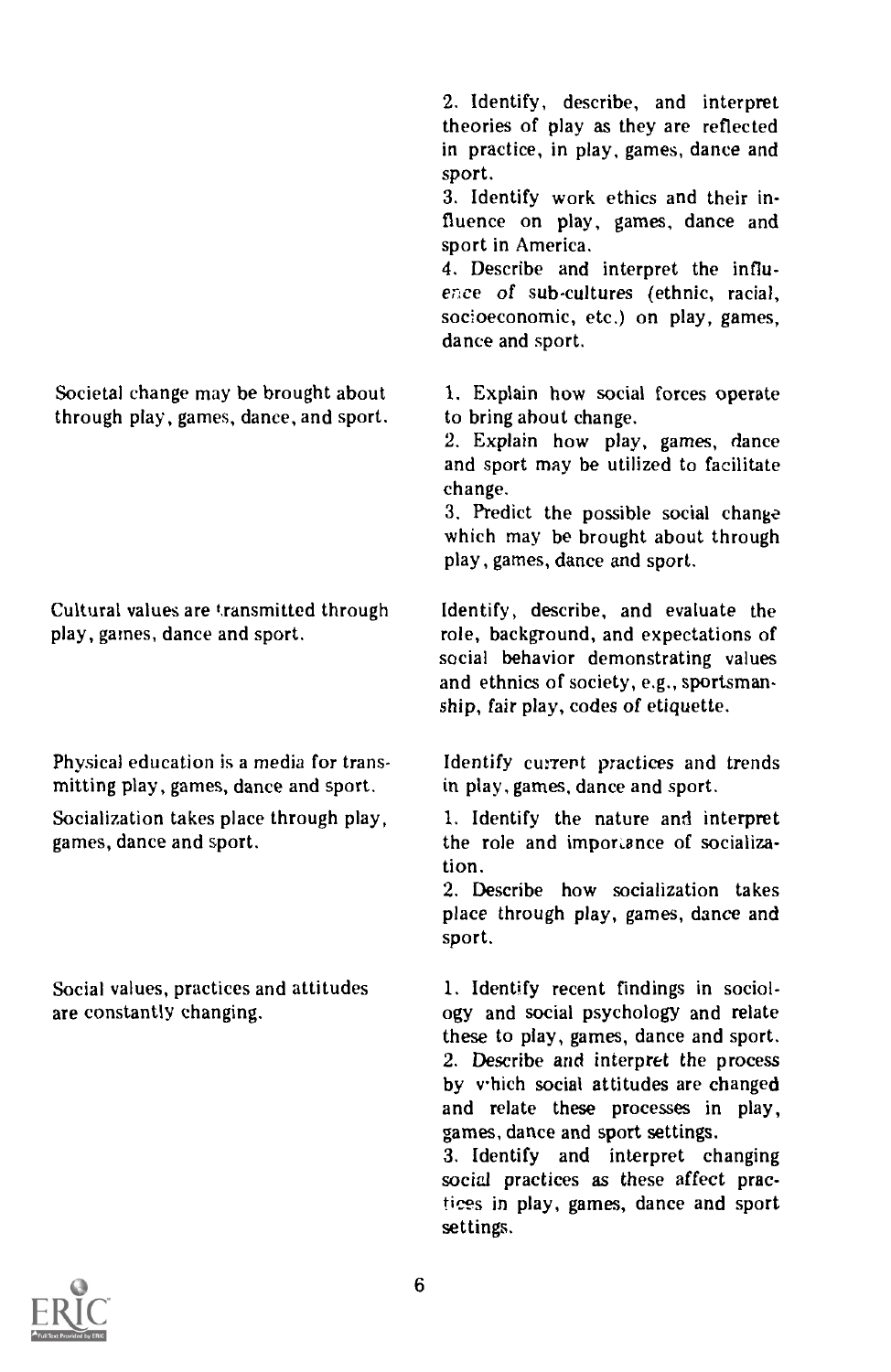Group movement experiences involve competitive and cooperative processes which may resolve or intensify social problems.

1. Identify and evaluate the problems which arise in cooperation and competition in group movement experi ences.

2. Demonstrate and evaluate various roles in group movement activities e.g., facilitator, blocker, information source, recorder.

# Philosophical Sub-Area

Philosophy is <sup>a</sup> field of inquiry that attempts to help man evaluate his relationship to the universe through familiarity with the process of discovery and inquiry. The student should identify and gain a working knowledge of essential elements necessary to the process of philosophic inquiry and discovery in relation to play, games, dance and sport. The interaction and interrelationship of self-identity and classical system of thought establishes a framework for developing and understanding a position for action.

# **Concepts**

Human movement has meaning which may be examined through philosophic inquiry.

Play, games, dance and sport afford opportunity for man to inquire and discover his own nature.

Play, games, dance and sport afford opportunity for man to inquire into and discover the nature of the relationship between himself and others.

Human movement reflects the nature of the universe.

The individual is a co-participator, co-controller and co-creator of both the self and the universe within which he exists.

Behaviors reflect philosophical attitudes.

# Competencies

1. Identify philosophic systems of thought and their relationship to human movement.

2. Describe the processes of inquiry and apply to human movement.

3. Formulate a personal philosophy of human movement.

Identify ways that persons realize and express individuality and uniqueness through play, games, dance and sport.

Identify one's human condition which makes him similar to other human beings, leading to the development of a rationale for interdependence.

Identify and discuss the theories con cerning the nature of the universe as they relate to play, games, dance and sport.

Compare the relationships between man and the universe through his play, games, dance and sport.

1. Identify several types of behaviors exhibited in play, games, dance and sport in contemporary societies.

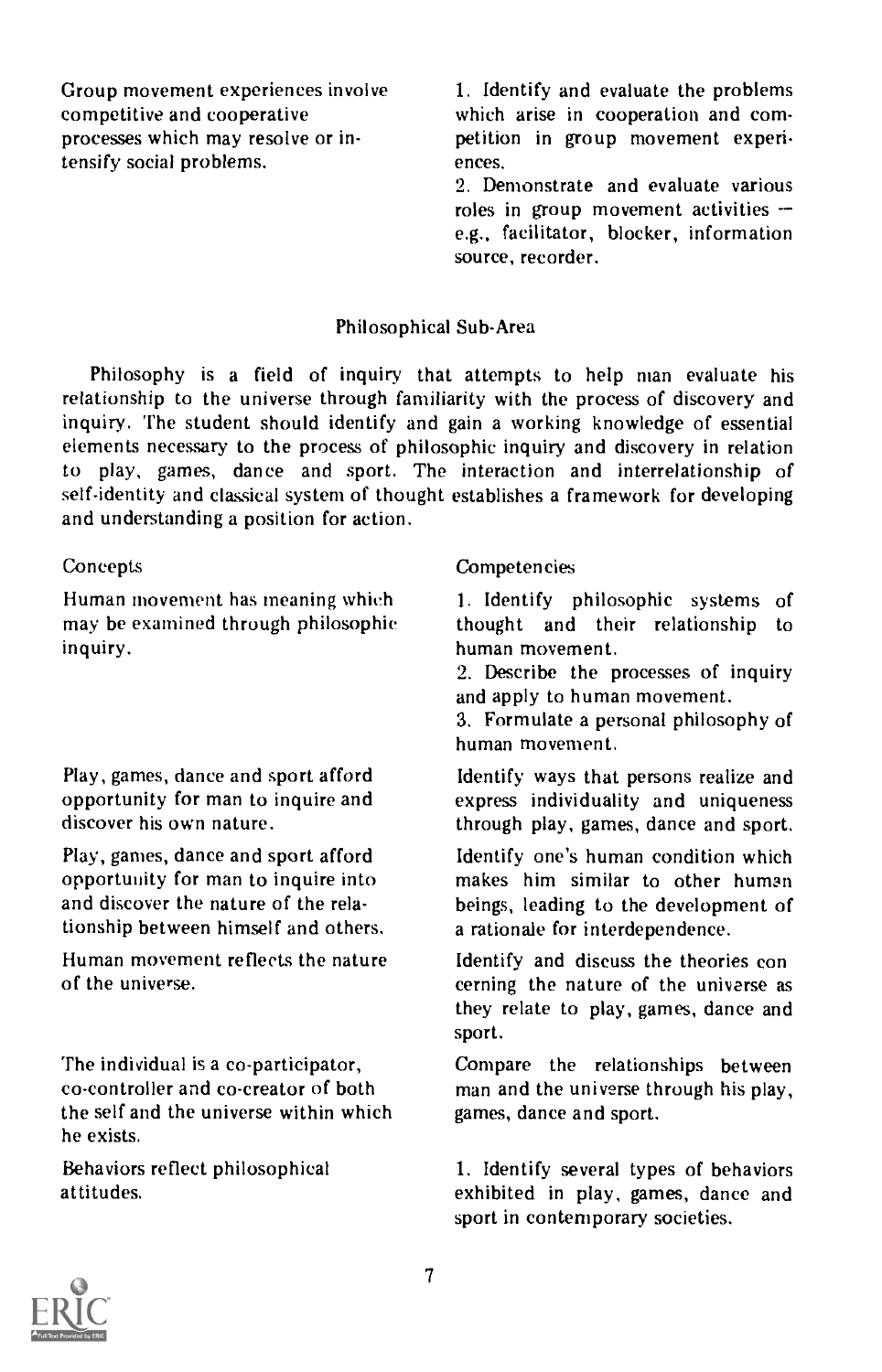2. Identify the need for human individuality and worth in relation to societal need and requirements as expressed in play, games, dance and sport.

# Historical Sub-Area

Knowledge of man's heritage facilitates enriched understandings and meanings in contemporary culture, including understanding the perspective of time and place as well as values attributed to physical activity. This knowledge should also include the historical development of play. games, dance. sport and physical education as a profession.

# **Concepts**

The development of play, games, dance, sport and physical education closely parallels the historical development of man.

Understanding man's historical involvement with play, games, dance and sport affords the individual dimensions for acquiring meaning and better understanding of man's past.

An understanding of contemporary forms of play, games, dance and sport is influenced through knowledge of significant forms of human movement growing from past cultures.

# **Competencies**

1. Identify and interpret the importance of historical influences.

2. Relate the events and ideas of th? history of human movement to society.

3. Identify and interpret the development of play, games, dance and sport in the American culture.

1. Identify the origin and development of significant forms of play, games. dance and sport evolving from the past.

2. Identify the purposes that the various forms of play, games, dance and sport served in past cultures.

1. Identify the social, political, economic, philosophical and religious conditions in past cultures which have influenced forms and purposes of contemporary play, games, dance and sport.

2. Relate past forms, purposes and cultural conditions to present-day conceptions of play, games, dance and sport.

3. Identify significant persons, institutions and events which contributed to the evolvement of present-day play. games, dance and sport.

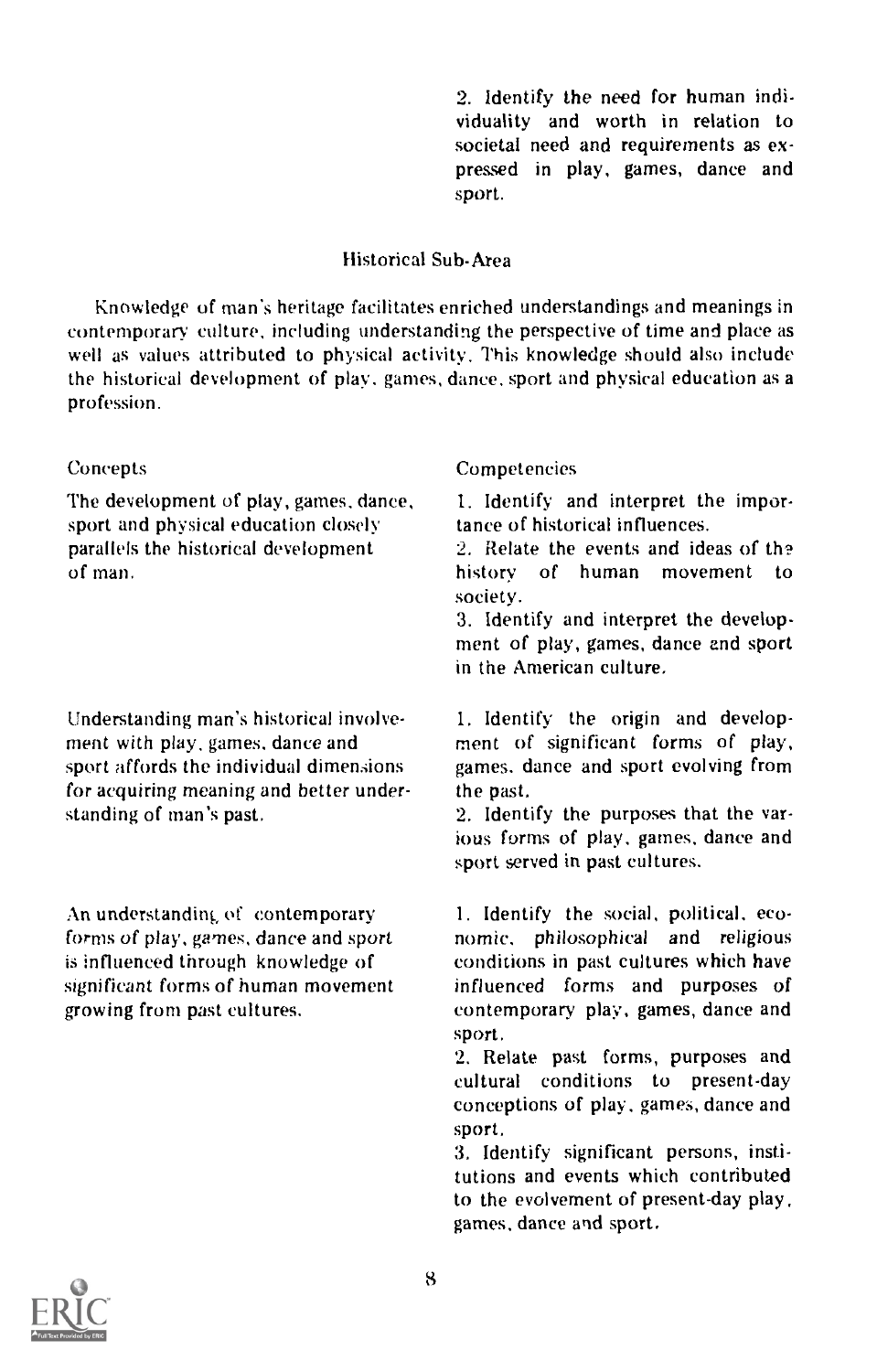Play, games, dance and sport have each had a historical development. Physical education has developed as a profession and is intimately related to the development of play, games, dance and sport.

Trace and relate the relationship of the development of play, games, dance, sport and physical education.

# GROWTH AND DEVELOPMENT

In all aspects of human growth there are sequential and developmental phases which can be identified. While physical and motor development accrue within the context of total growth and development, the human being grows as a matrix of the psychomotor, affective and cognitive domains, with a wide variation within each throw,. ,gical age group. For optimum development, a child must have the opportunity to learn and practice in those domains which enable him to interact with an ever-changing environment.

#### **Concepts**

The human is a constantly developing organism with maturation and degeneration following a predictable sequence

Ilolistic development is influenced by matrixed interaction of the psychomotor, affective and cognitive domains within each individual; however, the psychomotor domain assumes great importance in early development.

Human development influences and is influenced by movement.

#### Competencies

1. Identify patterns of growth and development and interpret their effect on behavior.

2. Identify the effects of maturation and degeneration on various developmental indices and patterns.

3. Assess physical, mental, emotional and social behavior of children in relation to sex and maturation levels. 4. Assess motor development.

1. Identify the relationships between sensory, perceptual and motor development.

2. Assess the physical, mental, emotional and social development of individuals in relation to maturational patterns.

1. Identify the role of the various systems (muscular, skeletal, nervous, etc.) as they are *specifically* related to movement.

2. Identify and utilize the particular patterns of growth and development, both physical and psychological, in determining appropriate competitive and cooperative movement experiences at different age and skill levels.

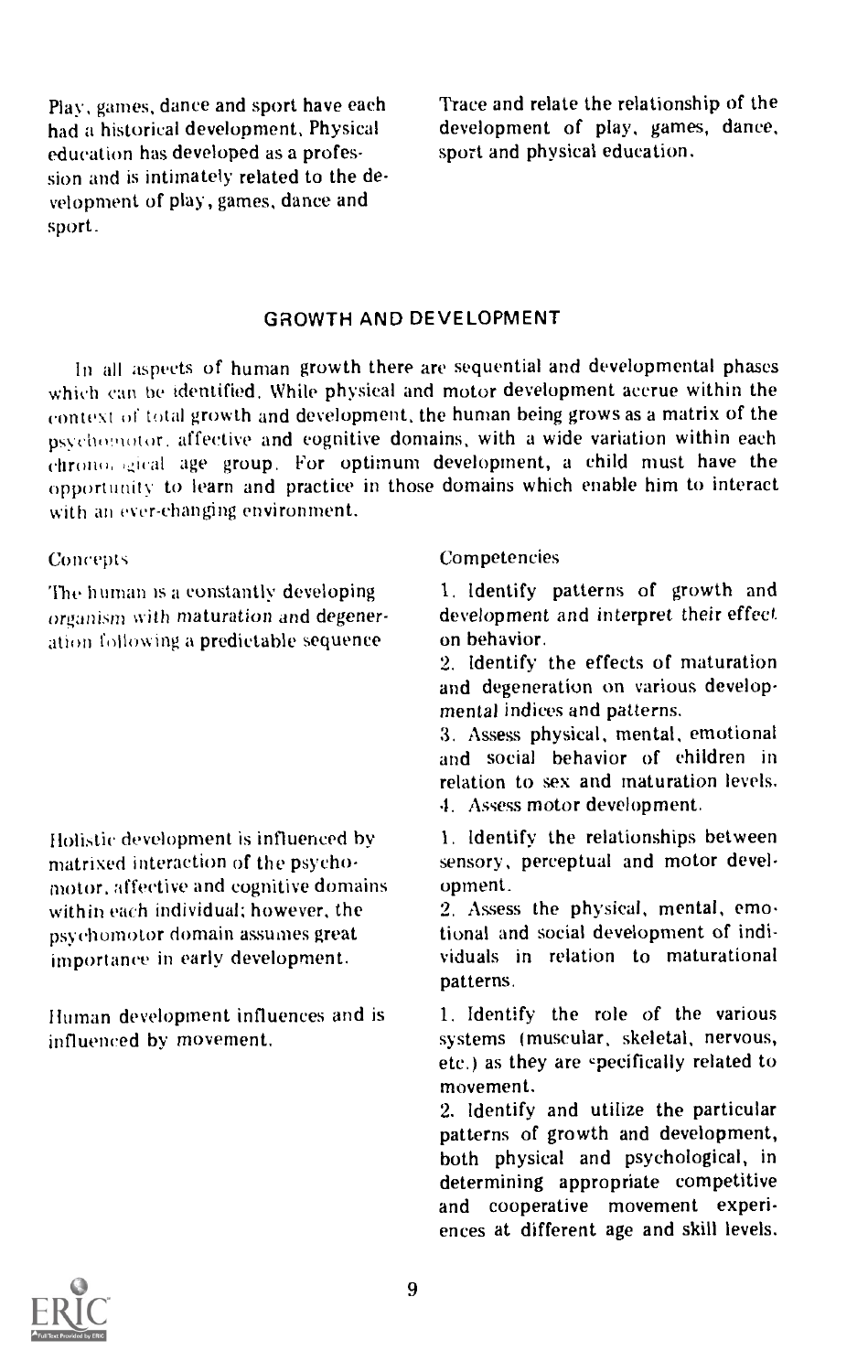Children exhibit wide variations in development because of genetic and vironmental influences.

Theories and knowledges of human growth and development influence curricular and instructional decisions.

Acceptance of human behavior is dependent on understanding of individual differences.

3. Identify the positive and deleterious influences of movement on growth and development.

1. Identify factors that contribute to the uniqueness of each individual as well as likenesses among individuals and utilize these factors in developing movement experiences.

2. Identify and interpret hereditary, societal and environmental factors that influence human movement.

3. Identify, assess and compare variation in physical attributes (stature, body build, shape, rate of growth) of persons of the same chronological age. 4. Identify and compare various theories of perceptual motor function and dysfunction.

Select and utilize a variety of progressive activities with reference to the general structural functional growth factors.

1. Guide children in the exploration of their tzlents.

2. Identify behaviors which help children to understand and accept differences in each other.

# INTRODUCTION TO SCIENCES

Scientific knowledge of how man moves and functions is derived from a variety of sources. Basic to an understanding of movement is knowledge of the development, structure and function of the systems of the human body and of the interaction of all systems in effective behavior. Findings, theories and tools from the fields of psychology, sociology, physiology, anatomy, neuroanatomy, neurophysiology, biochemistry, physics and mathematics contribute to the study of man's being.

The field of physical education contributes to and enhances the knowledge concerned with man as a moving entity. Physical education teachers must draw on knowledge from various basic disciplines as well as utilize experimentation and invention within their own field in order to better understand the problems related to fitness, skill acquisition and stress.

Physical and Biological Sciences Sub-Area

Human movement can be understood by application of the laws which govern the universe. Performance may be enhanced through application of knowledge of

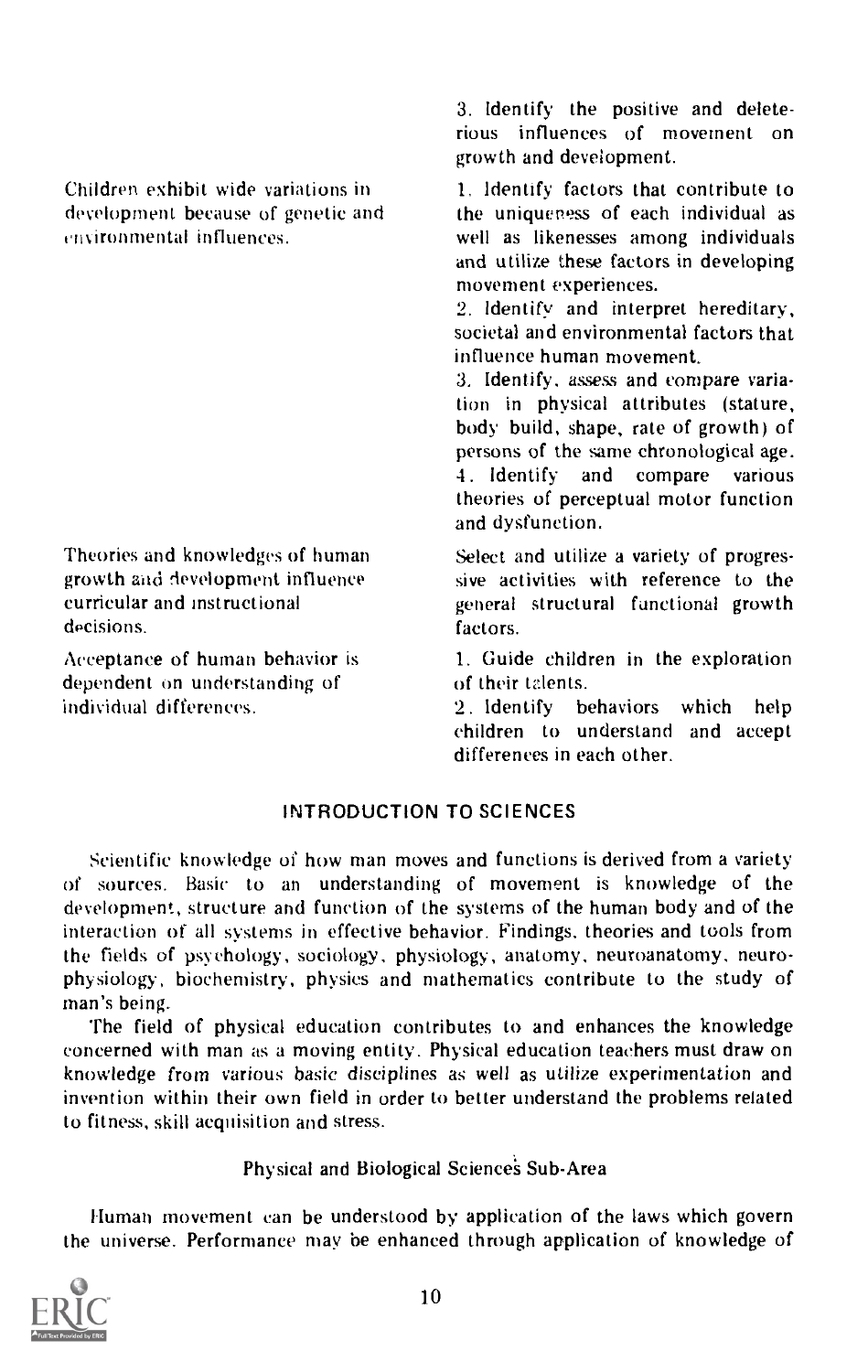mechanical laws and understanding of man's response to stress on various biological systems. Within hereditary limitations the human body can be modified and/or shaped through the effects of movement.

# Concepts

Physical and biological scientific knowledge about human movement is derived from a variety of disciplines.

The structure of the human body enhances and delimits movement.

Human movement is dependent upon biochemical and physiological dynamics within the human body.

Human response to exercise varies with the level of physiological conditioning and the environment within which the exercise is undertaken.

':be human body is equipped with biological control systems which regulate the basic responses to exercise.

# **Competencies**

1. Identify the concepts in the fields which contribute information to human movement knowledge and theories.

2. Interrelate the contributions from fields which provide information on knowledge and theories of human movement.

3. Evaluate the contribution physical education makes to scientific knowledge and human movement theories. -1. Contrast and evaluate contributions of physical education with the contributions made by cognate fields to human movement knowledge and theories.

1. Describe the structure of the systems of the human body.

2. Identify the influence and restrictions on movement potential inherent in this strucutre.

Identify and describe accurately both as they occur at rest and during exercise: the basic metabolic processes; the principles of gas exchange betwen the body and its environment and among the various body compartments: the dynamics of circulation; the dynamics of muscular contraction; and the relationship of nutrition to physical performance.

Interpret the basic physiological responses to exercise as they are affected by hot, cold, altitude, water environments and chronic exercise.

1. Explain the theory and principles of positive and negative feedback in control systems.

2. Identify the ranges and limits of displacement of homeostasis within human physiological systems.

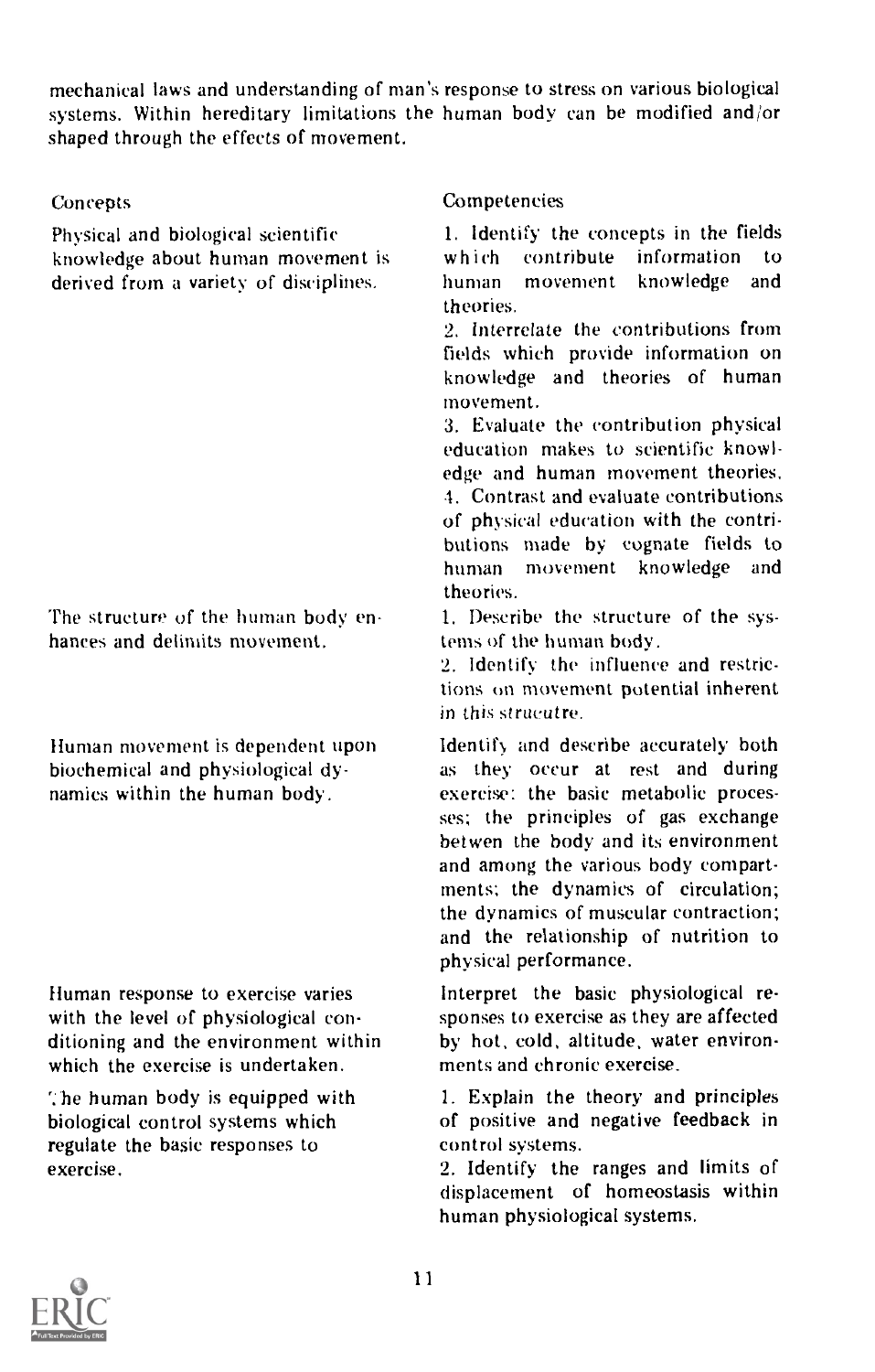The intricate relationship existing between the nervous system and the muscular system plays a significant role in learning and performing movement skills.

Human movement is governed by the laws of mechanics.

The form and effectiveness of movements are affected by the interrelationships of anatomical, physiological, mechanical, developmental and environmental factors.

3. List and explain aspects of biological control of homeostasis within the human organism.

1. Describe the structural and functional relationship between the nervous and muscular systems.

2. Describe the role of kinesthetic feedback in the successful performance of a movement skill.

3. Identify movement experiences which will encourage development of adequate perceptual-motor skills and understanding of self.

.1. identify neuromuscular and neurophysiological mechanisms whose functions provide guidance in selecting learning experiences and practice procedures.

I. Analyze a skill by observing, describing and quantifying displacement, velocity and acceleration of movement.

2. Determine the effect of gravity upon the body and upon objects as they move through space.

3. Distingu sh between the types of motion and the paths an object may follow within each type of motion.

.1. Determine the force requirements for moving objects and the mechanical laws regarding force application.

5. Determine the optimal sequences of movement from the performance of selected movement skills.

1. Trace the developmental changes in structure and physiological processes and analyze their effects on movement.

2. Synthesize knowledges from scientific areas in order to recognize aspects of movement which do not adhere to singular principles and determine the cause of these deviations.

3. Detect deviations in movement characteristic of diagnosed medical conditions relevant to physical ac tivity.

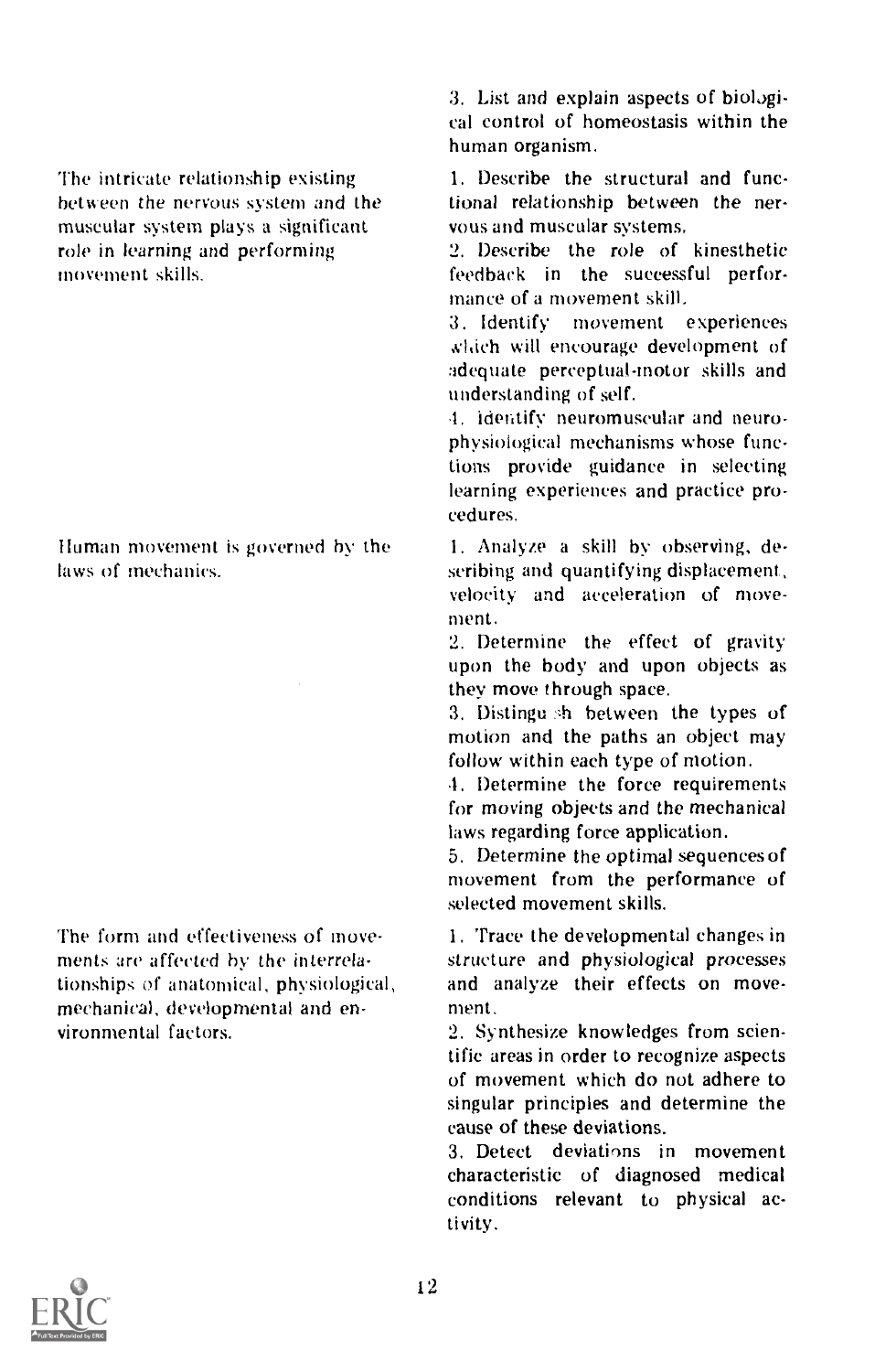Movement may cause debilitation.

Knowledge of movement is improved by the use of descriptive and analytical techniques.

Knowledge of movement is enhanc through understanding and use of evaluative techniques.

Iluman variability increases the complexity of movement analysis.

1. Utilize appropriate procedures in the prevention and care of injuries generally associated with physical activity.

2. Render first aid within the limitations of responsibility to the student and to the physician.

3. Conduct a program of rehabilitation under the supervision of the physician. -1. Identify and utilize proper conditioning procedures for each activity.

5. Identify and utilize approved and safe playing and protective equipment. 6. Identify and apply safety factors in facility utilization.

7. Develop and utilize an adequate system of accident reporting and follow-up procedure.

1. Identify and utilize vocabularies of movement description.

2. Utilize techniques for anlayzing movement.

3. Communicate the results of the analysis of movements.

1. Describe the various criteria used to evaluate movement.

2. Analyze the variations possible within the limitations prescribed by the criteria.

3. Utilize appropriate tools and measuring devices in evaluating movement.

1. Identify and evaluate individual capabilities in the performance of learned movement patterns.

2. Identify deviant human structural and functional characteristics and design approaches for accommodation.

# Behavioral Science Sub-Area

Man, a complex organism, exhibits various patterns of behavior, many of which are predictable and can be modified. Behavior exhibited in the learning of skills and physical performance relates to psychological and sociological concepts and can be studied in relation to the specific demands of physical education.

The behavioral scientific area is defined as those knowledges and principles concerned with the psychosocial elements as they apply in the acquisition and performance of complex movement.

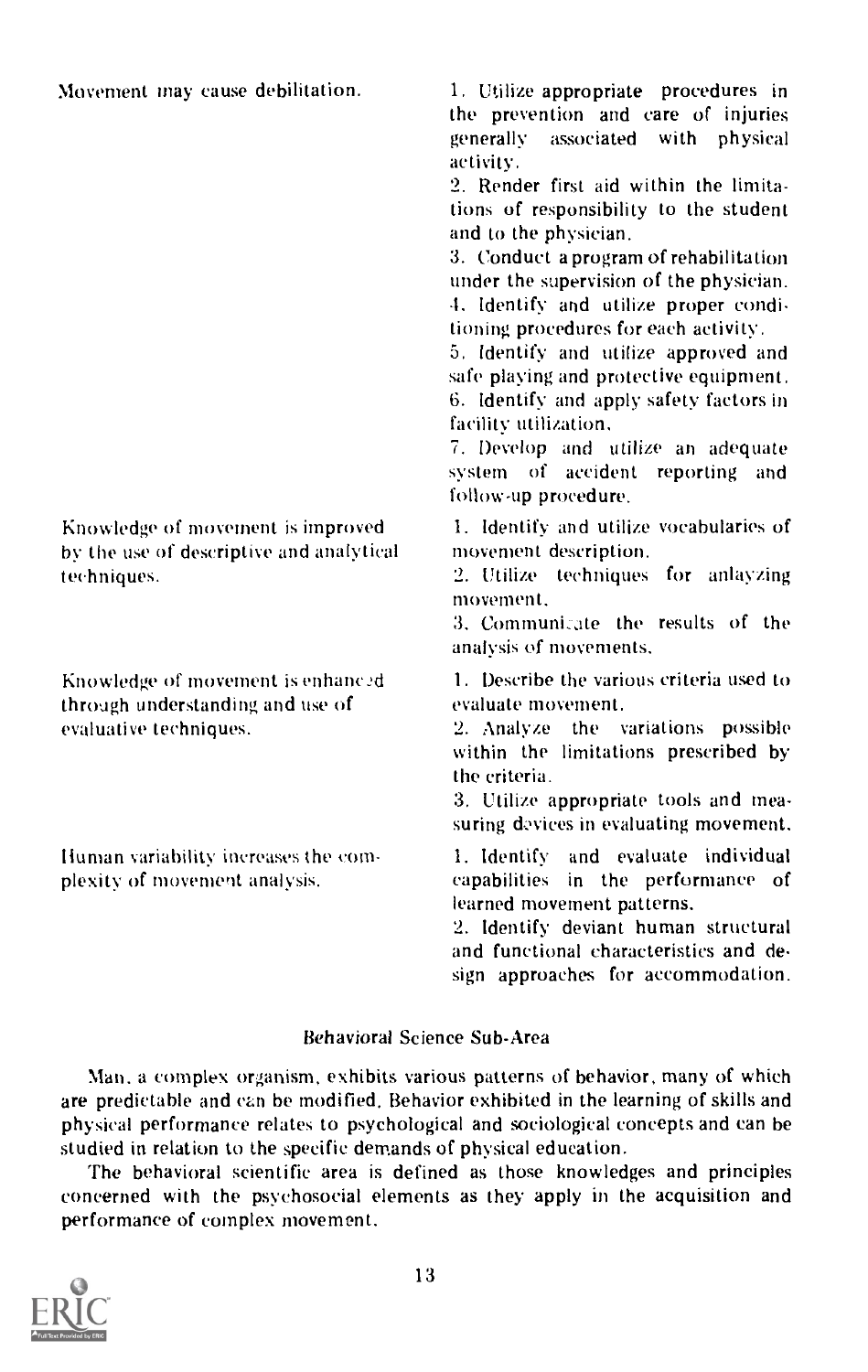# Concepts

Learning is explained in terms of theoretical constructs.

Skill learning refers to a change in behavior which is demonstrated by effect or action.

The goal of a movement task guides the overall behavior pattern.

Skilled movements involve the effective interplay of response mechanisms.

Factors that affect learning and performance in turn have an effect on the psychosocial integrity of the performer.

Feedback is an important variable affecting learning and performance.

Motivation affects learning and performance.

There may be different learning for beginning and highly skilled performers.

Stress, anxiety and frustration increase levels of arousal leading to aggressive behavior.

Group and individual conflicts may arise from physical activities.

# Competencies

1. Identify the theoretical structures which explain learning.

2. Explain how the execution of a skilled movement pattern involves the correct processing of information.

3. Relate learning theories to the skill learning process.

1. Describe various levels of skill proficiency.

2. Evaluate various levels of skill proficiency.

1. State goals involved in skill patterns.

2. Relate goals to performance plans.

Explain the mechanisms involved in executing a skilled response.

1. Identify the relationship of per. sonality characteristics and participation in physical activity.

2. Explain how individuals use movement experiences to fulfill psychosocial needs.

1. Explain the nature of feedback.

2. Differentiate among the various types of feedback.

3. Explain the purpose of feedback.

Identify and utilize theories in motivation as it affects learning and performance.

Identify those principles of learning that may be differentially applied to various singes of learning.

1. Analyze the role of stress, anxiety and frustration in learning situations. 2. Apply theories of aggression to explain agressive behavior.

I. Identify the nature of conflict as it occurs in the individual or the group. 2. Identify psychosocial situations which may induce individuat or group conflict.

3. Analyze various means by which conflict may be utilized or resolved.

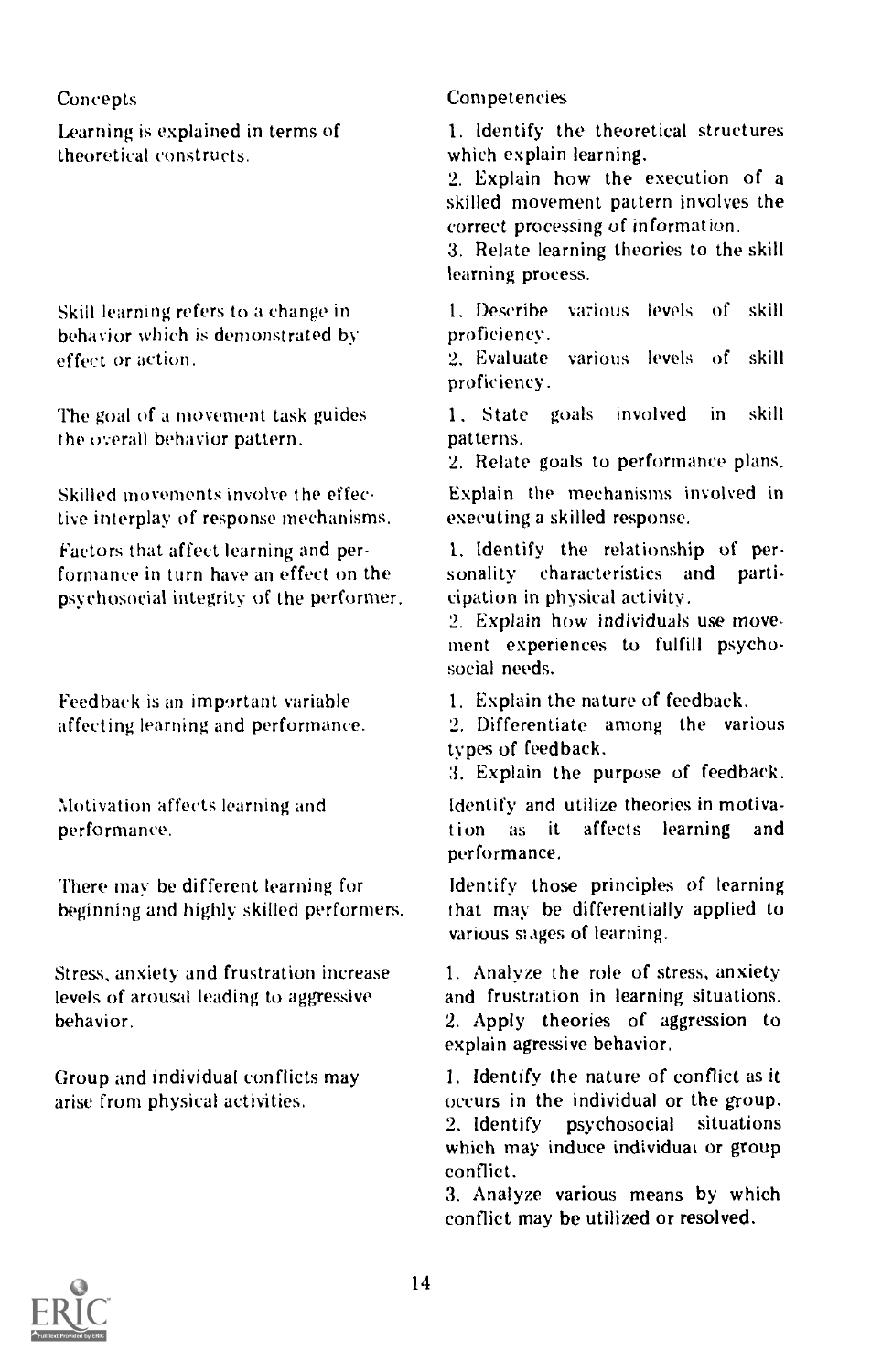# RESEARCH FOUNDATIONS

Research is basic to any discipline or profession. Research should be an integral part of all appropriate content, methods and field experiences during the undergraduate professional preparation program. Competencies should center around the reading, interpreting and applying of basic research findings and the initiation of scientific inquiry into problem solving.

| Concepts                                                                                                                                           | Competencies                                                                                                                                                                                                                                 |  |
|----------------------------------------------------------------------------------------------------------------------------------------------------|----------------------------------------------------------------------------------------------------------------------------------------------------------------------------------------------------------------------------------------------|--|
| Scientific method is a sential to effec-<br>tive problem solving in research.                                                                      | 1. Identify the basic principles and<br>values of the scientific method and<br>differentiate from other processes used<br>to make decisions and solve problems.<br>2. Identify similarities and differences<br>among basic research methods. |  |
| Appropriate research design and<br>careful collection of data are critical<br>for meaningful results and interpreta-<br>tion of research findings. | appropriate research designs<br>Select<br>and methods of data collection.                                                                                                                                                                    |  |
| Familiarization with research resource<br>materials is indispensable to optimal<br>professional growth.                                            | Identify, locate and utilize appropriate<br>research resource materials.                                                                                                                                                                     |  |
| Basic statistical methods are necessary<br>for meaningful analysis of certain kinds<br>of data.                                                    | Identify and utilize basic statistical<br>methods.                                                                                                                                                                                           |  |
| Problem solving implies logical, sequen-<br>tial processing of data.                                                                               | Complete and report on a small in-<br>dependent research project.                                                                                                                                                                            |  |
| Application of research findings leads<br>to more effective professional<br>endeavors.                                                             | Read and comprehend selected re-<br>search reports related to physical edu-<br>cation and apply selected research<br>findings to practice in physical educa-<br>tion and or athletics.                                                       |  |

# DEVELOPMENT OF PERSONAL PERFORMANCE COMPETENCIES

The physical educator's prime consideration is the utilization of knowledge within the discipline of human movement to aid people in realizing their personal potential. The physical educator must develop the personal performance competencies to assist individuals to achieve their developmental objectives through the medium of play, games, dance and sport. Developmental and creative patterns can provide an opportunity for students to better understand how and why man moves as well as the consequences of his movement.

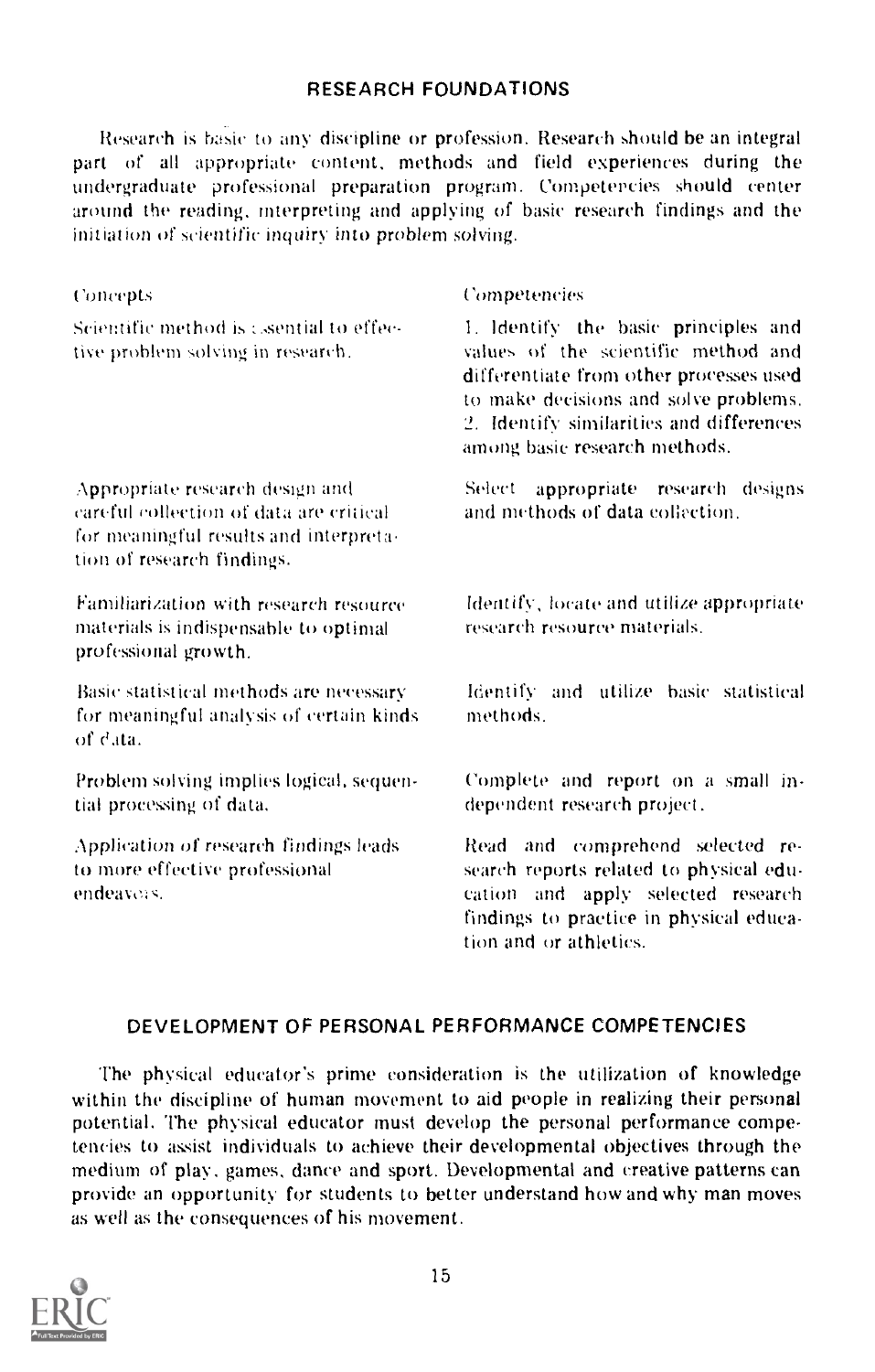# Concepts

The ability to move effectively is a desirable attribute for a successful physical education teacher.

An optimal level of fitness is a desirable attribute of a successful physical education teacher.

An understanding of the cognitive, affective and psychomotor dimensions of the skills involved in various activities is necessary for effective teaching.

Physical skill in a variety of motor activities is essential for a successful physical education teacher.

In order to be effective the teacher must possess certain knowledges.

Creativity is a desirable attribute for an effective teacher.

# Competencies

1. Develop individual basic locomotor, axial and manipulative movement patterns to the extent that they are performed easily and without cognitive awareness of the performance.

2. Identify the personal satisfactions of movement involvement for self and others.

1. Develop an optimal level of physical fitness.

2. Participate in physical fitness activities and describe the resultant feelings.<br>3. Demonstrate composure under 3. Demonstrate composure normal conditions of stress and relate to other aspects of psychosocial fitness.

1. Identify and analyze cognitive, affective and psychomotor dimensions of skills in a wide variety of activities. 2. Utilize these principles and concepts in helping others develop their skills.

1. Develop a level of skill adequate for demonstration purposes at the beginning or intermediate level in several areas of motor activities.

2. Pursue a high level of skill in one or more of the organized activity areas.

1. Identify and interpret the established rules and strategies of sports activities.

2. Identify and interpret the basic form of music structure and rhythm as used in activity programs.

3. Identify safety factors and controls.

4. Identify cultural factors expressed in movement patterns.

5. Indentify and interpret sensory input involved in movement patterns.

1. Create movement sequences utilizing basic components of movement.

2. Create game strategies for various individual, dual and team sports.

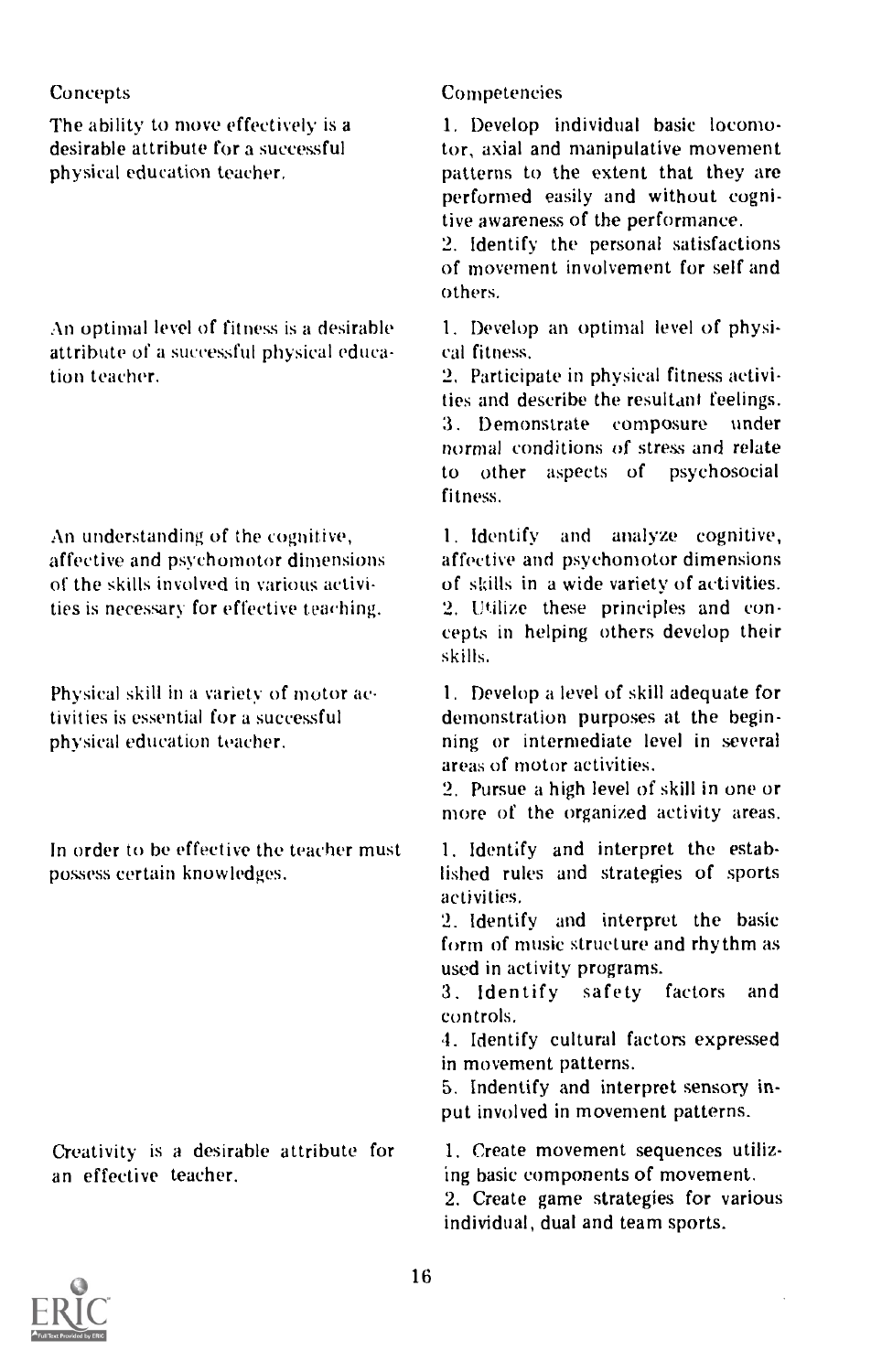Learning environments which foster creativity are essential to the principles of humanistic education.

3. Choreograph routines done to music and/or rhythmic instruments in gymnastics, synchronized swimming, exercise and dance.

4. Choreograph compositions in dance or aquatic art.

5. Select materials to present to students which will make discovery an exciting and enjoyable experience.

6. Present material selected in a variety of unusual or innovative ways.

7. Create, modify, or combine games and activities at different age levels.

8. Demonstrate a creative two-way integration of sport and physical education with the expressive and communicative arts.

9. Identify the connection between personal freedom and responsibility which allows for unrestricted creative expression.

1. Articulate the nature of and need for creativity in movement.

2. Motivate others in the development of creative movement behavior.

3. Provide experiences in which achievement is not hindered by fear of failure or success.

# MODES FACILITATING LEARNING

The purpose of education is to insure that the student learns. When constructive learning takes place the successful achievement of educational objectives has occurred.

The manner in which a child learns is currently in such review that no discussion of methodology for the 1970's can take place until certain concepts and trends have been discussed.

I. The Divergence in Modes and Models Facilitating Learning

With the expanding curriculum and commensurate focus on Humanistic Education the emphasis in the 1970's is divergent in nature:

- A. Traditional Emphasis
	- 1. Teacher giving  $-\text{children receiving}$
	- 2. Teacher controlled tests and evaluation
	- 3. Teacher prepared curricula
	- 4. Students behave through massed response

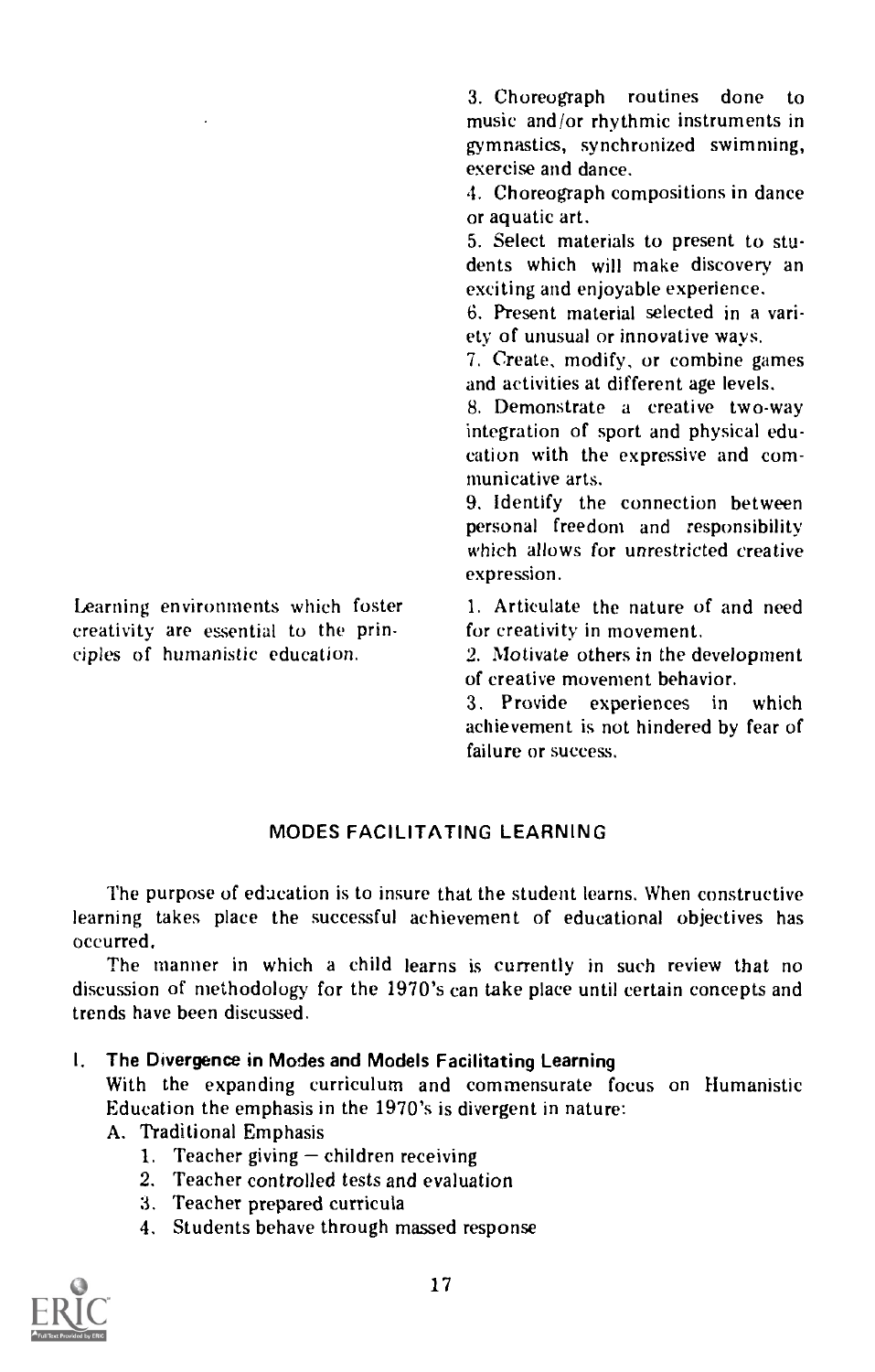- B. Continued Development
	- 1. Associationist learning concepts (e.g., programmed instruction)
	- 2. Holistic teacher learning Based upon changes in the immediate and total environment (e.g., games)
	- 3. Cybernetics Information is processed logically through varied amounts and quality of feedback (e.g., computerized instruction)
- C. Ilumanistic Education
	- 1. Child given certain decision-making powers
	- 2. Total environment involved in learning process
	- 3. Curriculum and evaluation based on student input; his needs and interests.

# II. The Centering of Emphasis Away from Past Myths

The focus is the development of positive attitudes developed personally in the learner leading to regular exercise and proper organic functioning and away from the myth that physical fitness can be attained and maintained through physical activity classes alone.

The emphasis is toward the provision for early childhood initiative in the development of simple concepts and habits, which will set the stage for more mature levels of comprehension and analysis at later stages of the child's growth. This is in direct opposition to the myth that the early child is so immature that learning is a passive process.

# III. The Growing Technocracy in Education

The use of computers, audiovisual equipment and increasingly sophisticated learning laboratories have facilitated the learning process. Mechanical devices have become more convenient through continual refinement and improvement, and much more accessible through the training of operators, technicians and maintenance personnel.

# IV. Recognition of the Need to Personalize or Maintain Humanism in Education as the School Becomes More Mechanized

Humanistic education has arisen because educators are fearful that automation will produce automatons.



# $\Lambda$  Goal Sharing Concept  $\Gamma$ The Interaction Process

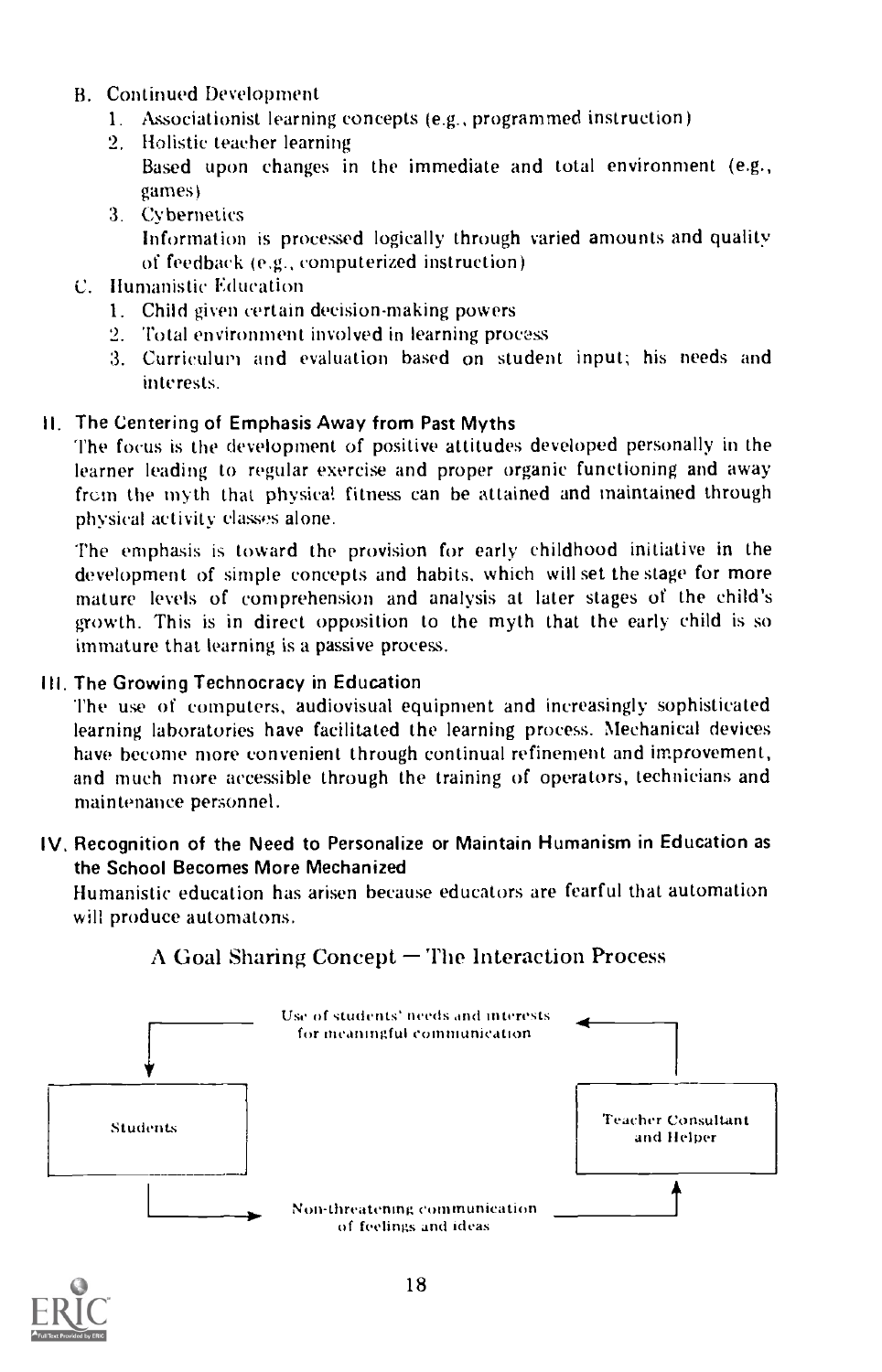requisites for teaching and learning.

cate with each other through per-<br>sonal behavioral characteristics. The two-way communication. sonal behavioral characteristics.

type and intensity of communica-<br>tion models.

facilitates the learning process. of facilitating learning.

# Concepts Competencies

Communication and perception are 1. Identify and utilize various modes<br>requisites for teaching and learning. and models of communication.

2. Utilize various types of instructional media and analyze their effectiveness.

3. Demonstrate skills of presentation, probing and accepting student ideas.

The teacher and student communi-<br>
cate with each other through per-<br>
behaviors designed to promote

2. Identify barriers which prevent communication between the teacher and student.

3. Differentiate various models of communication which focus on personal behavioral characteristics.

Task analysis facilitates decisions on 1. Classify various movement patterns type and intensity of communica-<br>type and intensity of communica-<br>the logical, workable taxonomies.

2. Construct and utilize checklists and rating scales outlining the fundamentals of selected movement patterns.

3. Select and analyze movements by beginners and compare with movements exhibited by skilled performers. 4. Share self-evaluation techniques with peers and utilize methods by which peers can help each other.

The learning process is influenced  $\mathbf{b}y$  Identify factors revealing the need for interpersonal relationship promoting interpersonal relationship between student and student, teacher and student.

Learning is facilitated by planning. 1. Plan, utilize and evaluate a variety of teaching modes.

> 2. Plan teaching strategies to be evaluated in terms of the student's unique pattern of development, interests and needs.

> 3. Create, utilize and evaluate a learning environment.

Variety in educational experiences 1. Identify nonmanipulative methods

2. Identify varied modes of communication which require learner involvement.

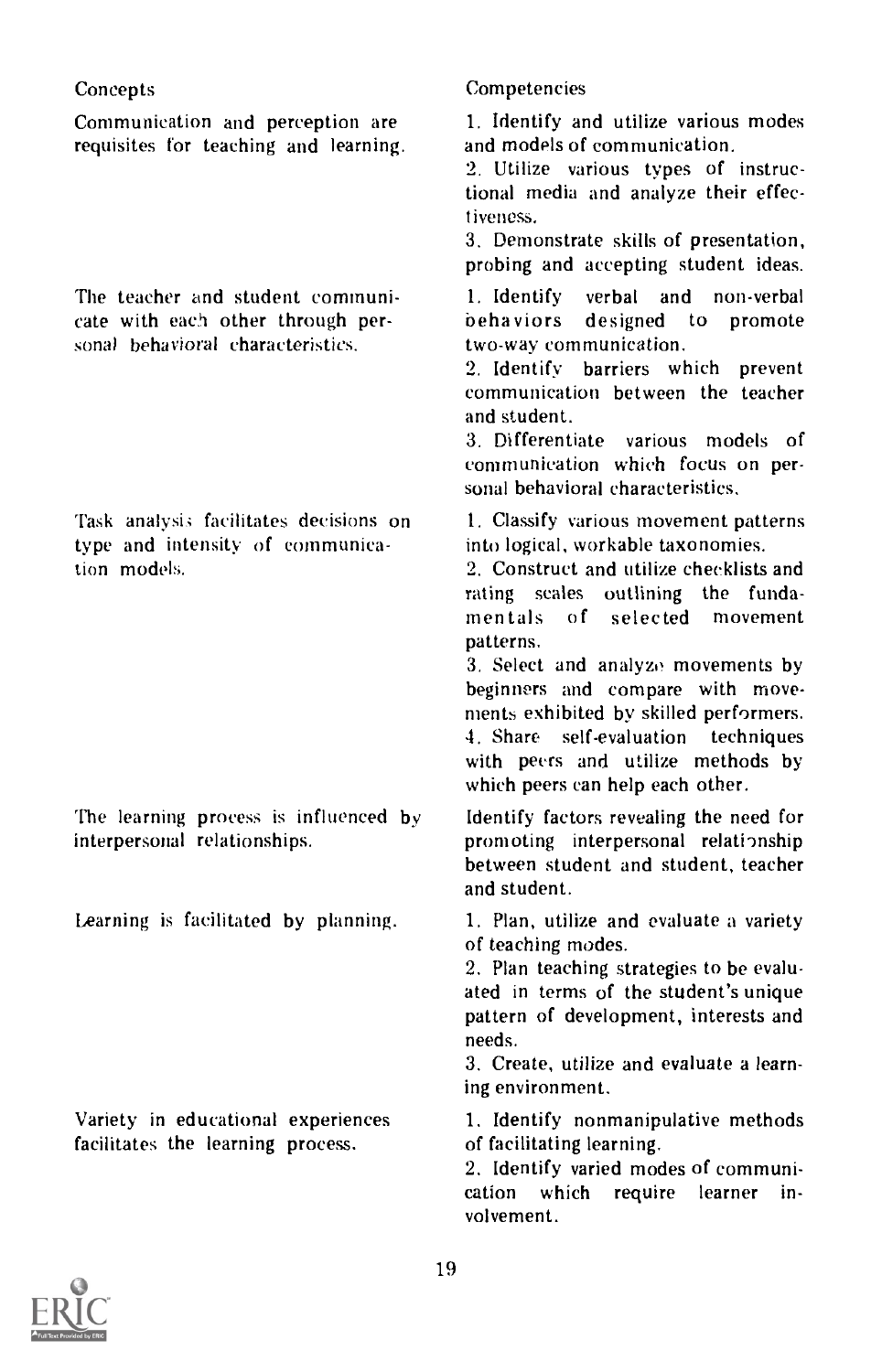The acquisition and refinement of teaching skills and the ability to work with people in varying environments are dependent upon well planned and guided laboratory and field experiences.

The determination of progress towards goals is dependent upon identification of the student's entry, interim and terminal behavior.

Students can learn self-direction through developing skil! in self and peer evaluation.

Behavioral modifications are facilitated through the provision of a nonthreatening environment.

3, Identify and utilize methods which help the learner to engage in critical thinking.

4. Demonstrate and evaluate varieties of teaching styles which do and do not involve the child in responsible decision-making.

5. Review a variety of teaching strategies identifying advantages and disadvantages.

1. Compare and contrast field experiences with laboratory experiences in learning situations.

2. Identify and evaluate teaching modes used in field and laboratory experiences.

3. Observe and evaluate different abilities in students.

4. Identify and analyze the activities of children at play.

5. Determine the type of environment selected by most children for nondirected play.

6. Relate the goals of the learning<br>experience with the methods with the methods employed.

7. Identify and evaluate activities selected by children which may present continuing participation opportunities.

8. Identify techniques in the field experience which increase the child's capacity for self-evaluation.

1. Identify lesson planning techniques which allow freedom for students to make individual progress.

2. Evaluate teaching strategies which allow for individual growth.

Identify and demonstrate techniques which permit students to assess themselves in specific teaching and learning situations.

1. List and evaluate threatening environments where fear is used to motivate children's learning.

2. Compare situations where children are asked to make behavioral modifica-

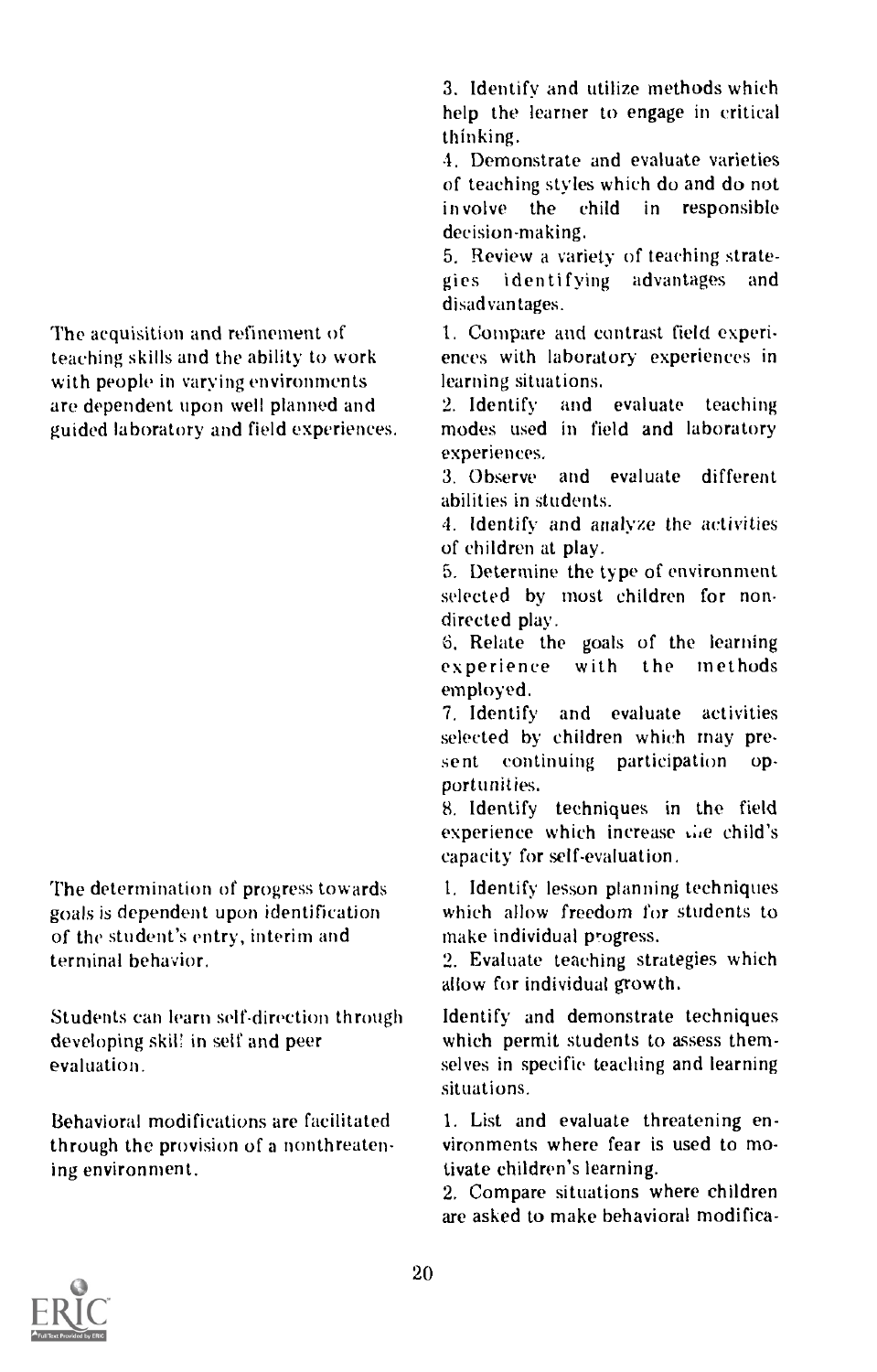Evaluation is an ongoing process related to the learner, the learning process, the subject matter and the interaction between the learner and the teaching.

tions with and without being made accountable.

3. Identify the effects of outside<br>observation on students' learning students' progress.

4. Demonstrate positive and negative reinforcers in a learning situation.

5. Provide a variety of learning opportunities to demonstrate growth of self-image.

1. Compile and evaluate input from various sources for specific learning situations.

2. Compare and evaluate various stra-<br>tegies for teaching in a learning teaching in a learning situation.

3. Contrast student and teacher evaluations of varying difficulty levels of subject matter in movement tasks.

. Identify and utilize procedures designed to give objective information about classroom behaviors.

# CURRICULUM PLANNING AND ORGANIZATION

The purpose of the physical education curriculum is to provide planned learning opportunities designed to transmit identifiable physical education behavioral objectives that aid the student in becoming an effectively functioning individual in his current cultural environment.

The overall physical education curriculum plan consists of the following elements, all closely interrelated: general and specific behavioral and performance objectives; a detailed description of the learning opportunities; explicit provision for the instructional strategies and methodologies to be employed; a continuous plan of assessment for each pupil and for the program based on current concepts of formative and summative evaluation; a plan for the economical assignment and utilization of instruction areas and facilities; the provision of suitable equipment and supplies; and an administrative plan which continually evaluates and oversees the coordination of all these elements into a unified, effective curriculum and instruction plan and program.

# **Concepts**

Education, philosophy and physical education objectives are identified on the basis of student needs and societal expectations of our cultural environment.

# Competencies

1. Identify student needs.

2. Appraise societal expectations in a changing environment.

3. Relate the function of physical education objectives as they apply to education generally.

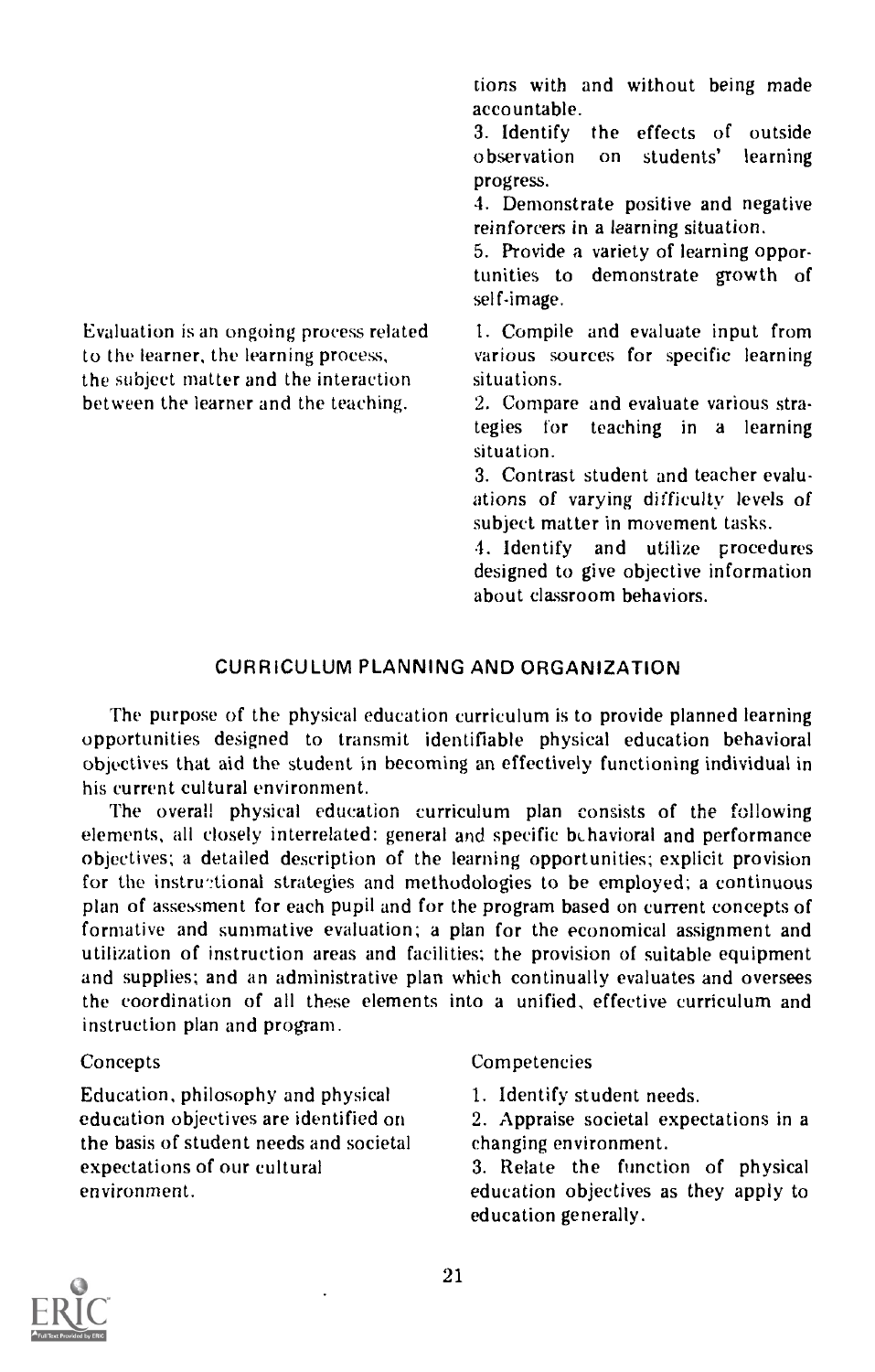Curricular experiences are selected on the basis of the education and physical education objectives to be achieved by the student.

The physical education curriculum consists of all learning opportunities planned and provided for the instruction of each student in order to achieve the objectives of the program.

Selection of specific curricular experiences is based on the results of continuous evaluation of students in terms of objectives.

4. Identify the physical education behavioral objectives which are to be achieved by the student.<br>5. Utilize techniques to evaluate

5. Utilize techniques student and societal needs.

6. Identify how student and societal needs influence curriculum development.

7. Identify growth and development characteristics of students and relate how these affect curriculum.

1. Interpret the relationship between behavioral objectives to be achieved and the instructional content experiences that students should be provided to achieve these objectives.

2. Identify in proper proportions together with the interrelatedness of cach the activity, knowledge and social learning opportunities needed to de velop the total individual.

I. Identify and utilize the principles and procedures for developing <sup>a</sup>physical education curriculum.

2. Interpret how all phases of learning relate to achieving behavioral objectives.

3. Relate psychomotor, cognitive and affective learning opportunities to objectives.

1. Identify and provide maximum opportunities to learn through multisensory modes.

1. Select instruments for evaluating the needs of students in terms of objectives and utilize these instruments to identify specific needs of students.

2. Utilize the results of evaluation in selecting the kind of learning opportunity and the degree of emphasis each learning opportunity should be allocated.

3. Consider the maturational level of the student in selecting appropriate and effective activity experiences to achieve the identified objectives.

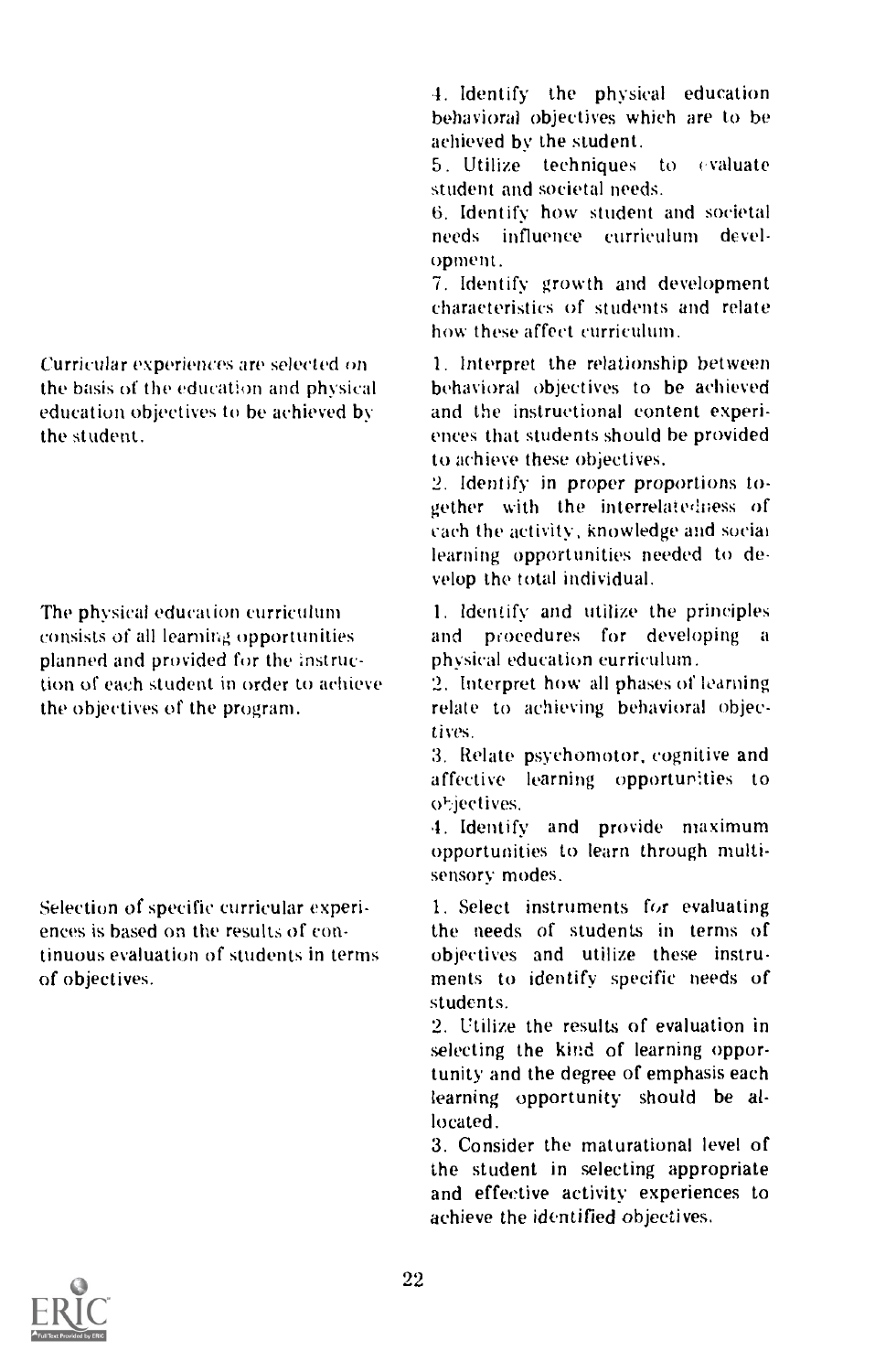# The curriculum is individualized.

Effective implementation of curriculum is dependent on adequate supportive factors such as administrative policies, facilities, equipment and faculty.

The physical education curriculum consists of activities from which appropriate learning opportunities are selected and planned for each student according to needs, interests and maturation level.

Programs are planned locally and adapted to local conditions.

1. Individualize the curriculum so that each student can perform and learn continuously at an appropriate rate of progress.

2. Develop cumulative student performance records and utilize these records to identify proper educational opportunities as the student progresses<br>through the physical education physical education curriculum.

3. Utilize student participation selecting student learning goals.

4. Identify and utilize ways in which teacher and student objectives may be focused in a single effective direction. 5. Provide the student with increasing opportunities to elect activities as he progresses.

1. Develop and utilize administrative policies necessary to implement a program of physical education.

2. Utilize the facilities and areas of the school, the community, and the region most effective for the achievement of the goals of the program.

3. Select activities appropriate to the facilities and environments available. 4. Utilize equipment. supplies, court and field areas effectively in implementing the program.

5. Identify various program organizational procedures such as flexible scheduling, differential staffing and independent study techniques.

1. Identify growth, development and maturational levels as they relate to curriculum planning.

2. Identify appropriate activities for each grade level.<br>3. Distinguish needs and

3. Distinguish needs and interests based on sex differences.

4. Identify the needs of atypical students and provide learning opportunities to meet these needs.

1. Interpret the relationship of the legal structure of education to planning local curricular offerings.

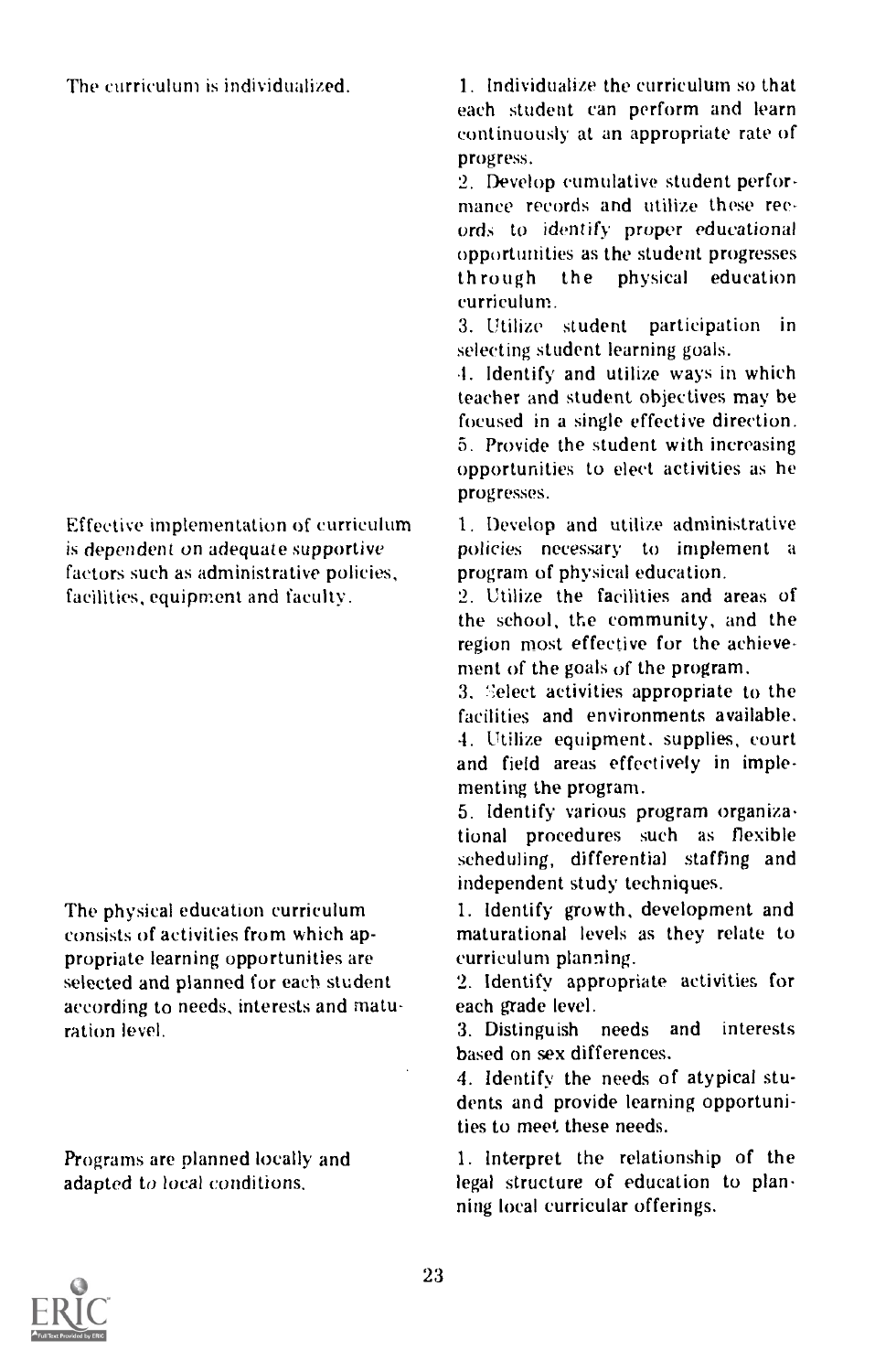2. Utilize the people of the community in developing curriculum.

3. Identify and utilize available information on the characteristics of the local cultural environment.

4. identify, evaluate and utilize local student interests and needs.

5. Identify the democratic procedures for curriculum development and participate in the process.

1. Identify the purpose, procedures, methods and instruments to be used in evaluating a total physical education program.

2. Develop a plan for evaluating each element of a functional physical education curriculum.

3. Revise curriculum on the basis of the results of the evaluative process.

# ADMINISTRATION

The purpose of administration is to facilitate the teaching-learning process. Ultimate responsibility for all education! programs rests with the general school administration. Responsibility for physical education is delegated. Hence, physical education programs are dependent upon good administration. All physical educators should maintain interest in general school administration as well as in physical education administration.

Administration should involve the democratic process.

Curriculum evaluation and revision is

a continuous process.

#### Concepts Competencies

1. Develop operational policies in conjunction with faculty and students.

2. Evaluate teacher effectiveness.

3. Identify, interpret and utilize effective group dynamics, procedures and efficient techniques involving cooperative effort.

4. Utilize democratic principles in decision making.

5. Identify situations where it is inappropriate to use the full democratic process.

6. Establish and maintain rapport with students, teachers and administrators based on integrity, mutual understanding and respect.

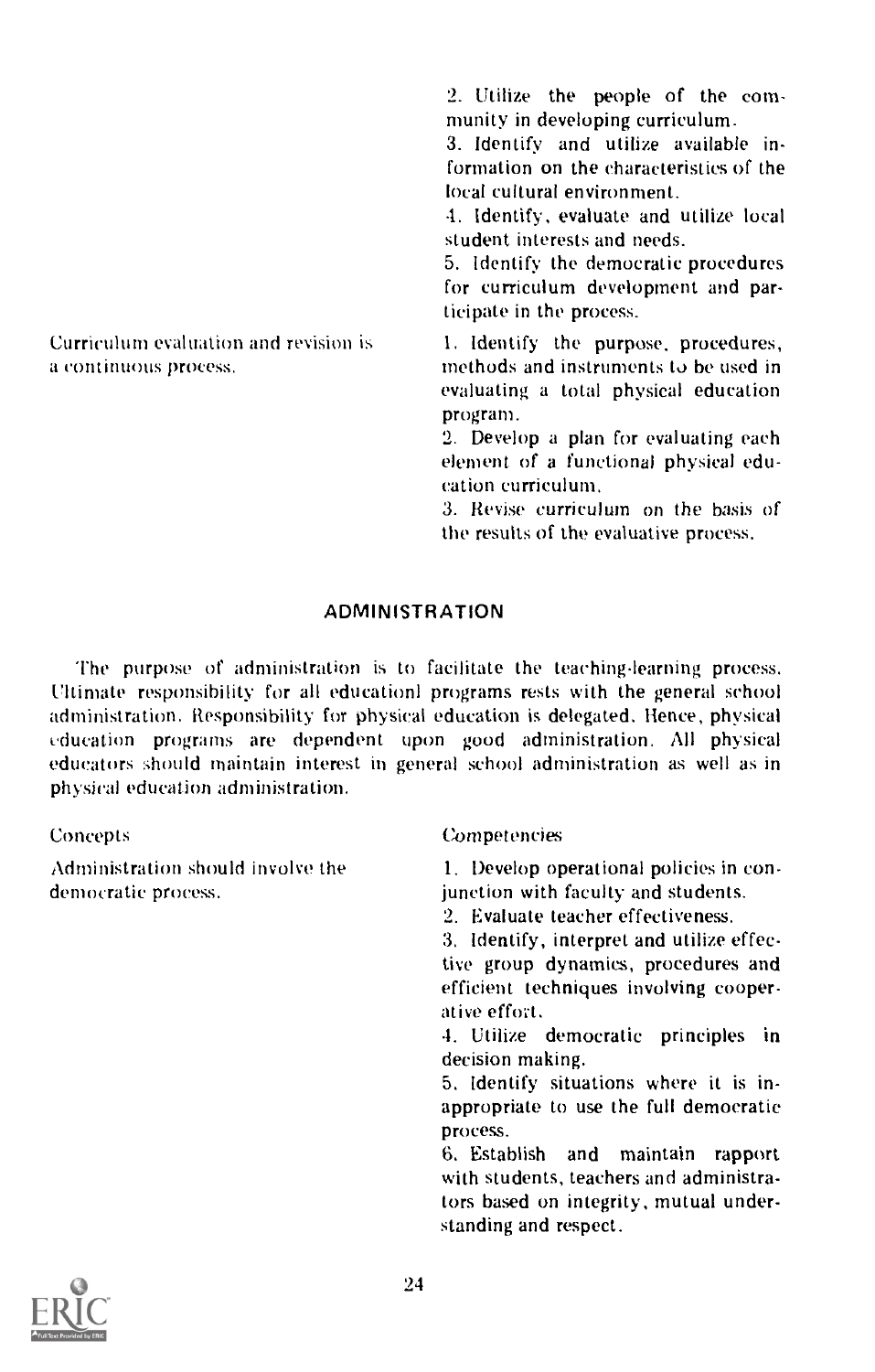between the school and the community. economic, racial ethnic groups.  $\frac{1}{2}$  Utilize

tional structure of the institution.

he understood by faculties, students administration, staff and students.<br>and administrations. (and administration) and administrations and administrations.

component of good administration.

to good administration.

Administration involves interaction 1. Relate effectively to all socio-<br>hetween the school and the community, economic, racial and ethnic groups.

various community resources.

3. Interpret the relationship between sport and physical education to the community.

-I. Interpret the relationship of physical education and general education to the community.

Administration involves a knowledge 1. Identify various patterns of admin-<br>and understanding of the organiza-<br>istrative organization and interpret istrative organization and interpret<br>within one's own institution.

> 2. Identify the decision-making structures and develop the capability to initiate changes within the setting.

> 3. Establish and maintain records and reports.

Decision-making responsibilities should 1. Identify and delineate the roles of help understood by faculties students

 $9$  Identify principles involved decision making, policy making and delegating.

:1. Identify and interpret the relationship of administration and supervision.

All available resources need to be 1. Establish equitable priorities in utilized for the optimum develop-<br>ment of all concerned. the safety, legal liability, insurance, etc. safety, legal liability, insurance, etc.

2. Identify and use resources in the most efficient manner.

3. Initiate change based on understanding of research findings.

Organizational ability is an essential 1. Plan for and utilize personnel, facil-<br>component of good administration. The state of the supplies efficiently,

> 2. Establish, implement and evaluate appropriate policies and procedures.

> 3. Relate the total physical education program to the organizational structure of the total educational pattern. -I. Identify and interpret the various business negotiations associated with an effective program.

Effective human relations are essential  $1.$  Provide an environment conducive to creative activity and efficient learning.

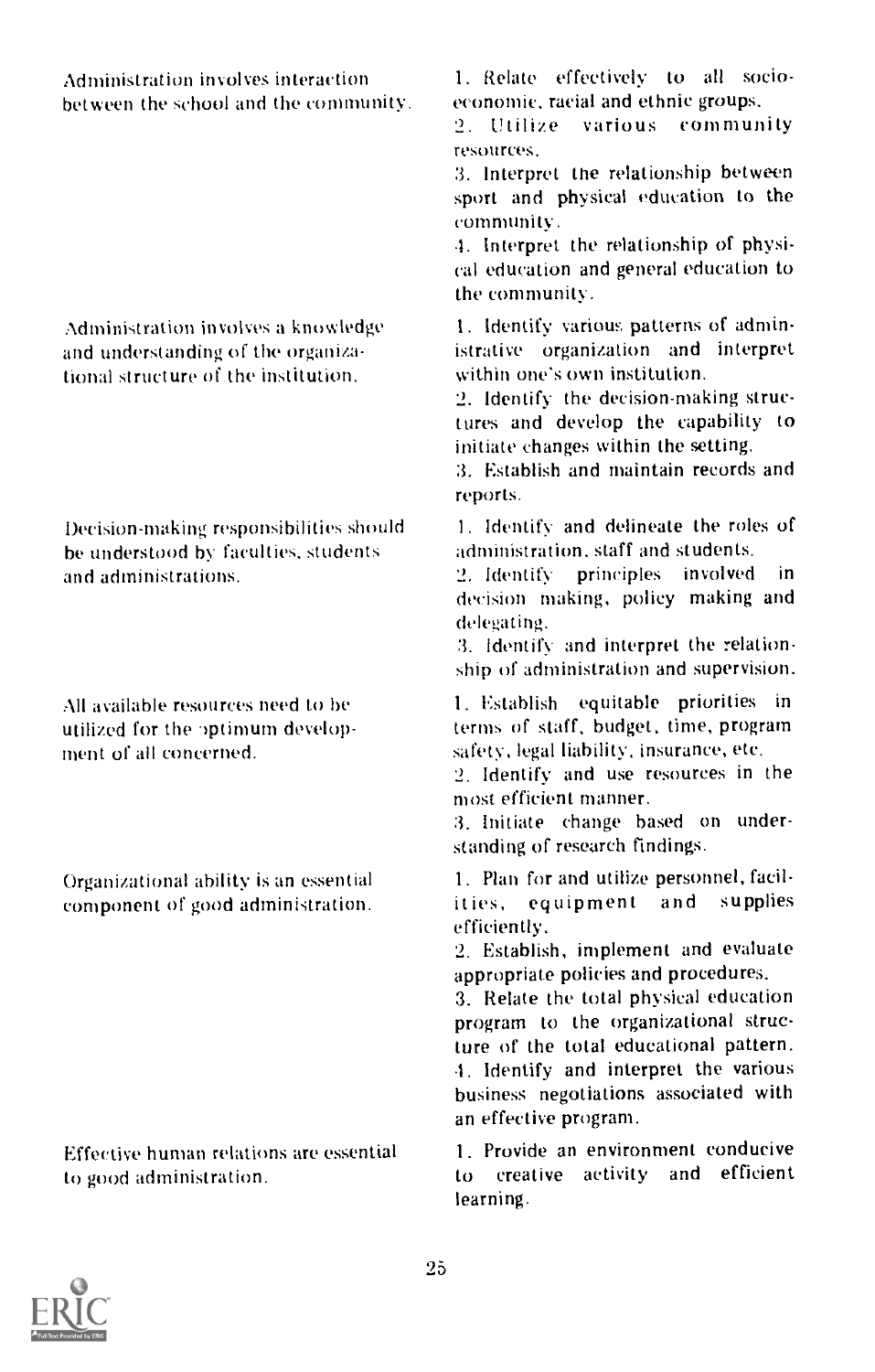The task of administration is to interpret the program.

Administration facilitates learning by supplying the physical, psychological and social environment needed to promote optimal learning.

2. Relate to students and faculty in, terests.

3. Motivate staff to promote high standards and to encourage scholarly endeavors.

4. Guide group toward stated goals.

5. Utilize and help all personnel realize maximum potential.

6. Identify rights and privileges of students and faculty.

7. Eliminate discriminatory practices. 8. Identify and utilize standads of professional ethics which encourage .<br>reciprocal respect between administration, staff and students.

1. Establish public relations and interpret program and program concepts to faculty, students and community.

2. Support professional organizations, their role and function.

1. Identify procedures for staff selection, promotion, in-service training, etc.

2. Identify various systems of scheduling (modular, flexible, etc.).

3. Establish and implement service procedures which support the learning program.

- 4. Improvise where necessary.
- 5. Evaluate procedures and program.

# INTRAMURALS

Intramural activities are part of the total educational curriculum. Intramural programs are characterized by the fact that:

- 1. They are school sponsored.
- 2. They are conducted within a variety of settings.
- 3. They are voluntary in nature.
- 4. Participants receive little or no instruction in the skills of the activities offered outside of the physical education classroom.
- 5. They provide opportunity for all students to participate.
- 6. They provide competition for appropriate skill and growth levels.
- 7. The activities are offered to the students either as structured or unstructured entities.

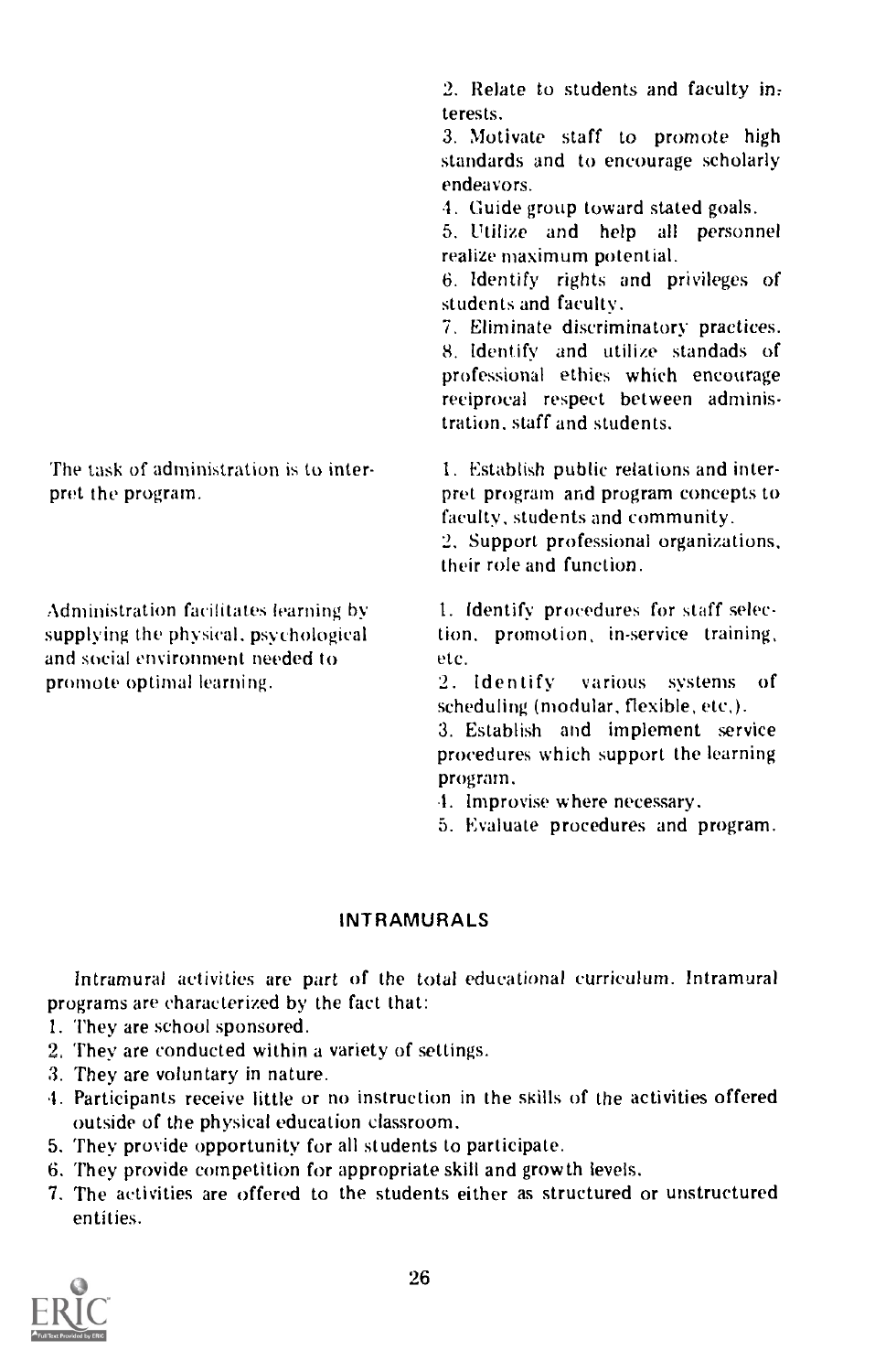# **Concepts**

Participation in intramural activity is determined by individual and collective goals and needs.

Intramural activities are organized and structured in different ways in different locales.

The administrative structure of intramural activities serves to facilitate the programs.

Intramural programs involve an ongoing evaluation relative to objectives, outcomes, and student interests and needs.

# Competencies

1. Differentiate the role of sport and recreation in education and society.

2. Identify the role of recreational and competitive activity at different levels in personal development.

3. Identify and interpret the role of lifetime sports in leisure patterns of individuals in our society.

4. Relate the educational role of intramural programs in the development of skills.

1. Identify institutional organization patterns.

2. Identify local, district, state and national organizations involved in the conduct of intramural activities.

3. Initiate change when appropriate.

1. Identify the teacher's role and the philosophy of the total program.

2. Design programs to meet the total needs and interests of the school community.

3. Identify and propose solutions to problems related to administration of the program.

4. Identify and take action to resolve behavioral problems.

5. Identify and utilize procedures to govern the conduct of spectators at intramural games and contests.

6. Organize and supervise local organizations in the conduct of intramural programs.

1. Evaluate the total program.

2. Evaluate immediate and long term effects of participation on the social development of individuals.

3. Relate and interpret the choices of activity participation of individuals and groups with those activities prescribed.

# Coaching

Note: Concepts and competencies applicable for the physical educator who desires both breadth and depth of preparation in athletic coaching are included under "Professional Preparation for Specialized Interests," pages 32-36.

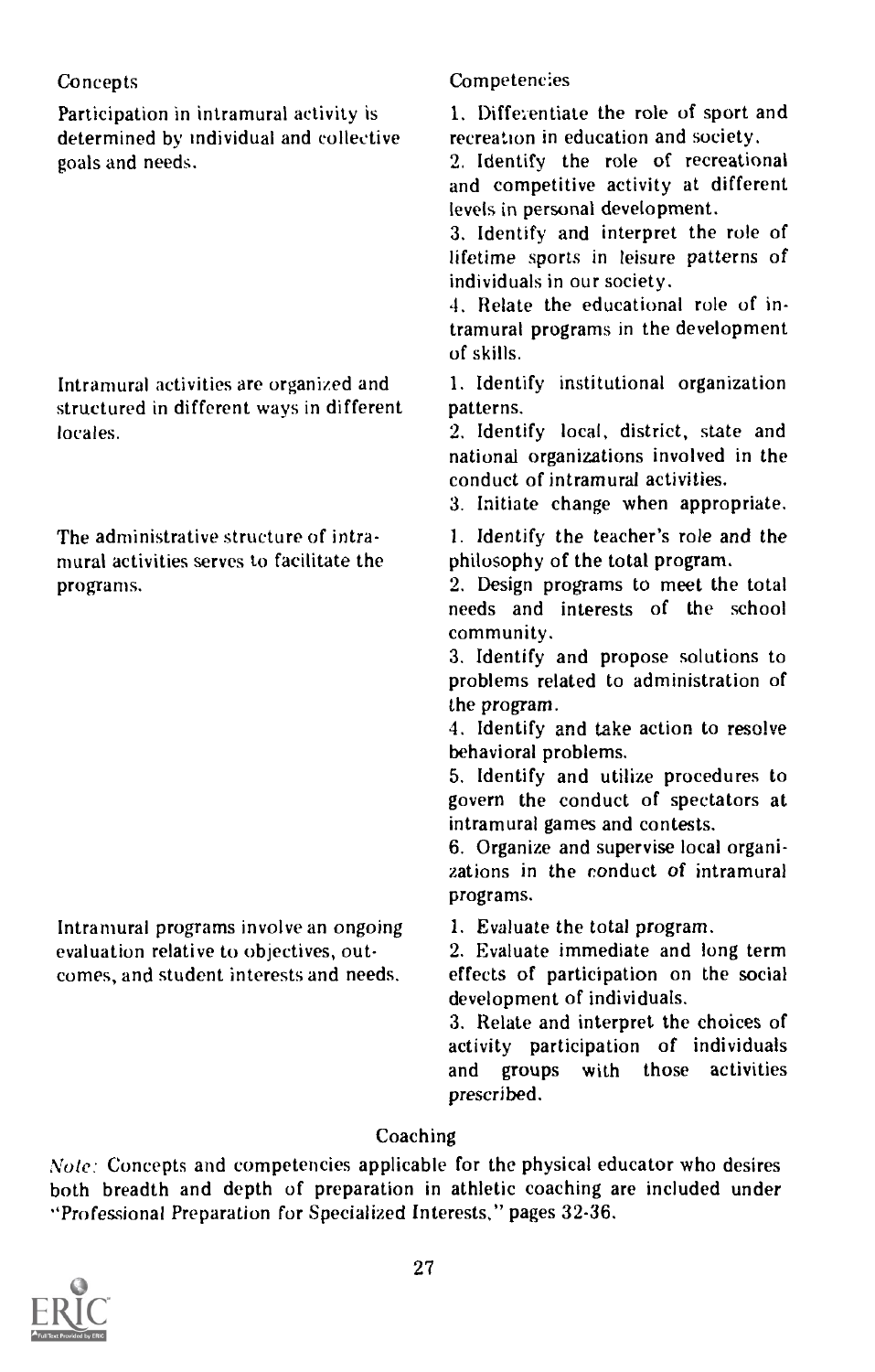### EVALUATION OF PROFESSIONAL PREPARATION PROGRAM

The effectiveness of a department of physical education and its status within a college or university depends in large measure upon the quality of its faculty. Diversity of competencies, opinions, styles and experiences contribute to the quality of education.

#### Faculty

#### Competence and Utilization of Faculty

Physical education faculty members engaged in programs of teacher education should have the education and experience to provide quality instruction, pursue research and render public and professional service.

The physical education faculty should:

1. Be selected according to their ability to provide depth and breadth of experience in area(s) of assignment based on the needs of students and the program.

2. Exhibit excellence in the competencies identified for effective teaching at the collegiate level.

I. Exhibit scholarly performance as reflected by publications, research and/or recognition by professional peers in the field of specialization.

1. Be active in professional organizations and keep informed concerning current practices, problems and trends in the profession.

5. Communicate effectively with colleagues. students and the various publics both inside and outside the college community.

#### Conditions for Faculty Service

The quality of a professional preparation program is dependent upon the total atmosphere in which the programs are implemented as well as the quality of instruction.

1. Departments within each institution should be structured so that the purposes of the institution and the nature of the profession are best met. Whether departments are separate (men and women ) or combined, the overriding concern should be to provide the best instruction for every phase of the program regardless of who provides that instruction.

2. Size of the faculty should depend upon the extent of the program and be adequate in number so as not to exceed desired work load guidelines set by the policy of the institution.

:I. Faculty work loads should be based on responsibilities and include assignments which allow application of strengths in education and ability.

1. Institutions should provide sufficient office, instructional, research and other space necessary for faculty members to carry out their assigned responsibilities.

5. Adequate resources and instructional media should be provided.

Physical education faculty members should have the same opportunities for advancement in rank and salary as are given to members of other departments within the institution.

7. Leaves. health benefits, and retirement programs should be available to all faculty members.

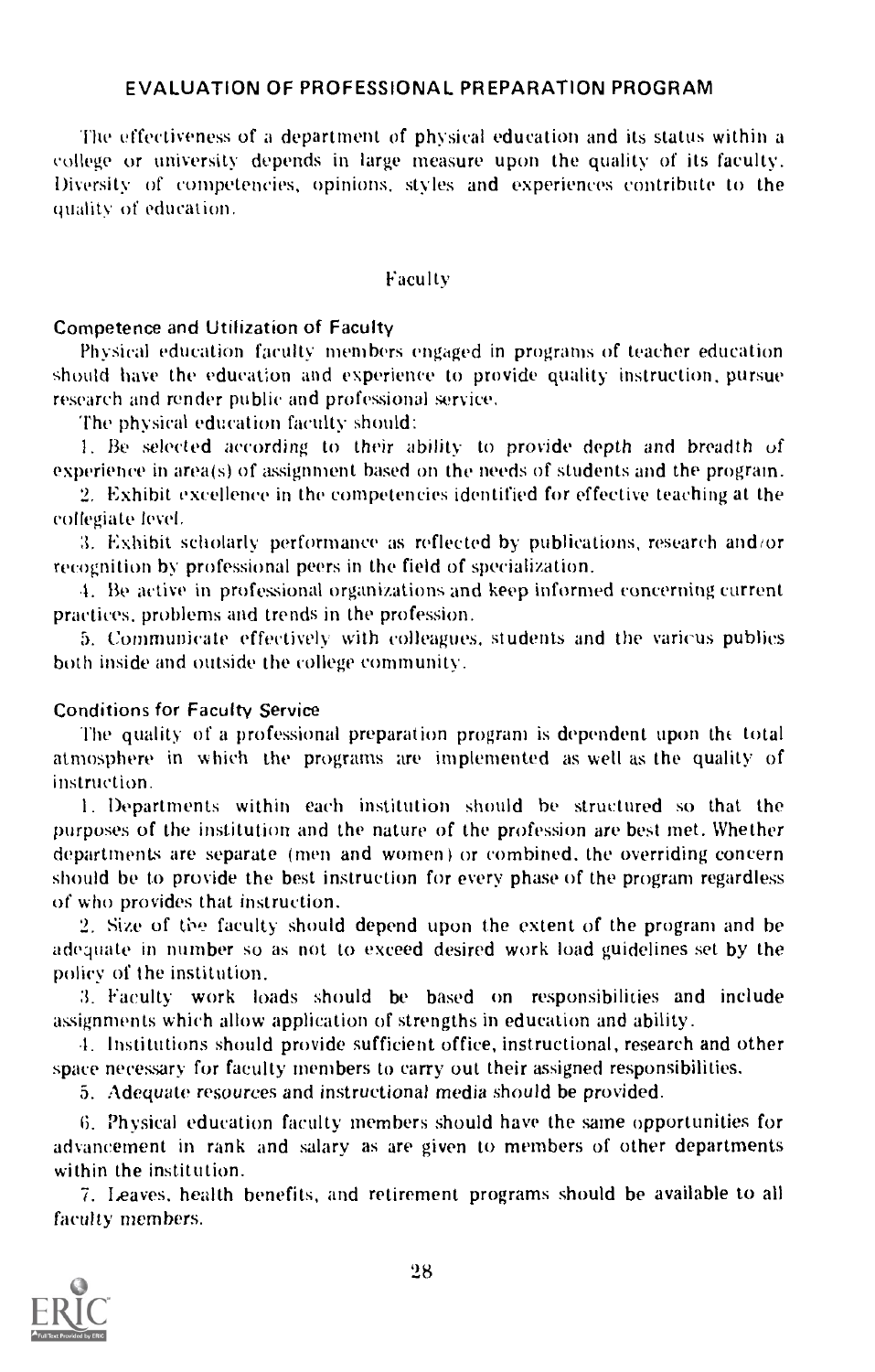8. Equal opportunity employment and salary practices commensurate with qualifications and responsibilities should prevail.

#### Part-Time Faculty

The need of the institution for a special competence not represented on the regular faculty and, or the need for additional service in areas of competence already represented on the faculty may require employment of faculty on a part-time basis.

1. The quality of part-time faculty instruction should be comparable to that of the full-time faculty.

2. Part-time faculty service should be oriented toward the educational objectives of the institution and department.

3. The use of specially trained and or professional performers may afford learning experiences of superior quality; however, these should be considered as interim appointments.

4. Excessive use of part-time faculty should be avoided.

# Faculty Involvement with Schools

The commitment of the physical education faculty is to the needs of the educational process as a whole as well as to institutional programs.

Teacher exchange among institutions at all levels of instruction and cooperative projects with public schools are desirable.

#### Students

# **Selection**

Students should bring certain competencies with them to the college situation. These include academic capabilities as well as physical, psychological and social attrihutes determined by the program demands and objectives of the institution. For students who enter the teaching field in physical education, skill in movement, ability to relate to people, experience working with children and youth, leadership experience and a service orientation are important prerequisites.

In addition, appreciation for and experience in play, games, dance and sport are valuable assets. Students who have developed a concept of human movement and body awareness as well as a realistic understanding of their movement capabilities, potentials and limitations will be better prepared at the time of entry and should profit more from their professional pursuits.

Two year colleges may he responsible for an increasing number of students planning to complete their education in a four year institution. Therefore, it is essential that there be consultation between the respective faculties resulting in identification of major students and articulation of programs.

#### Recruitment

Students who enter a specific program at a given college do so for various reasons, a few of which are geographical location, availability of financial aid and attractiveness of the college offerings.

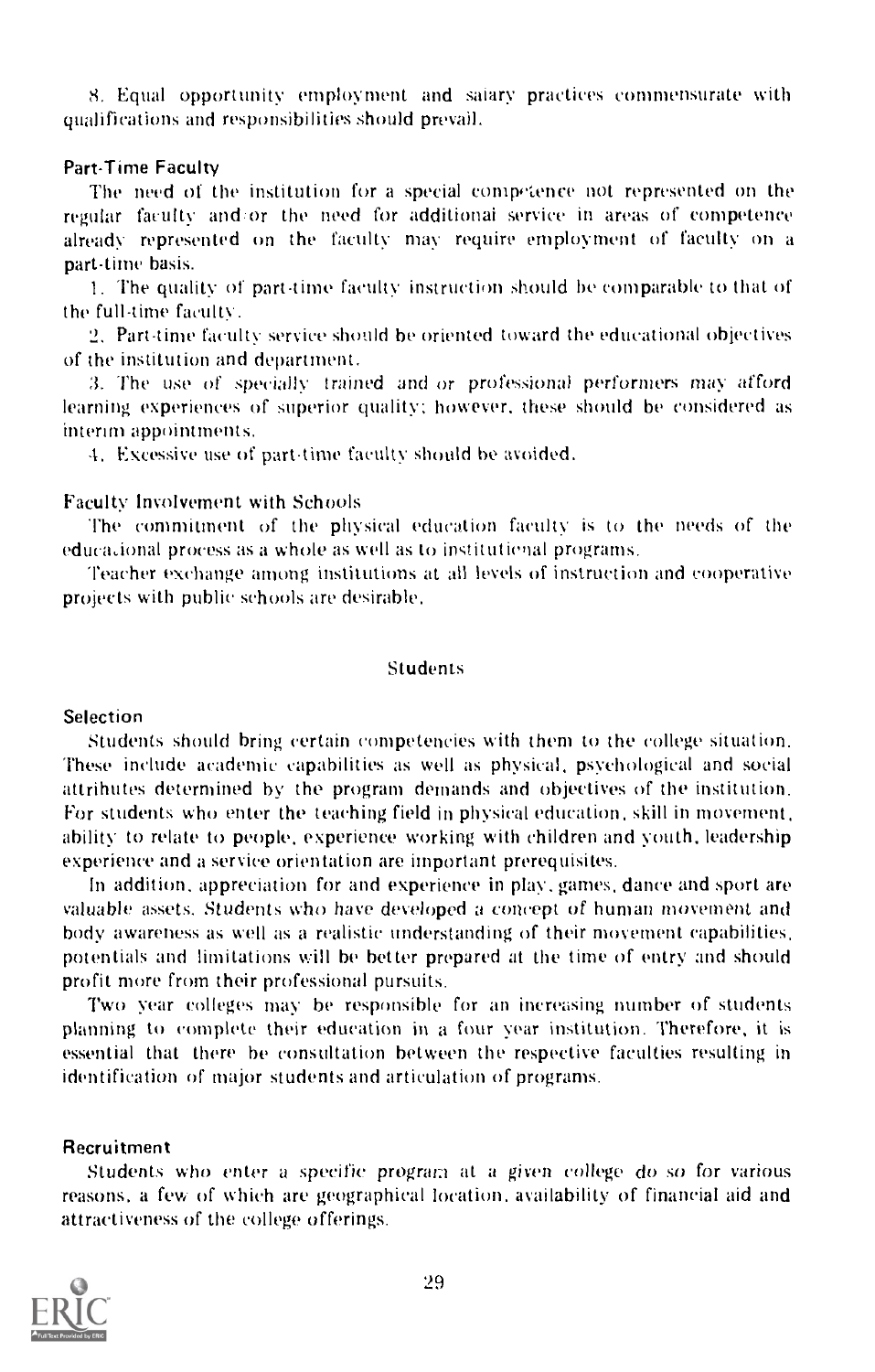It is an obligation of each department within the college or university to have available literature which explains the admission policies and standards, objectives and content of the program. Students should be aided in the selection of a college based on their expectations, objectives and competencies.

One of the more salient points which aids students in selection is the college's reputation for a specific area of study. faculty and alumni involvement in recruiting is a valuable source of attracting qualified students.

#### Retention

the retention of students in a program should he based on evidence of satisfactory progress toward the competencies as defined. This presupposes that all students are evaluated upon entry. Periodic evaluations should be made including such things as:

- I. academic record
- 2. faculty evaluations
- 3. student self-assessments
- 1. involvement in activities beyond ongoing program
- 5. progress toward specific competencies as defined in the program.

Each student will need the ongoing assistance of a faculty advisor in clarifying professional goals and program planning.

#### Placement

The institution should assist with the "best fit" concept between student and school or community. Students should he aware of the opportunities that exist and placement opportunities should he clearly defined. The institution should aid the graduating student in securing a position by:

- I. maintaining a Placement Bureau
- 2. writing appropriate recommendations
- 3. providing refemil service on available positions.

#### Evaluation, Program Planning and Review

The curricula including competencies and experiences are planned to achieve educational goals. The planning that determines this is based on the current evaluation of student needs, societal needs and physical education as a profession. One plans on the basis of evaluation and one evaluates on the basis of planning. It is important to keep in mind the symbiotic relationship that exists between the two.

The extent to which there is optimal planning and evaluation is governed to a degree by the personnel and resources found at a given institution.

Several common fallacies exist regarding evaluation:

1. There is a tendency to limit evaluation to those things which can he measured in units that can he counted. Instruments and techniques need to be devised that allow value judgements to be made of student and teacher attainment of goals.

2. Frequently evaluation is viewed as an intermittent, terminal process rather than a continuous one with the emphasis on knowledge acquired. The timing of the process, the quality of the instruments used and the expertise employed are requisites of quality evaluation.

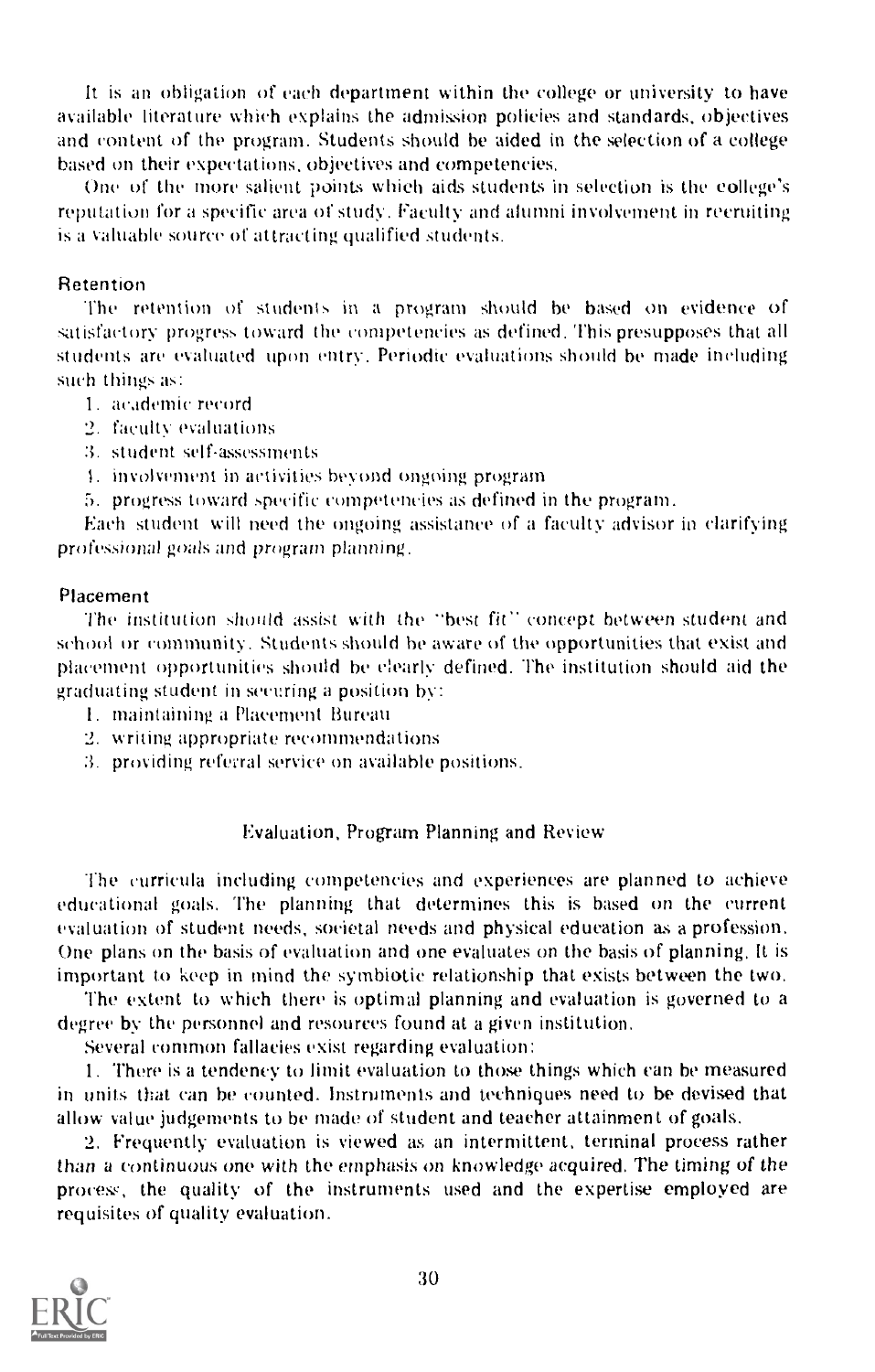3. Too frequently evaluation is done by one person as opposed to a consortium of evaluators functioning in a cooperative, ongoing relationship throughout the professional experience. Individuals and selected agencies need to work both separately and together to gather evidence of adequacy on performance. This includes self-assessment, peer assessment, teacher assessment and assessment by other qualified personnel.

'leacher preparation programs should be performance or competency based with a field-centered approach. The key ccmcerns include:

<sup>1</sup> Identification of skills, knowledges and attitudes to he demonstrated by the students.

2. Identification of experiences designed to accomplish these competencies.

3. Determination of criteria to be accepted as proof of achievement.

.1. Constant assessment of the student's rate of progress based on performance rather than time or course completion.

5. Attention focused on "exit behavior."

Appraisal and fact finding are basic to the evaluation process and often result in recommendations for change. Total evaluation is not achieved until valid changes are made and, in turn, evaluated in terms of desired results.

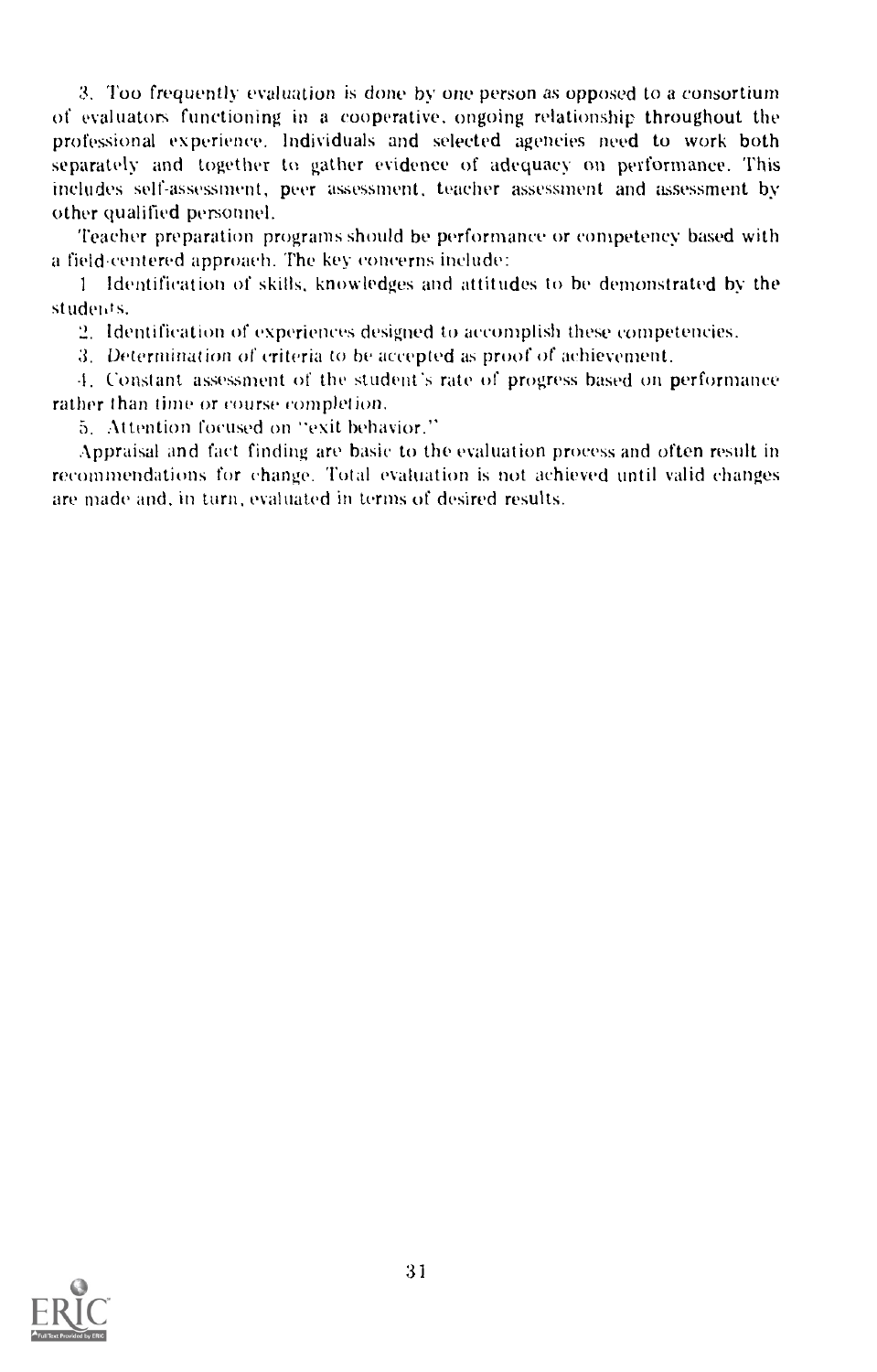# PART II

# PROFESSIONAL PREPARATION FOR SPECIALIZED INTERESTS

# COACHING

Sports influence the life, development, philosophy, personality and character of participants. One of the most important factors influencing participants and assisting them to achieve desired educational goals is the coach. His leadership is essential to the development of properly regulated sports programs.

Sports at every level should be conducted by professionally prepared personnel of integrity who are dedicated to the optimal mental, physical and social development of those entrusted to their supervision.

In addition to a thorough knowledge of sports, a coach must be a certified teacher who has expertise in guiding students in the pursuit of excellence in competitive sport. An understanding of the place and purposes of sports in education and of the growth and development of children and youth is of primary importance.

Students seeking undergraduate preparation for coaching should include in their curriculum appropriate course work and laboratory experiences to satisfy the competencies essential to a leadership role.

The standards suggested herein are minimal: they are intended to be used only for coaching certification, not for teacher certification in physical education. They are designed for a physical education person who wants breadth and depth of preparation in athletic coaching. In addition, these standards provide for an acceptable level of professional preparation for prospective coaches with academic preparation in fields other than physical education.

# Medical -Legal Aspects of Coaching

#### Concepts

The health, physical welfare and safety of the participant is a primary concern of the educational athletic program.

#### Competencies

1. Condition athletes properly for each sport,

2. Cse approved, safe playing conditions and protective equipment.

3. Provide in-service education for student assistants.

. Demonstrate skill in the prevention and care of injuries generally associated with athletics.

5. Identify and relate basic medical and safety information pertaining to athletic coaching.

6. Plan and coordinate procedures for emergency care.

7. Render emergency care and identify more obvious deviations from normalcy.

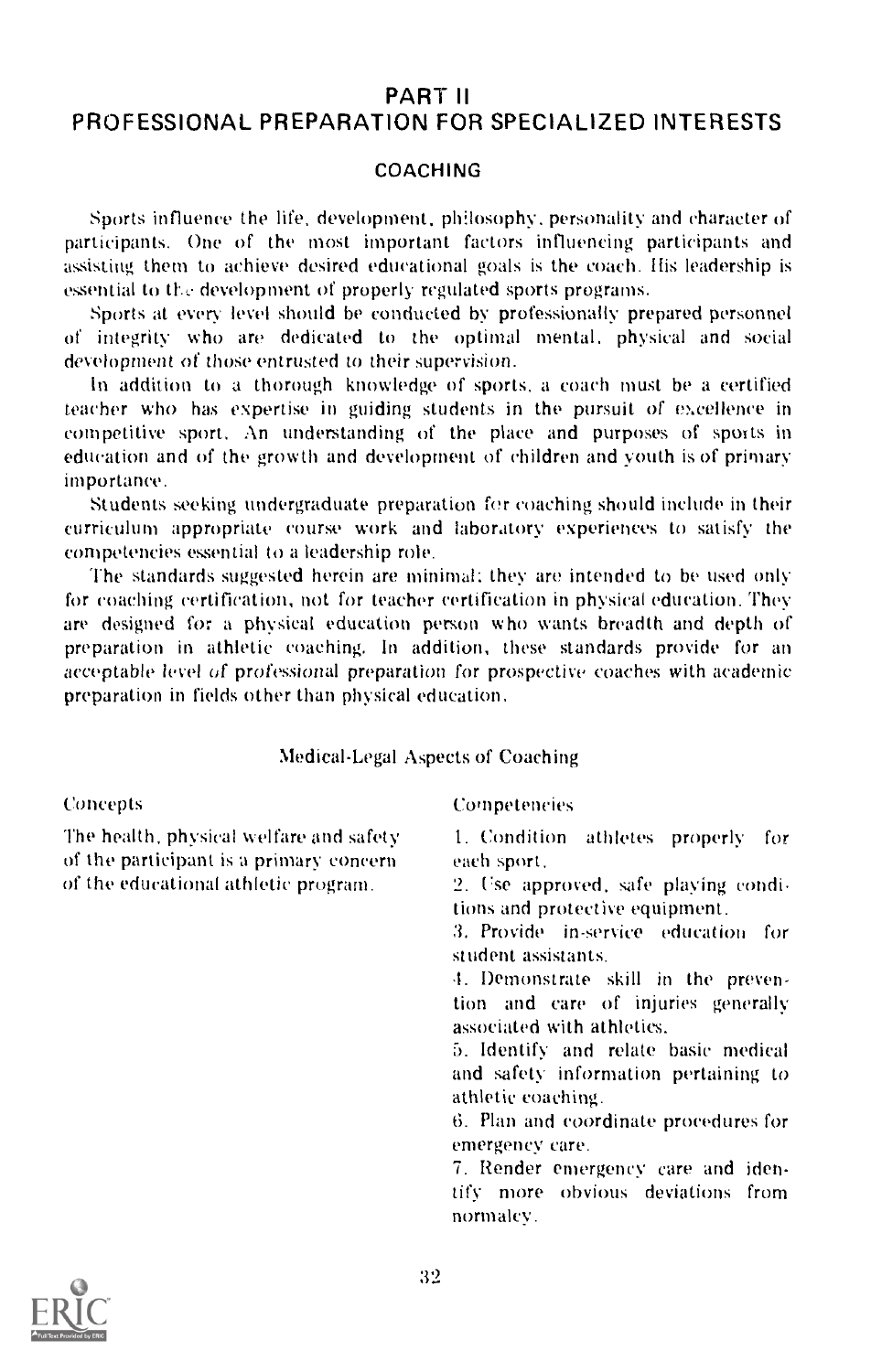8. Use an adequate system of accident reporting.

9. Relate the functions of the coach and trainer to the physician.

10. Provide rehabilitation following injury under the supervision of a physician.

11. Identify adequate athletic insurance coverage.

12. Identify and interpret state and federal legislation regarding accidents and injuries affecting athletes and coaches.

Examples of Experiences

- 1. Attend in-service seminars and clinics stressing basic medical, emergency care, and training problems.
- 2. Participate in structured experience under the supervision of a certified trainer.
- 3. Assist in required and 'or elective courses encompassing athletic training, emergency care and conditioning.
- -I. Accept responsibilities with organized athletic :;coups in the school or community.

# Sociological and Psychological Aspects of Coaching

| Concepts                                                                                         | Competencies                                                                                                                                                                                                                                                                                                                                                                                                                     |  |
|--------------------------------------------------------------------------------------------------|----------------------------------------------------------------------------------------------------------------------------------------------------------------------------------------------------------------------------------------------------------------------------------------------------------------------------------------------------------------------------------------------------------------------------------|--|
| Sport is a social phenomenon.                                                                    | 1. Identify and interpret the historical<br>and emerging roles of men and women<br>as psychosocial beings in the realm of<br>sport.<br>2. Relate and interpret the program to<br>coworkers, athletes, parents and the<br>public.                                                                                                                                                                                                 |  |
| Sport provides a medium for the<br>tangible and intangible influencing of<br>oneself and others. | 1. Identify and interpret the values<br>developed from participation.<br>2. Identify basic psychological, socio-<br>logical and physiological principles of<br>coaching.<br>3. Identify factors and conditions<br>affecting motor learning, particularly<br>of the highly skilled.<br>4. Apply a humanistic approach to<br>personalized coaching philosophy.<br>5. Motivate athletes toward immedi-<br>ate and long-range goals. |  |

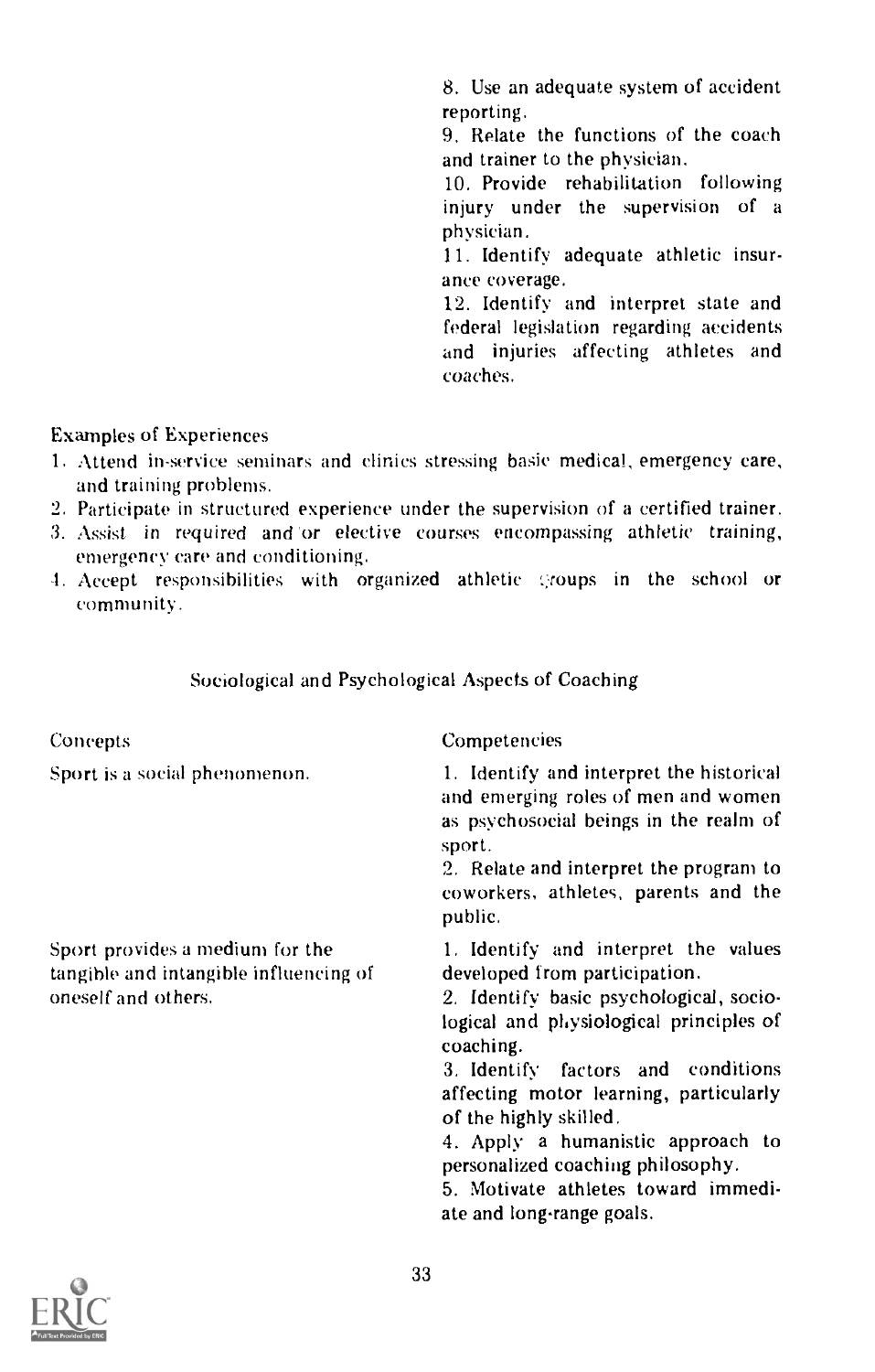An athletic program is conducted in accordance with the educational purposes of the institution, within the spirit of the rules and regulations of the institution, and recognized state and national athletic associations.

Balanced programs include athletic as well as intramural and instruction aspects.

The coach provides positive leadership for appropriate player behavior in the athletic program.

1. Integrate athletics with the total educational program.

2. Apply ethical procedures.

3. Identify and participate in professional and related organized activities.

Identify growth and development factors of children and conduct experi ences appropriate for specific age groups.

1. Identify desirable leadership traits and how to structure experiences to develop them.

2. Identify and utilize procedures to maintain emotional stability under stress.

3. Recognize and initiate procedures to resolve behavioral and emotional problems.

# Examples of Experiences

- 1. Serve as a student coach, student manager or student trainer.
- 2. Study the psychological and sociological basis for learning.
- 3. Participate in student teaching with coaching assignments.
- 4. Observe and work with s! adents involved in athletics.
- 5. Study learning problems and factors that facilitate motivation.
- b. Accept officiating assignments.
- 7. Attend and participate in sport sociology and sport psychology conferences, course offerings and organization meetings.
- 8. Observe contests, noting attitude and behavior of players, spectators and coaches.

# Theory and Techniques of Coaching

# Concepts

Educational athletic programs are planned and conducted in accordance with sound educational practices by qualified individuals.

# Competencies

1. Identify and use principles involved in the fundamental skills of teaching and coaching.

2. Identify and utilize the specific skills, techniques, and rules of the sport coached.

3. Identify and plan specific game strategies and tactics.

4. Identify and employ methods and procedures for developing, training and conditioning athletes.

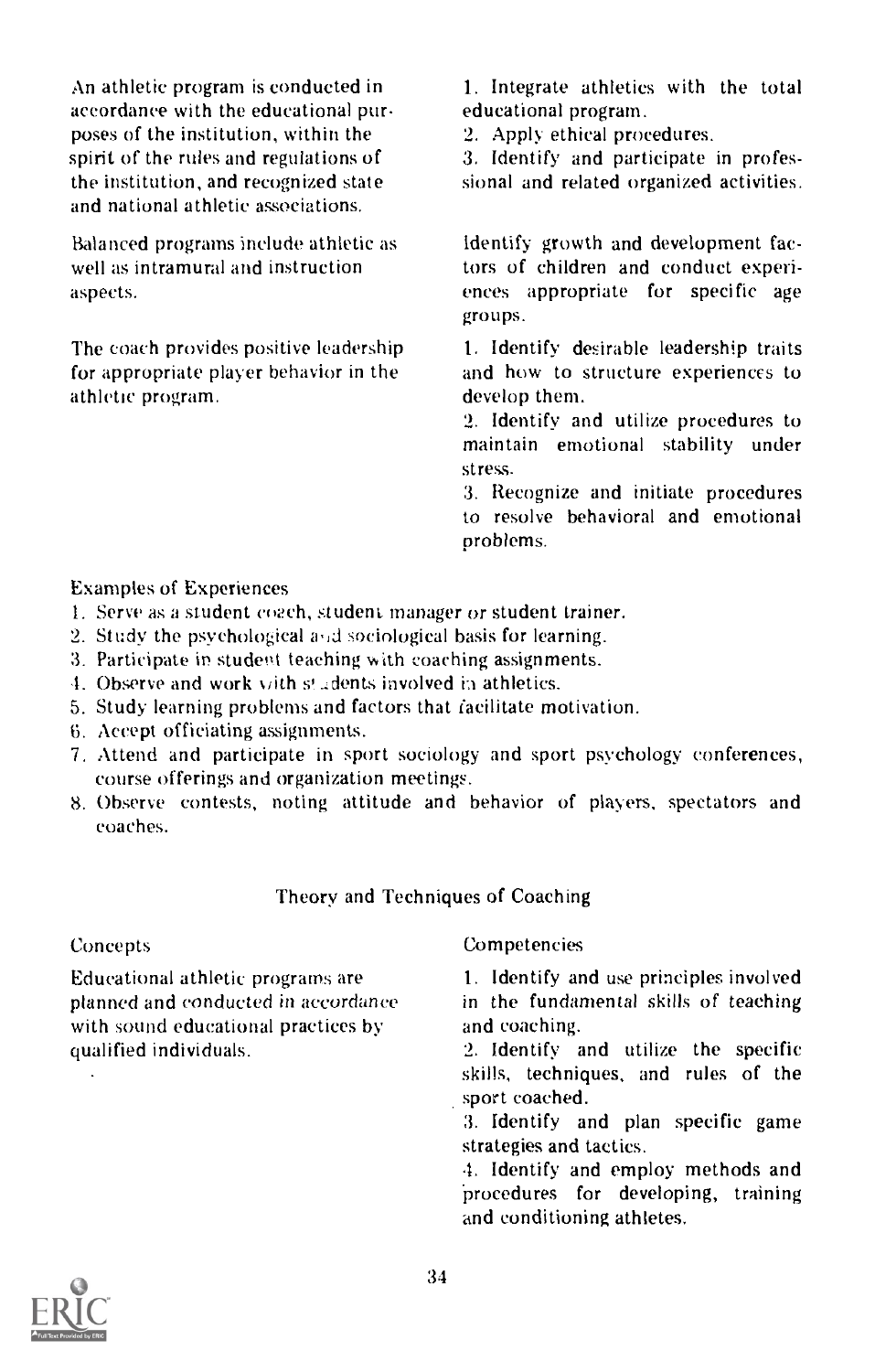5. Identify and utilize audiovisual materials and equipment.

6. Evaluate and select personnel involved in the athletic program.<br>7. Demonstrate organization

organizational and administrative efficiency implementing sports programs.

8, Identify and interpret the essentials governing contest management.

9. Identify principles and techniques of officiating the sport being coached. 10. Evaulate athletic performance and programs.

11. Conform to rules and regulations of appropriate governing bodies.

Examples of Experiences

- 1. Attend periodic meetings with the coach to study organizational plans.
- 2. Attend staff planning meetings.
- 3. Observe practice sessions.
- 4. Act as student coach or student manager.
- 5. Attend coaching clinics, workshops and conferences.
- 6. ,Observe and plan conditioning drills (in season and out of season).
- 7. Experience assignments in scouting of opponents.
- 8. Read professional journals and current literature.
- 9. Videotape contests and analyze them.

# Kinesiological Foundations of Coaching

Concepts

**Competencies** 

Applied knowledge of human structure and movement will maximize performance and minimize injury.

1. Identify and use mechanics of movement within body limitations.

2. Analyze performance based upon anatomical and mechanical principles. 3. Relate motor performance to individual body structure.

4. Relate human anatomy, physics and movement to participant safety. 5. Utilize research findings in the mechanical analysis of the sport.

Examples of Experiences

- 1. Take courses in subjects such as human anatomy, anatomical basis of movement, mechanical analysis of movement and kinesiology.
- 2. Participate in laboratory experiences, research  $\overline{a_{1d}}$  experimentation.
- 3. Conduct and participate in body conditioning programs.
- 4. Make use of audiovisual equipment in performance analysis.
- 5. Participate in independent study and/or research projects related to the mechanics of movement.

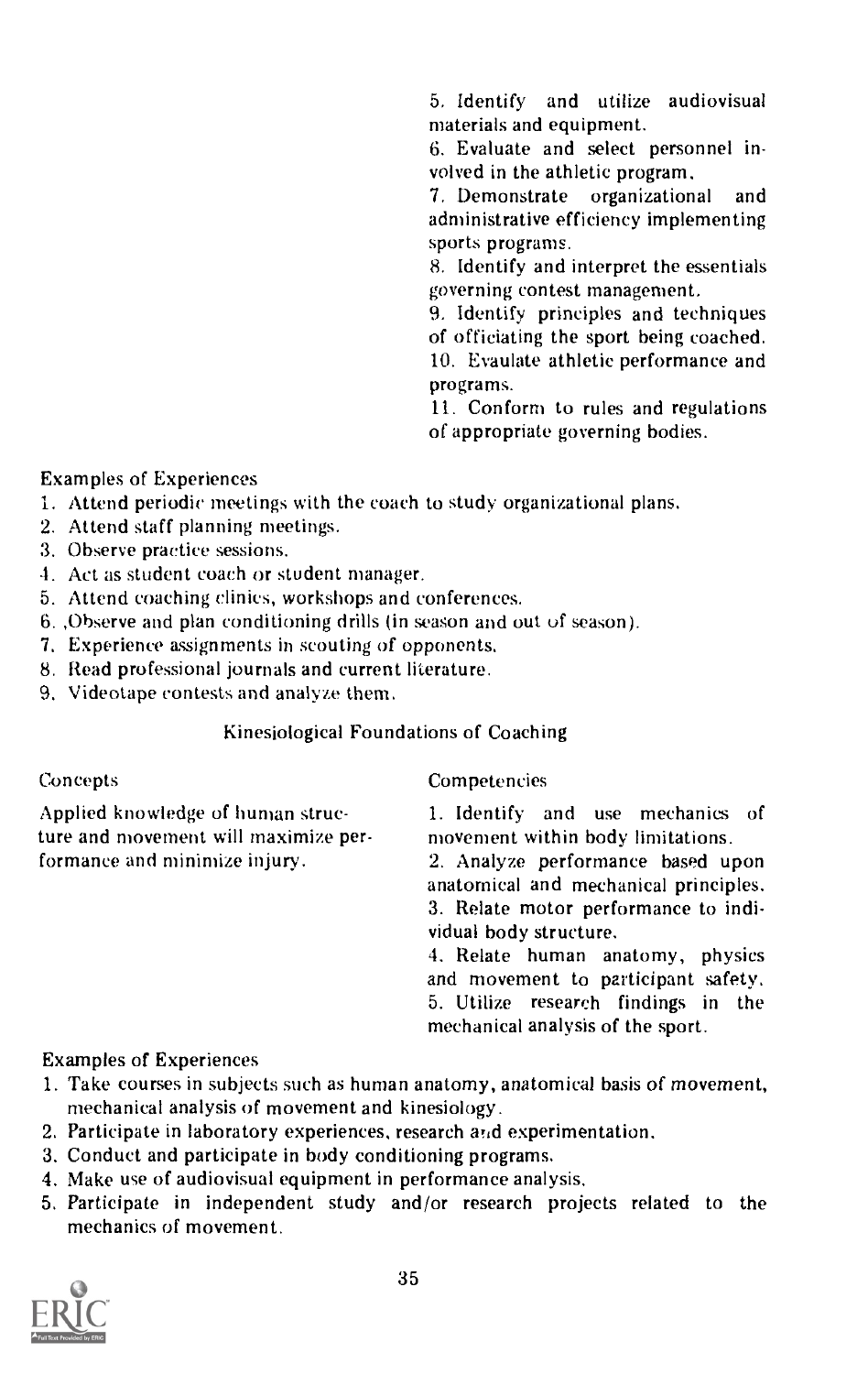# Physiological Foundations of Coaching

# Concepts

Physiological principles provide a scientific basis for improved motor performance.

mpetencies

. Identify functional systems and physiological factors for analyzing sports performances.

2. Identify the effects of environmental conditions and exercise upon the circulatory and respiratory system. 3. Identify and interpret the effects of nutrition upon health and performance.

1. Identify physiological responses to training and conditioning.

5. Identify and interpret use and effect of drugs on the body.

6. Apply physiological research findings to specific sports.

# Examples of Experiences

- 1. Participate in research laboratory activities.
- 2. Participate in drug clinics.
- 3. Participate in and conduct training programs.
- 1. Conduct and participate in nutrition studies.
- 5. Conduct physiological studies on athletes.
- 6. Participate as a squad member, student manager or student trainer in keeping daily weight charts, performance conditioning measurements and other appropriate physiological data.
- 7. Attent courses in subjects such as physiology. physiology of exercises and nutrition.

# ATHLETIC TRAINER SPECIALIZATION

Sports, by their nature, invite injuries. Statistics indicate that the annual number of injuries resulting from athletic competition have been increasing. Organizations and institutions sponsoring sports competition are morally obligated to:  $(1)$  prevent injury whenever possible,  $(2)$  minimize the severity of the injury and (3) treat each injury promptly and properly.

Athletic trainers are instructors who are medical technicians working directly under the supervision of a (team) physician in cooperation with the coaching staff and administration of their schools.

Few secondary and elementary schools sponsoring sports programs have a professionally trained person on their staff to fill the position of athletic trainer.

The Task Force responsible for considering the professional preparation of athletic trainers believes that AAHPER should support the national certification program of the National Athletic Trainers Association (NATA) and issue a call to

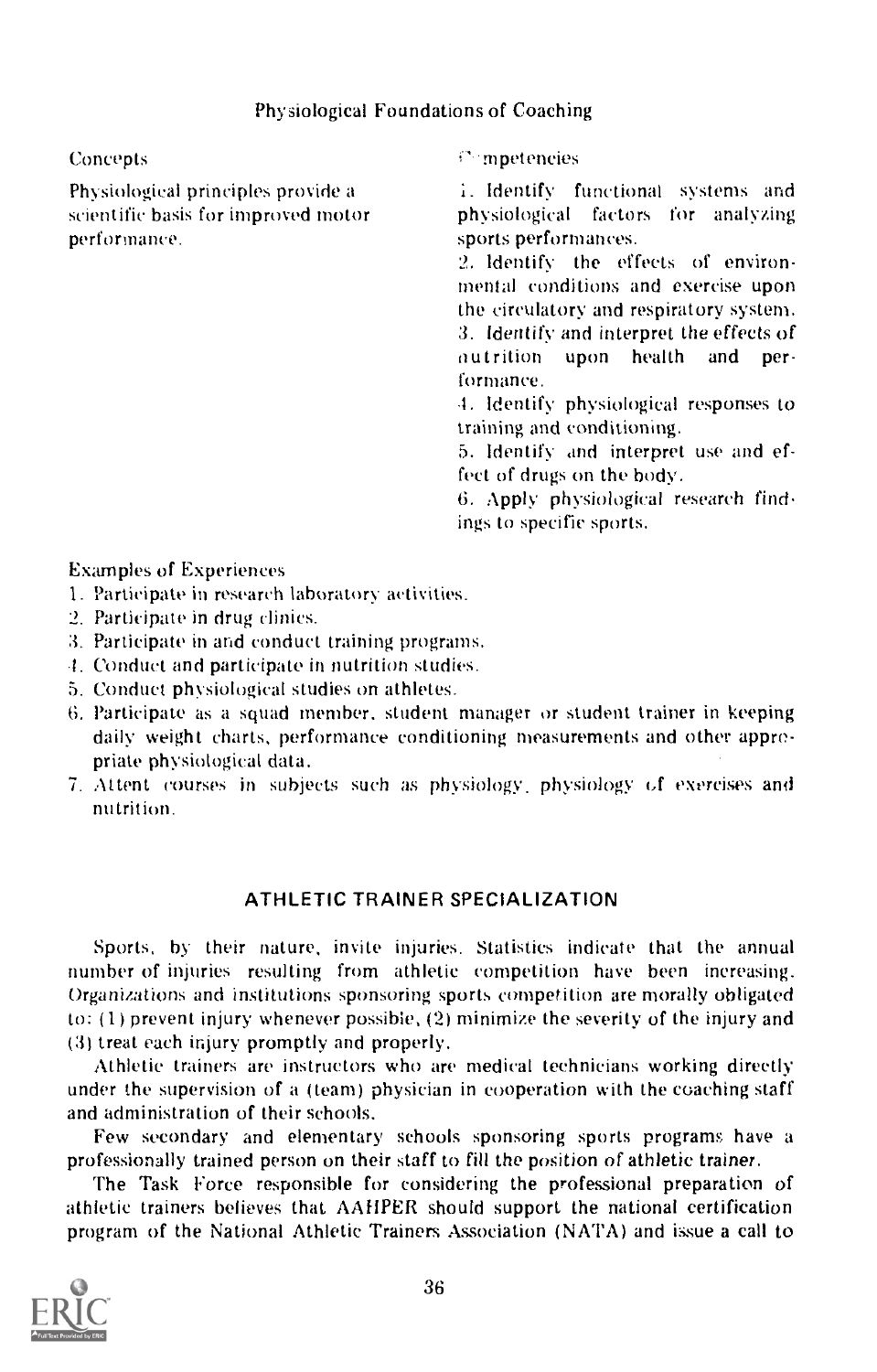all state boards of education to recognize athletic training as a specialization requiring state licensing, certification or certification and endorsement.

The Task Force believes the concepts and competencies needed by athletic trainers are as follows:

Athletic training is the prevention and management of athletic injuries.

# Concepts Competencies

1. Acts as a consultant to coaches and athletes in matters concerning physical examinations, diet and conditioning. 2. Provides conditioning and on-thefield first aid.

3. Implements the doctor's prescription for treatment and rehabilitation during convalescence.

.1. Applies the total prescription for training and conditioning for the student athlete with the administrator and coach.

5. Prepares the athlete mentally and physically for his successful return to partial or full-time sports participation.

Assumes responsibility for the supervision of the safety factors of all athletic facilities and equipment and works in cooperation with the medical<br>profession, coaching staff and profession, coaching staff administration.

7. Meets the requirements for certification for athletic training as stipulated by NATA.

# The Certified Athletic Trainer

- A. The certified athletic trainer must meet the high standards set by NATA. These standards include passing the National Certification Examination and one of the following:
	- 1. Students who have graduated from an approved undergraduate or graduate program, who have met the following criteria:
		- a. Completion of the NATA-approved athletic training curriculum requirements and proof of a Bachelor's degree from an accredited college.
		- b. Spending a minimum of two years under the direct supe vision of NATA-approved supervisors.
		- e. Passing an examination which includes basic principles of athletic training.
		- d. Proof of two years of continuous active membership in NATA immediately prior to application for certification.

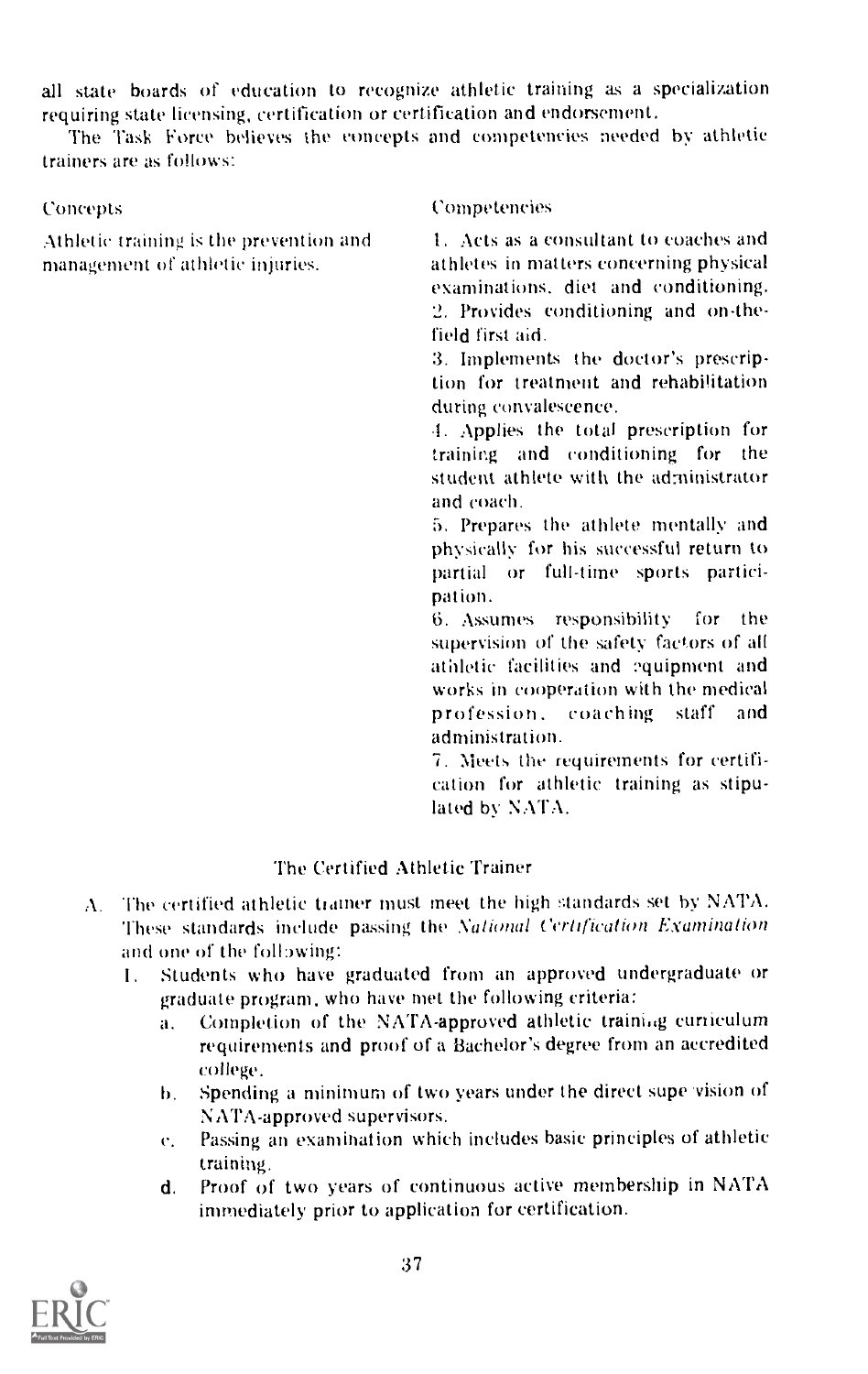- 2. Physical Therapy Degree Graduate  $\sim$  Physical therapy graduates may be awarded certification provided they meet the following requirements:
	- a. A minimum of two years experience in athletic training, beyond that as a student athletic trainer on a secondary school level, under direct. NATA-approved supervision.
	- b. Proof of a Bachelor's degree from an accredited college.
	- r. Passing a required examination which includes basic principles of athletic training.
	- d. Proof of two years of continuous active membership in NATA immediately. prior to application for certification.
- $3.$  Apprenticeship  $-$  Students of athletic training may qualify for certification by
	- a. On-the-job training (minimum 1,800 hours) under direct supervision of a certified NATA member.
	- h. Passing an examination which includes basic principles of athletic training.
	- r. Proof of a Bachelor's degree from an accredited college.
	- d. Presentation of a letter of recommendation from the student's acting team physician.
	- f. Proof of two years of continuous active membership in  $NATA$ immediately prior to application for certification.
- B. Physical Education

The physical education department, by accepting the minimal requirements as suggested by NATA in the physical education curriculum, will help relieve an established need for competent athletic training on the high school level. The department should he able to assure prospective employers that graduates will have adequate background in the prevention and management of athletic injuries and qualifications for a teaching license. The department should cooperate with the college placement agency in matters of employment.

In the promotion of a more comprehensive program, the athletic trainer will act as advisor, instructor and first-aider.

C. Physical Therapy

NATA should encourage the athletic trainer to continue his education by completing at least a certificate course in physical therapy at an accredited school. The qualified combination of teacher athletic trainer/physical therapist could assume physical therapy duties for schools and communities in times of emergency. This service could particularly benefit county medical societies in smaller communities.

Activities of the profession are reflected in terms of areas of service. coordination of the total prescription and the educational program. The success of a profession is not measured by financial standards but by accomplishments in so ving people's needs.

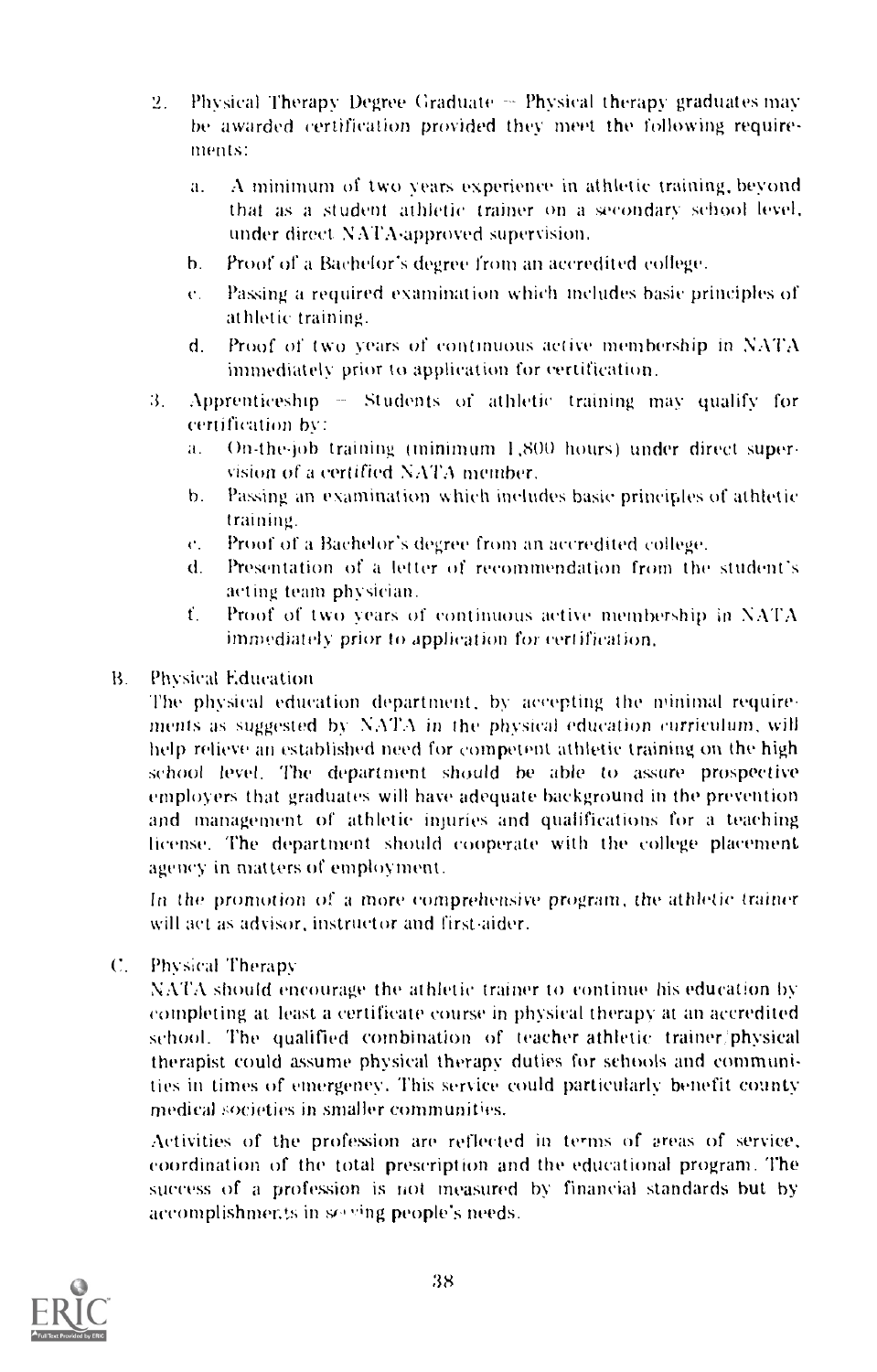As a medically-related curriculum it is imperative to require a specific "by the course" curriculum for athletic trainers.

In the NATA-approved program of education, the athletic trainer should be encouraged to act as liaison with the departments of physical education and student health. The program highly recommends a major study in physical education and health and/or another secondary education field with the necessary courses required by the states for a teaching license. Also entered in the degree program are prerequisites for entry to schools of physical therapy as suggested by the American Physical Therapy Association.

Recommendations by NATA of Basic Minimal Requirements

- I. A Major Study (including teaching license in physical education, health and/or a secondary education field, variable by states)
	- A. Total of 24 semester hours in biological and social sciences
		- 1. Biology  $-$  zoology (anatomy and physiology)  $-$  8 hours
		- 2. Social sciences (at least 6 hours in psychology)  $-10$  hours
		- 3. Electives strongly advised, minimum of  $\sim$  6 hours
			- a. Additional biological and social sciences
				- b. Physical education (group activities, dancing, etc.)
				- c. Hygiene
				- d. Speech
				- e. Physics
				- f. Chemistry.
- II. Specific, Required Courses (If not included in I, these must be added)
	- A. Anatomy  $\sim$  one or more courses which include human anatomy
	- B. Physiology -- circulation, respiration, digestion, excretion, nerve, brain and sense organs Note: One course will not meet the two requirements listed above.
	- C. Physiology of Exercise
	- D. Applied Anatomy and Kinesiology  $-$  the muscles, with emphasis on their function and development in specific activities
	- E. Psychology  $-$  one advanced course beyond the basic general psychology course (e.g., Sports Psychology)
	- $F_{\perp}$ First Aid and Safety - minimum of advanced Red Cross First Aid Certification
	- G. Nutrition and Foods
		- t. Basic principles of nutrition
		- 2. Basic diet and special diet

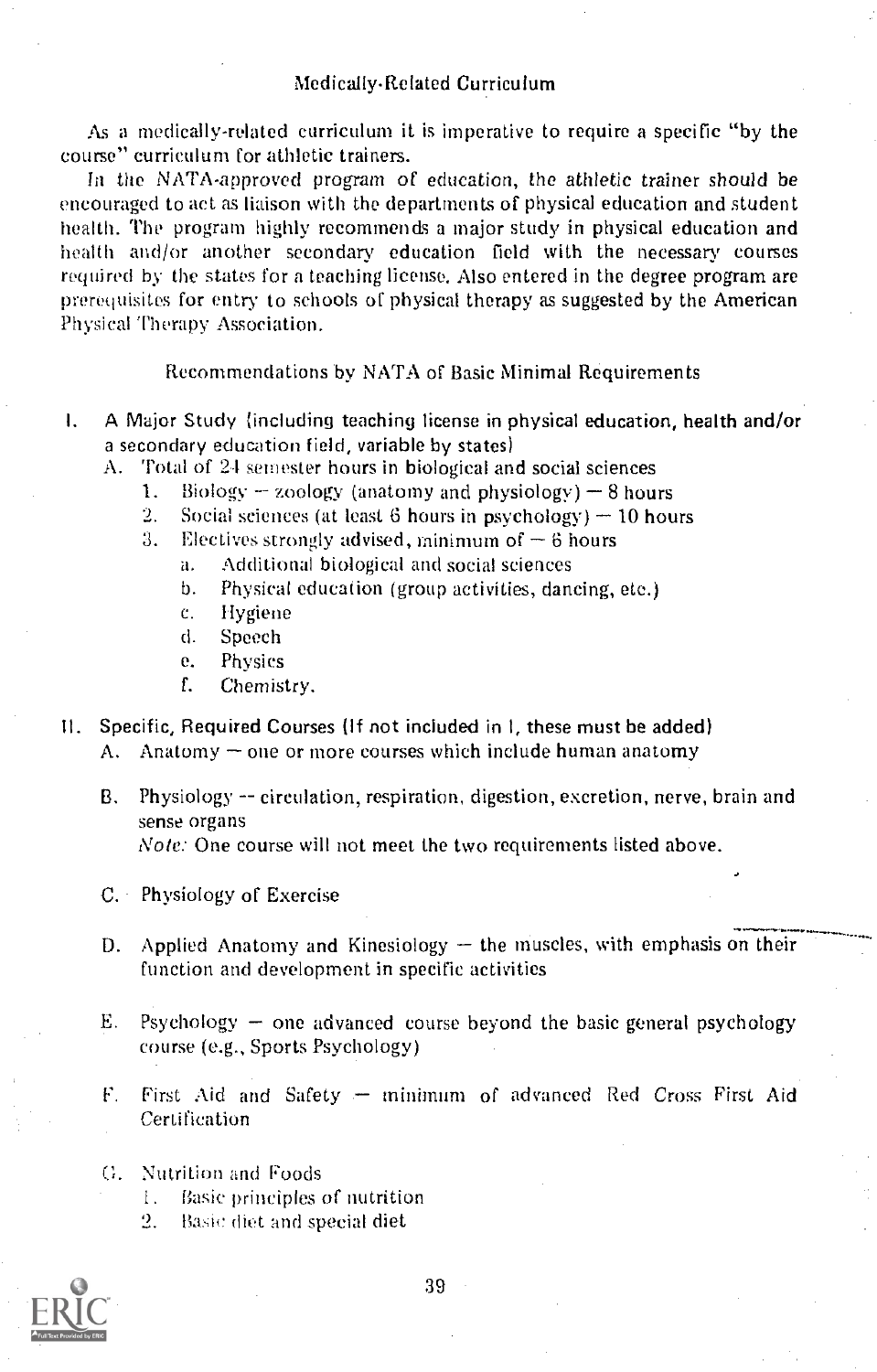- II. Remedial Exercise, Therapeutic Exercise, Adapted Exercises or Corrective Exercise  $\pm$  exercise for atypical persons and/or for temporarily and permanently handicapped persons
- 1. Personal. Community and School Health
- $J.$  Techniques of Athletic Training  $-$  basic course (acceptable course for all coaches)
- K. Advanced Techniques of Athletic Training
	- 1. Special course(s) for athletic training candidates with full academic background
	- 2. Laboratory practices 16 semester hours credit or two years equivalent work of 600 clock hours)

# III. Recommended Courses

- A. Laboratory Physical Science six semester hours in physics and or chemistry (should be required of students planning to study physical therapy )
- B. Pharmacology specific side effects of drugs
- $C<sub>1</sub>$  Histology  $\sim$  tissues and methods of studying them
- D. Pathology  $\sim$  laboratory study of tissues in pathological condition
- E. Organization and Administration of Health and Physical Education Programs
- F. Psychology of Coaching
- G. Coaching Techniques
	- 1. Highly recommended  $=$  football, basketball and track 2. Also recommended  $=$  soccer. wrestling and prefi-
	- Also recommended  $-$  soccer, wrestling and preferred sports by geographic areas

# **THE RAPEUTICS**

Professional preparation of the specialist teacher for the impaired, disabled and handicapped should occur primarily at the graduate, post-baccalaureate or fifth year level of studies and experience. However, this does not preclude the possibility of selected experiences leading toward specialization at the undergraduate level,

Field experience is considered to he the single most important experience in the preparation of the specialist teacher. Although they should and do occur at the undergraduate level, the benefits of the field experience to the student or teacher may be greater if it occurs during the fifth or sixth year of studies and experiences.

However, there are some important. skills and competencies which may be developed at the undergraduate level to help prepare the "generalist" teacher for

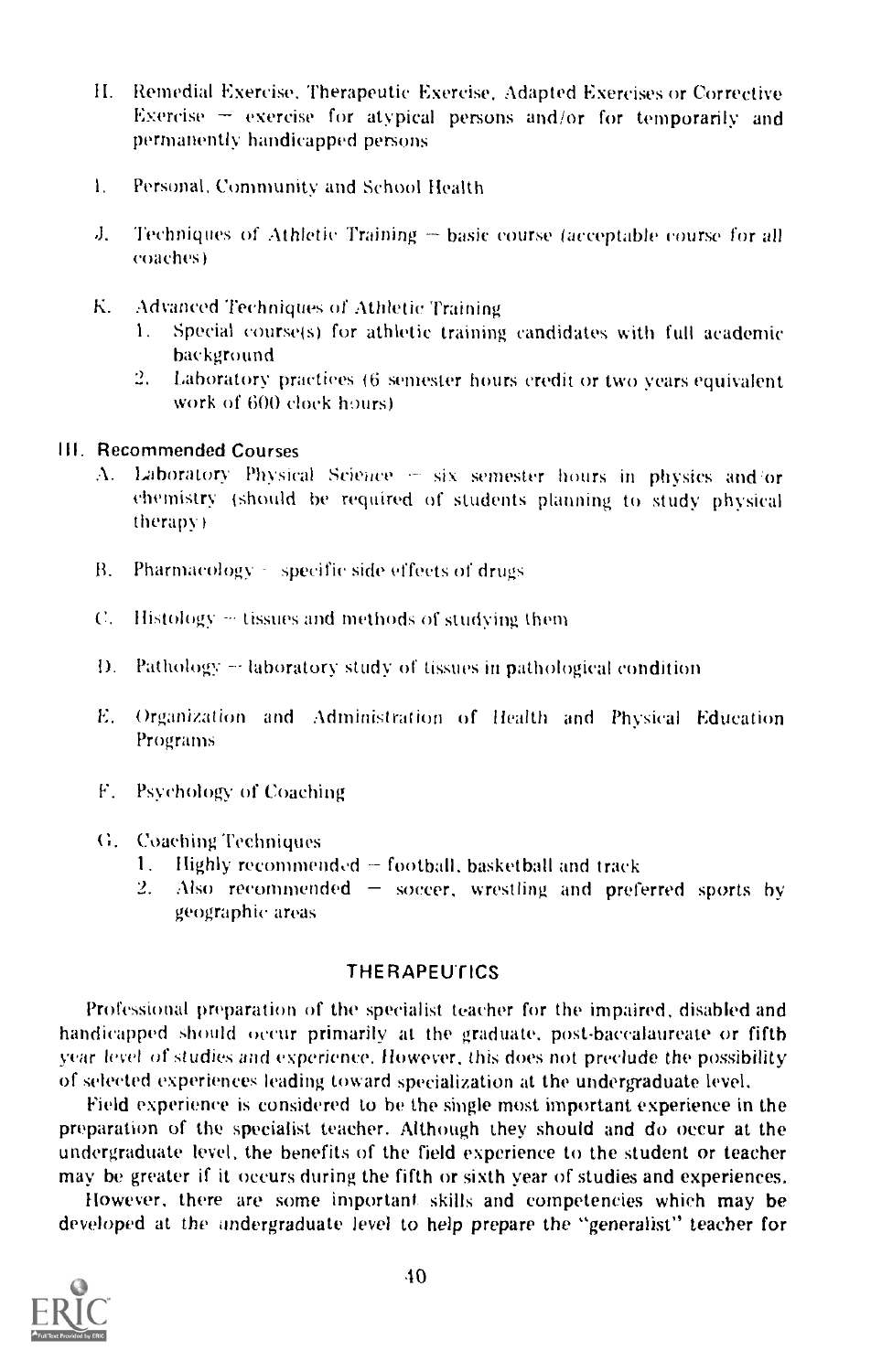work with the impaired, disabled and handicapped. They include:

- 1. Foundation knowledge of human structure and function, mechanics of niovement and human growth and development
- 2. Skills and competencies related to the assessment and analysis of motor function and movement patterns
- 3. Ability to use different teaching methods in various settings and situations
- 1. Experiences requiring the student to think on his feet and he flexible in approaches and techniques of leading and teaching
- 5. A vocabulary of movement experiences in sports, rhythmic, aquatic and self-testing activities
- 6. A general orientation to disease and disability and to generalized characteristics of limited or atypical populations, This could occur in a survey class or during observation or independent study at the undergraduate level.)
- Unique to the post-baccalaureate or graduate level of preparation would he:
- 1. In -depth study of the problems and characteristics of special populations
- 2. Selection and modification of mocement tasks appropriate for selected populations
- 3. Practice and study in specialized analysis and evaluation techniques
- 4. Extensive contact field experience in a specialized program.

For specific information on skills, competencies and knowledges recommended for teachers of the impaired, disabled and handicapped, consult Guidelines for Professional Preparation Programs for Personnel Involved in Physical Education and Recreation for the Handicapped, published in 1973 by AAIIPER in cooperation with HEW's Bureau of Education for the Handicapped.

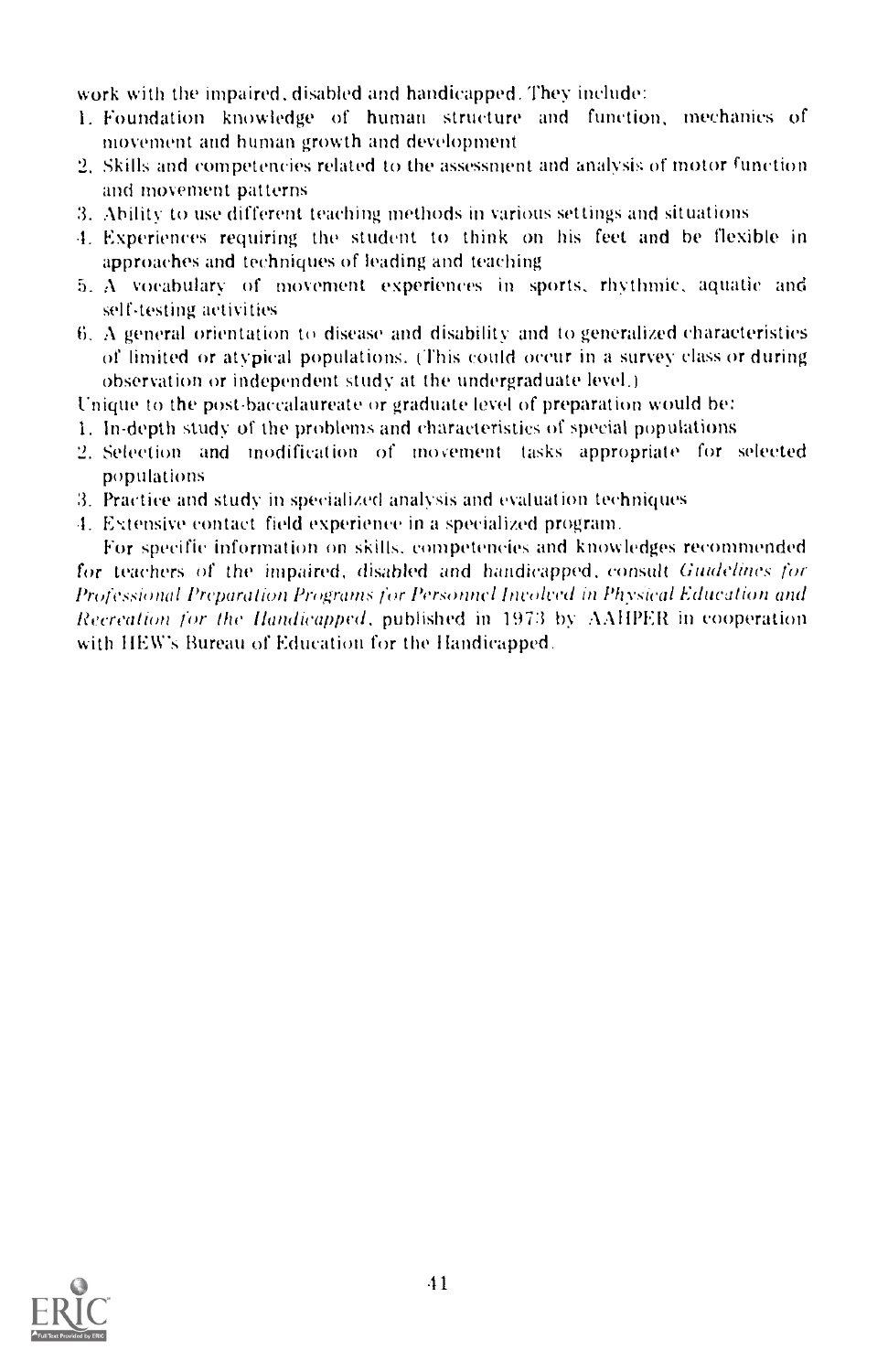# PHYSICAL EDUCATION DIVISION

# Conference Steering Committee

Eloise M. Jaeger, Chairman University of Minnesota Minneapolis 55455

Richard Havel Hunter College New York, N.Y. 10021

Jesse Hawthorne East Texas University. Commerce 75428

Katherine Lev New York State University Cortland 13045

# Edwin Long Phoenix Union High School Phoenix, Ariz. 85036

Ross Merrick AAIIPER Washington, D.C. 20036

Madge Phillips University of Nebraska Lincoln 68508

Robert Weber New York State University Cortland 13015

# Editorial Committee

Mary L. Young, Editor University of Minnesota Minneapolis 55455

# Administration

Louis Alley Uniyersity of Iowa Iowa City 52240

Ethel M. Lawther. University of North Carolina Greensboro 27412

'John Friedrich Duke University Durham, N.C. 27706

#### Curriculum

A. William Fleming Florida International University Miami 33111

\*Vernon Sprague University of Oregon Eugene 97403

# Methodology

Mary S. Owens Texas Technological University Lubbock 79409 June Galloway University of North Carolina Greensboro 27412

\*John Chef fers Boston University Boston, Mass. 02215

\*Chairperson-designate for area.

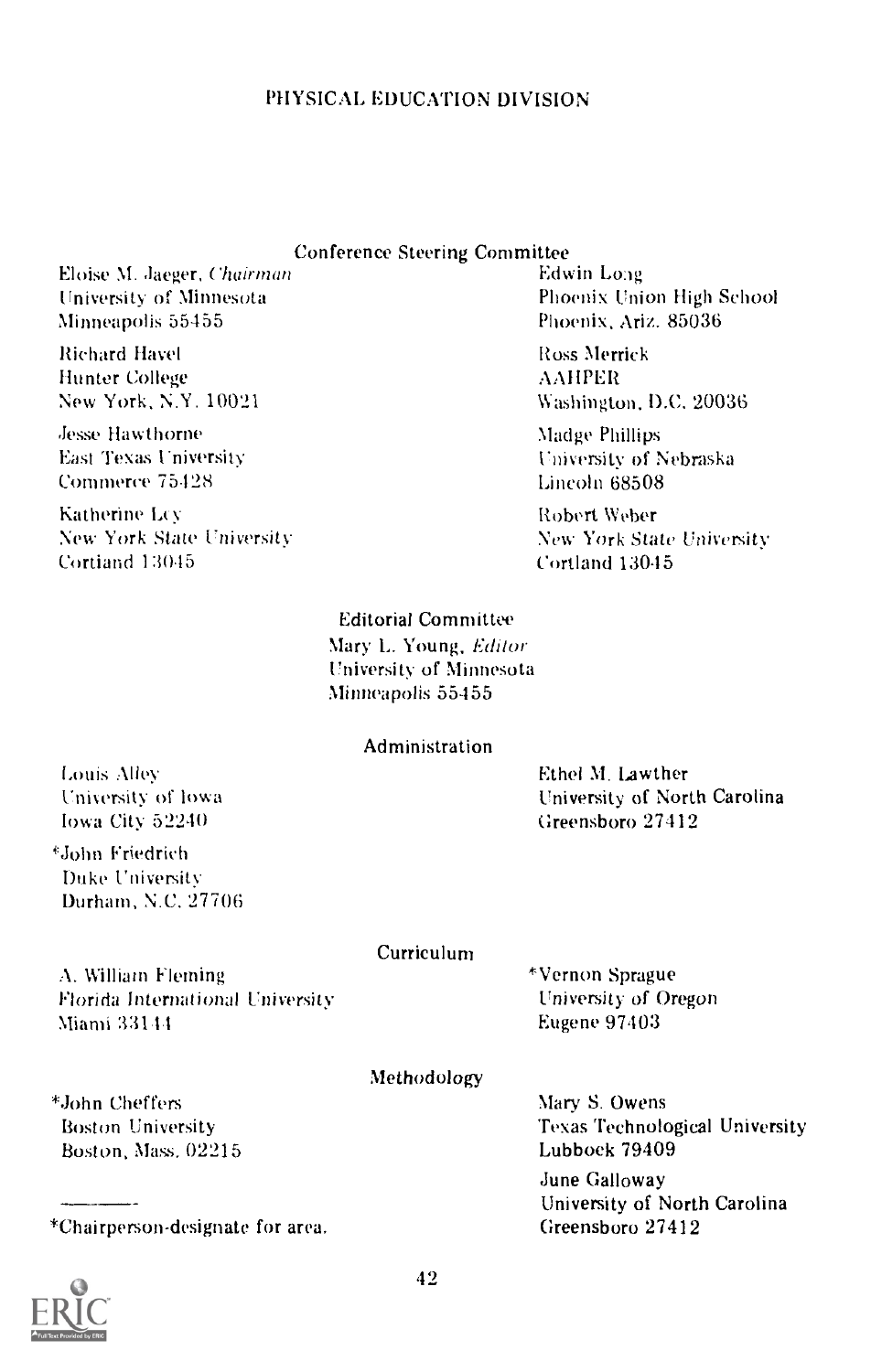# Division of Men's Athletics

Jesse Hawthorne East Texas University Commerce 75128

\*Matthew Maetozo Lock Haven State College Lock Haven, Pa. 17745

Thomas Meinhardt Towson State College Towson, Md. 21204

Meaning and Significance

Keith McCoy Letourneau College Longview, Texas 75601 Kathleen Pearson Western Illinois University Macomb 61455

Hally Beth Poindexter University of Houston Houston, Texas 77004

\*Carole Mushier New York State University Cortland 13045

Growth and Development

Barbara A. Mann University of Missouri St. Louis 63121

\*Leo E. O'Donnell University of Rhode Island Kingston 02881

Science

Henrietta Avant Southwest State Teachers College San Marcos, Texas 78666

Harold Falls Southwest Missouri State University Springfield 65802

#### Research

\*Perry Johnson University of Toledo Toledo, Ohio 43606

California State University Sacramento 95819

# Patterns

Norma Carr New York State University Cortland 13015

Phyllis Hill University of Illinois Urbana 61801



\*Margaret Fox University of Iowa Iowa City 52240

Marie Liba

\*Barbara Nelson Ohio State University Columbus 43210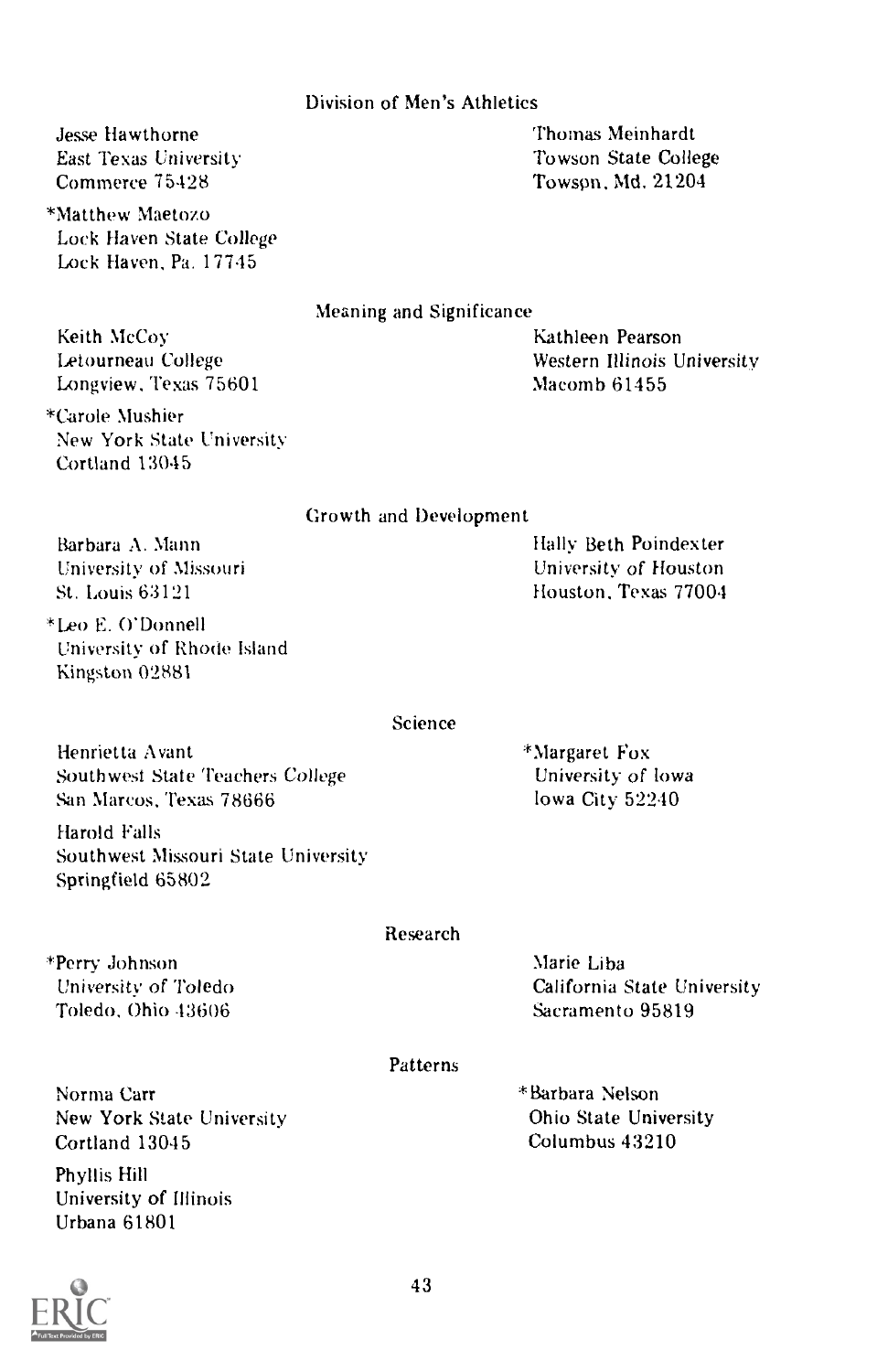# Division of Girls' & Women's Sports

Theresa Corcoran Boston State College Boston, Mass. 02115

\*Sue Durrant Ohio State University Columbus 43210

# Athletic Training

William Podoll Central Michigan University Mt. Pleasant 48858

\*J0 Ann Robertson Western Illinois University Macomb 61455

University of Montana Missoula 59801

Walter Schwank

Elementary

\*Bonnie G. Mac Callum Graham Road Elementary School Falls Church, Va. 22046

Harold Schaub State Department of Public Instruction Olympia, Wash. 98207

# **Aquatics**

Robert Clayton Mankato State College Mankato, Minn. 56001

\*Anne Fairbanks Skidmore College Saratoga Springs, N.Y. 12866

# Physical Education Task Force† Katherine Ley, Robert Weber, Co-chairmen Bess Koval

Patricia Allen Dorothy Arnsdorff Dolores Bogard Florence Bruch Norma Carr Jerome Casciani Ann Czompo Roland Eckard

Mary Kazlusky Laretha Leyman Lawrence Martin David Miller Louise Moseley Carole Mushier Margaret Robb

John Snell Thomas Steele Frederick Taube Beulah Wang Richard Wheaton Reuben Williams Suzanne Wills Francis Woods

-Every member of this task force is connected with the State University of New York, Cortland 13045.



Margaret M. Thompson University of Illinois Urbana 61801

Joanna Nlidtlyng Ball State University Muncie, Ind. 47306

Eva Jean Lee Baton Rouge, La. 70821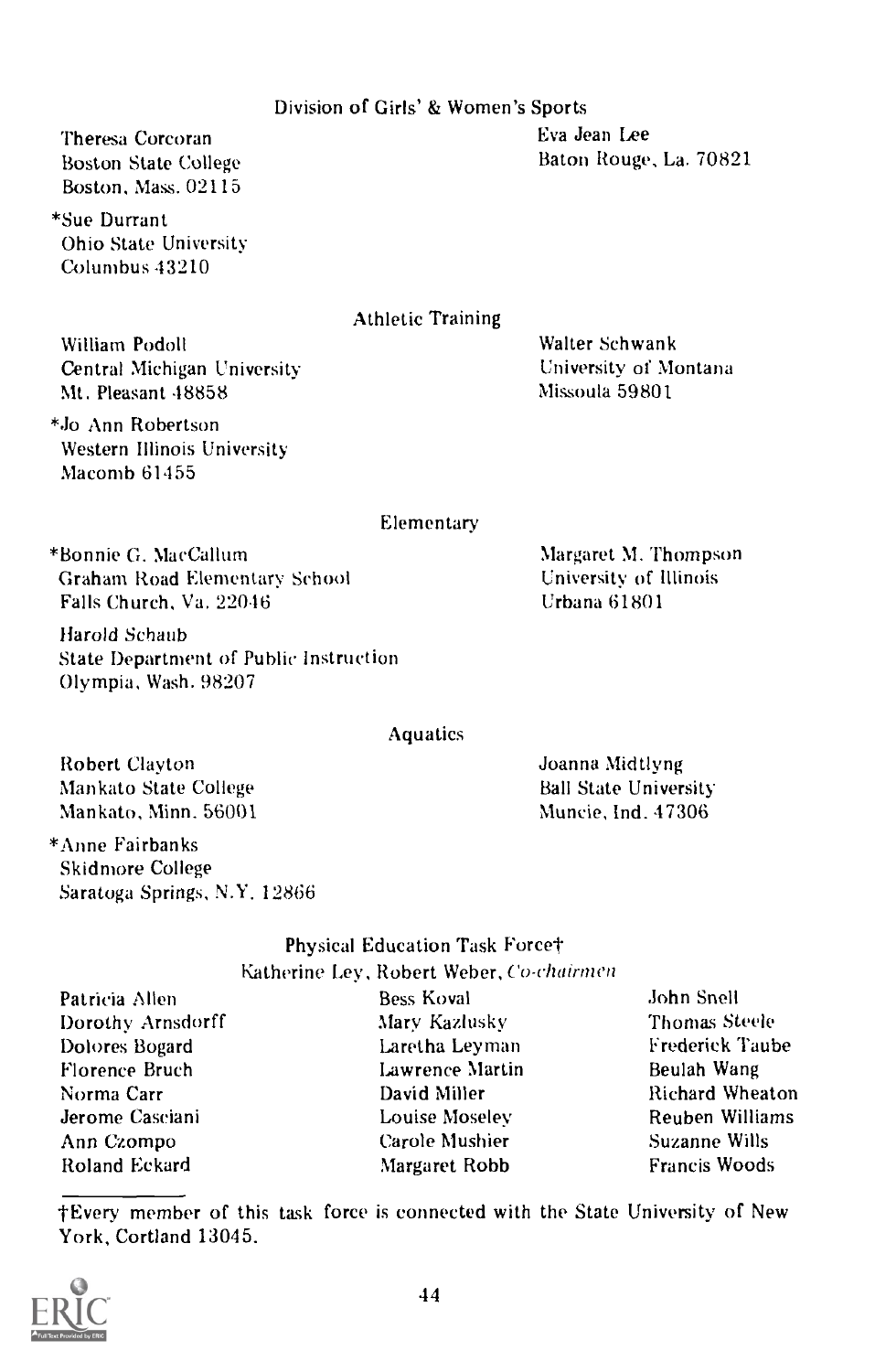# Professional Preparation of Coaches Task Force

Theresa Corcoran Boston State College Boston, Mass. 02115

Sue Durrant Ohio State University Columbus 43210

Harry Fritz State University of New York Buffalo 14214

Jesse Hawthorne East Texas State University Commerce 75428

Matthew Maetozo Lock Haven State College Lock Haven, Pa. 17745

Glenn M. Smith University of Wisconsin LaCrosse 54601

Robert Weber New York State University Cortland 13045

Athletic Training Task Force

Walter C. Schwank, Chairman University of Montana Missoula 59801

Clifford A. Boyd University of Florida Gainesville 32601

Burch Oglesby Western Kentucky University Bowling Green 42101

William Podoll Central Michigan University Mt. Pleasant 48858

Jo Ann Robertson Western Illinois University Macomb 61455

Richard Stebbins Indiana State University Terre Haute 47809

# Therapeutics Council Task Force

Norma Sue Griffin, Chairman University of Nebraska Lincoln 68508

Robert Carlson University of Texas Permian Basin, Odessa 79760

Jack Keogh University of California Los Angeles 90024

Elizabeth Lane Northern Illinois University De Kalb 60015

Frank Papscy University of New Mexico Santa Fe 87501

Jeanette Potter University of Northern Iowa Cedar Falls 50613

Jo Ann Robertson Western Illinois University Macomb 61455

Edna Wooten University of Oregon Eugene 97403

Julian Stein AAHPER Washington, D.C. 20036

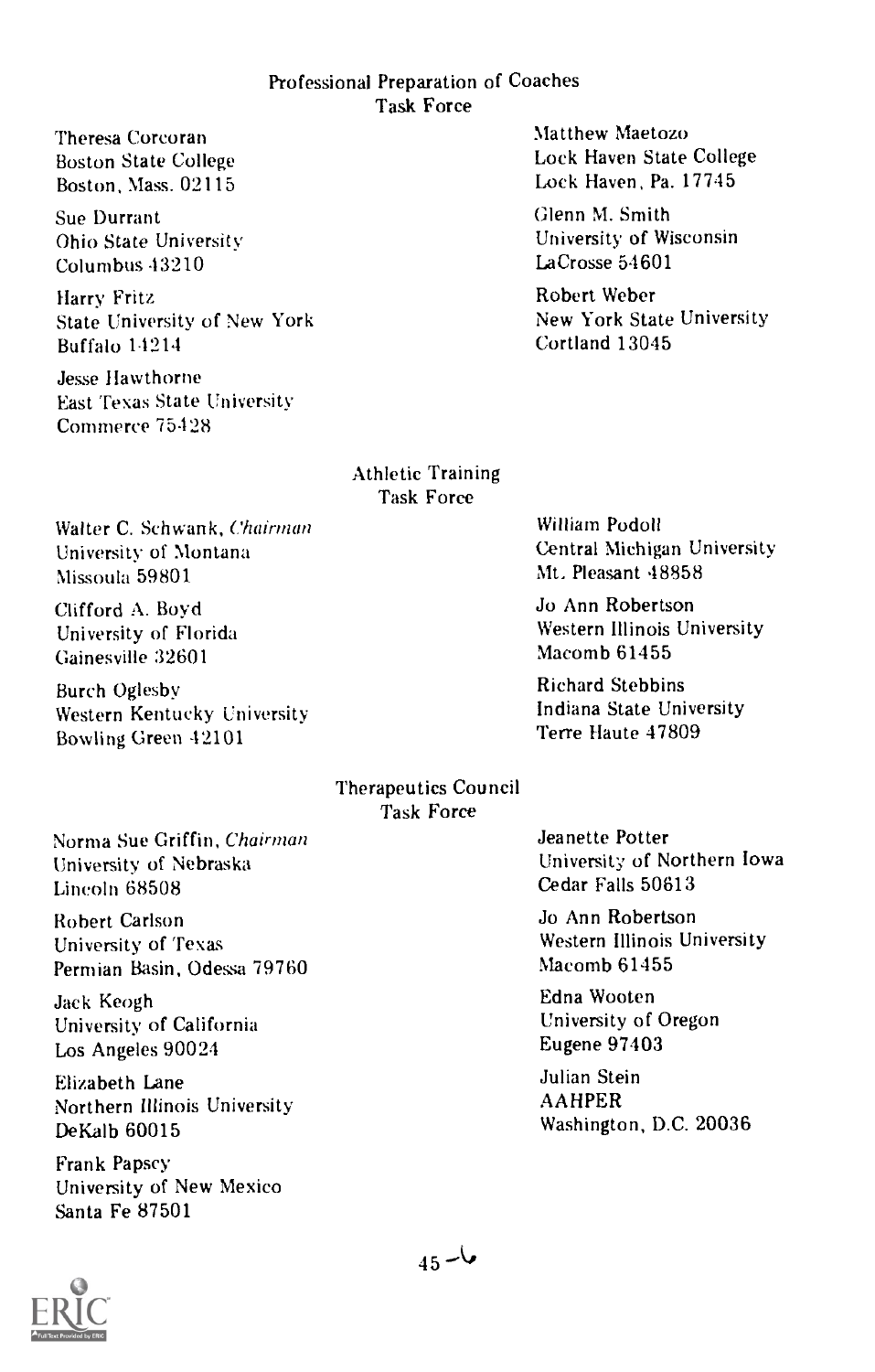# AQUATICS COUNCIL TASK FORCE REPORT

#### INTRODUCTION

The broad spectrum of aquatics comprises values which are concerned with survival. health, therapy, aesthetics, creativity, recreation, competition in speed and skill, all of which encompass the scope of a lifetime in, on and under water. In view of the complexity and comprehensiveness of aquatics, the education of physical educators and aquatic specialists must he based on standards developed by professional educators in aquatics.

Two national conferences to evaluate and standardize professional preparation of aquatic educators have been sponsored by AAiIPER. The first one was held in Washington, D.C. in 1970 and the second in Long Beach, California in 1971. Attendance at each conference (283 at Washington, and 162 at Long Beach) was large enough to ensure that all interested segments of aquatic groups (school, colleges, agencies and CNCA) were represented. Each conference included participants from 31 or more states, plus Canada. The purpose of the conferences was to formulate professional standards for various levels and categories of aquatic experiences. The Long Beach Conference revised and expanded the results of the the Washington Conference and considered approaches to certification of aquatic personnel. The professional standards are noted below. Course outlines for these aquatic specializations are available from AAIIPER.

# Professional Standards for Aquatic Education

#### Standards for the Physical Educator

All physical education majors should be exposed to aquaties, whether or not they plan to teach such activities. This exposure should provide an opportunity to acquire (1) basic skills. (2) theoretical knowledge, (3) methodology and (4) understanding of equipment and facility management. Students with only this basic exposure are not qualified to assume responsible positions in aquatics.

Basic aquatic skill development should include breath control, buoyancy, sculling and treading, changing position and direction, adequate performance of at least four basic strokes, surface dives, underwater swimming, entries and basic safety skills.

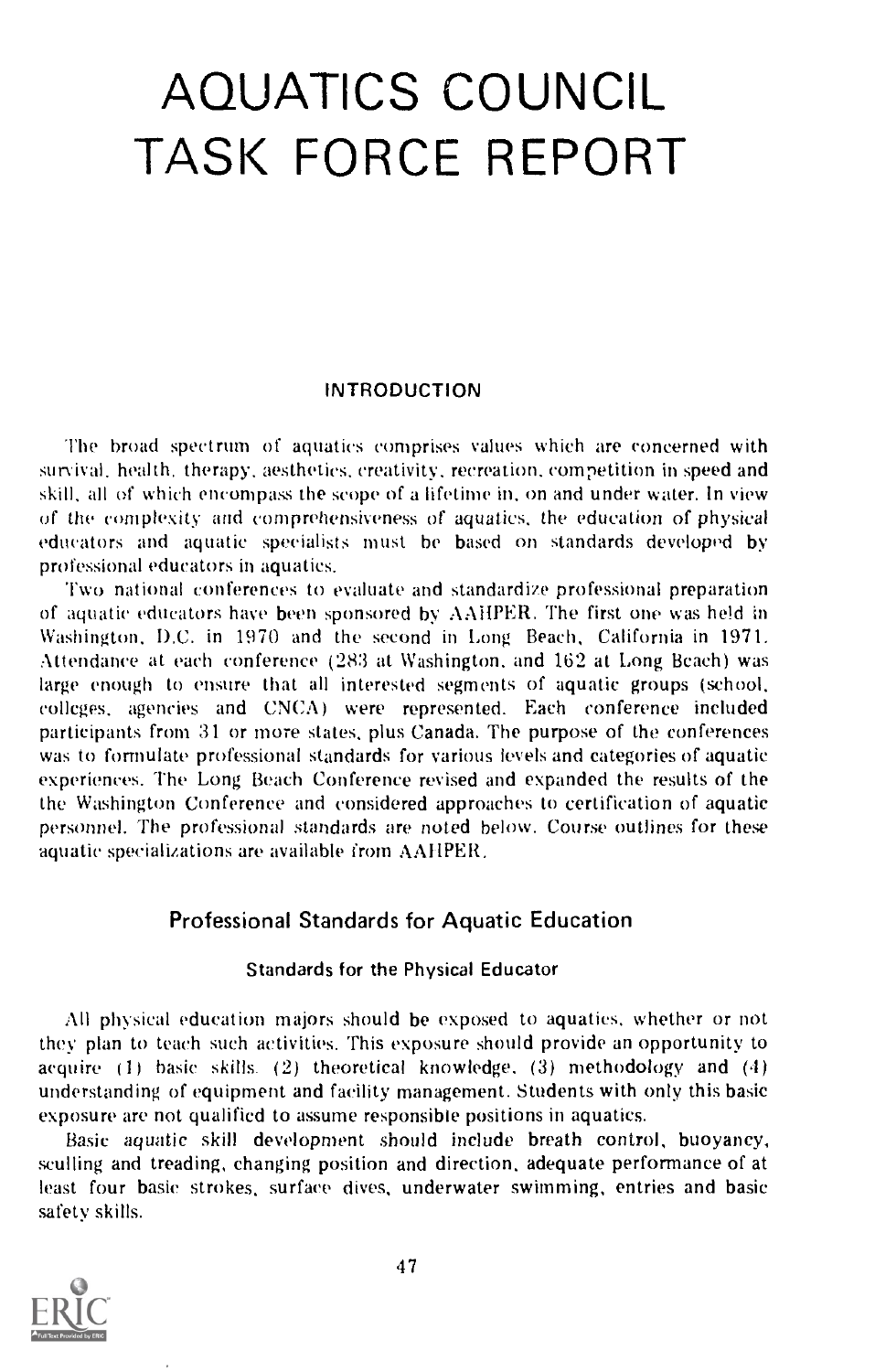Theoretical aquatic knowledge should include recognition of quality performance, principles of movement, aquatic terminology, psychological and health factors, safety and emergency procedures, equipment and facility use, resource materials and scope of the field, including career and employment opportunities.

Methodology acquired for teaching aquatic activities should reflect sound professional preparation.

Basic aquatic equipment and facility management should be emphasized in terms of safety and sanitation.

#### Standards for the Aquatic Instructor

An aquatic instructor is a person skilled and knowledgeable about a particular aquatic area, and has met the qualifications described below. All instructors, regardless of their area, must possess the following skills and knowledge:

- 1. A fairly high level of swimming ability
- 2. Understanding of aquatic safety needs
- 3. Understanding of basic principles of motor learning
- 4. Understanding of effective teaching approaches and teacher behavior

For each type of instructor enumerated below, expected competencies in basic skills, knowledges and understandings, and methodology are presented. In addition, standards in program and equipment and facilities management are indicated where appropriate.

#### Swimming Instructor

The instructor of swimming should acquire certain advanced swimming and water safety skills including the ability to orient oneself to water; perform water safety and survival techniques; and execute basic strokes, entries, surface dives, basic springboard dives and turns with endurance and fitness commensurate to need. He should have a WSI certificate or the equivalent.

Theoretical background for the instructor should include principles of growth and development; scientific principles of anatomy, physiology, and kinesiology; theories of motor learning: analysis of strokes and skills: and methods and techniques of teaching swimming.

The swimming instructor should be knowledgeable about various teaching methods suitable for aquatics; progressions for various skills; use of instructional aids such as flotation devices, films and videotape; suitable drills and formations: and valid and reliable evaluation procedures.

#### Springboard Diving Instructor

The instructor of springboard diving should be able to demonstrate on the one-meter board the standard approach, at least one dive in each of the five diving groups, the three diving positions and the forward and backward somersaults.

The instructor is expected to know about safety and accident prevention, physical laws applicable to the use of the springboard and body in motion, specifics of diving coaching and training, and officiating and judging.

The springboard diving instructor should be knowledgeable about appropriate methodology for instruction classes, including group instruction and land drills; analysis of performance; communication (oral and visual) with the diver; and

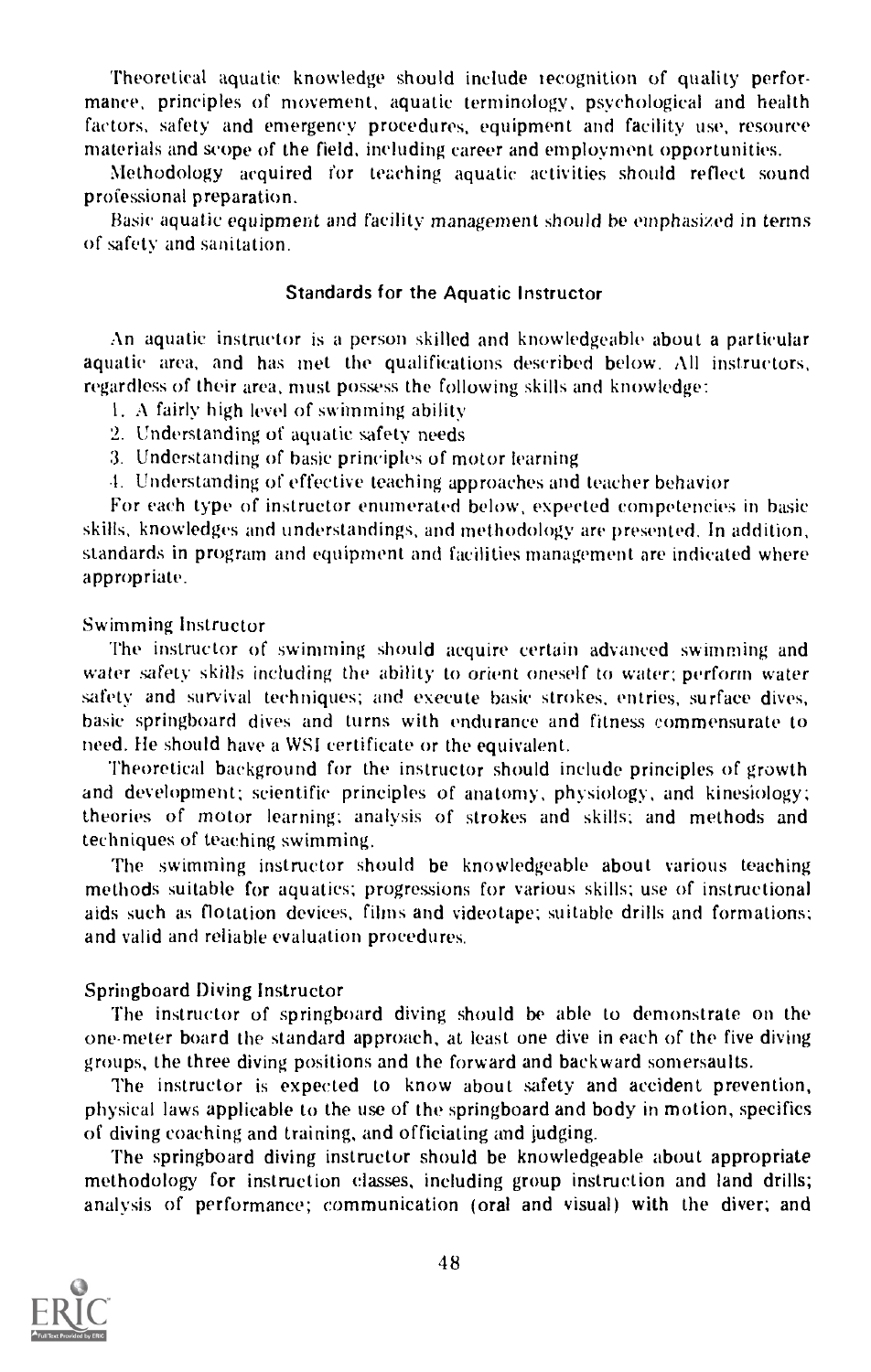physical and mental readiness to perform new skills. For competitive diving, the above points are suitable but knowledge must also include exercise and condition. ing programs; exploitation of individual technique and style; advanced skills such as balance, timing, entries, lifesaving; development of a complete list of dives; and use of such aids as belts. trampoline, port-a-pit and dry land boards.

#### Instructor of the Handicapped

Individual skills requisite to instructing the handicapped in aquatic activities should reflect the ability to demonstrate, cooperate and communicate with ;'articipants, assess needs and prescribe necessary program modifications, establish a climate of empathy rather than sympathy, conduct pre-service and in-service training programs, administer standard first aid, operate wheelchairs, and have knowledge about the use of prosthetic devices.

The instructor should possess scientific knowledge related to all aspects of human function, background knowledge requisite to understanding health, physical education, recreation and special education needs of the handicapped; theoretical knowledge in three areas of aquatics with appreciation of the seven additional ones; and practical experience in as many special aquatic programs as possible.

The instructor must be knowledgeable about the methodology of instruction such as individualized and team teaching and innovative and standard methods. Other abilities concern the techniques of involving and informing community organizations and agencies and constructing and adapting facilities for effective use by handicapped persons.

#### Instructors of Skin and SCUBA Diving

All skin diving instructors (mask, fin and snorkel) should possess a basic competency in swimming, skin diving and open water diving with wet suit, weight belt, safety vest and float.

Instructors of skin diving should also be knowledgeable about requirements for safe diving, skin diving hazards, physical aspects of air and water, medical aspects of respiration and circulation, use and care of skin diving equipment, and marine and aquatic life,

All SCUBA instructors should possess the skills of a skin diving instructor plus basic and advanced SCUBA diving techniques, first aid training, lifesaving training, and SCUBA equipment use, and maintenance.

Prerequisite to becoming a SCUBA diving instructor, the candidate must he certified as a basic SCUBA diver (30 hrs. of instruction), be 21 years of age, have 2.1 hours Of open water experience, obtain a clean hill of physical and mental health from a doctor and pass a stringent accredited SCUBA instructor certification coo rse.

Knowledges and understandings requisite to becoming a certified SCUBA instructor should include equipment use and care: skin and SCUBA diving techniques; marine physics; diving medicine (physiology); first aid and lifesaving techniques: marine and aquatic life; basic oceanography: decompression and repetitive diving; communications; and dive planning and supervision. Further, the diving instructor should know teaching theory, methods and techniques; training aids; basic course operation and procedures; measurement and evaluation techniques; legal aspects; small boat handling and safety; and recreational and commercial diving opportunities.

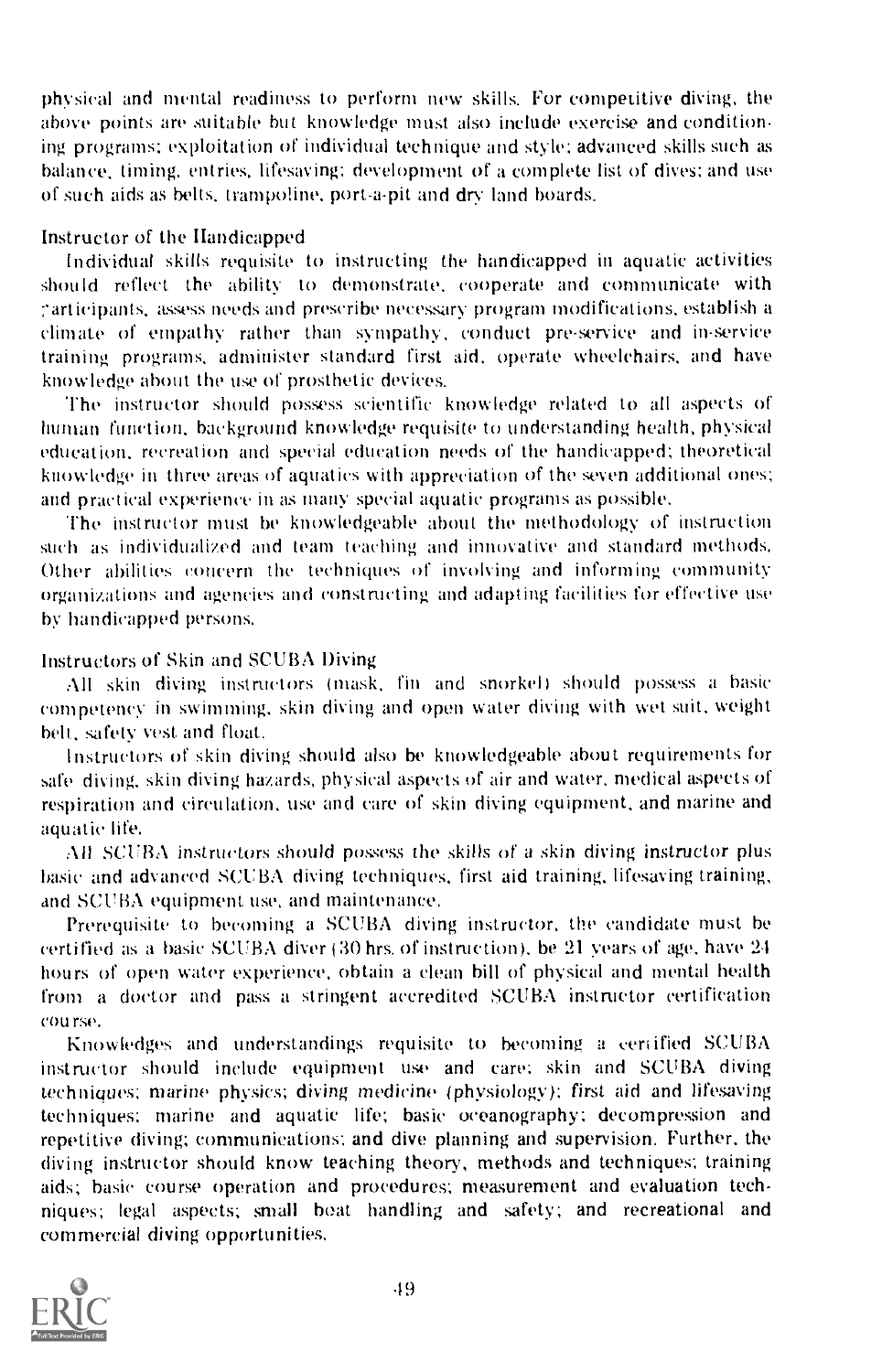Skin and SCUBA instructors must be able to teach effectively all the theoretical and practical aspects described above through the use of lesson plans, progressions and evaluation techniques. In addition, they must understand the role of both schools and agencies in program development.

#### instructor of Small Craft and Open Water Activity

Instructors of small craft and open water activities should be competent in the use and handling of small craft under local conditions, first aid and safety practices, rescue techniques, maintenance of small craft, and marlinspike seamanship.

Small craft instructors should possess knowledge about basic principles related to boating, canoeing, and sailing; federal and state laws effecting operation and safety; rules and regulations related to safe boating, etiquette, and rescue: selection and maintenance of craft: basic navigation: design, operation, and maintenance of waterfront facilities; weather and environmental conditions; resource agencies; competitive events: coaching theory and officiating techniques; safety supervision; and insurance.

The instructor should relate both theory and practice and use the same methodology required of physical educators, but as it relates to the uniqueness of the small craft area (class organization on the water).

#### Instructor of Competitive Swimming

The instructor of competitive swimming should have the necessary performance and teaching skills requisite to successful coaching. This should include the American Red Cross WSI certificate and advanced first aid training or equivalents.

Theoretical knowledge should include laws of physical and behavioral sciences and their application to competitive swimming, This should include basic hydrodynamics and physics; mechanics. analysis, and error correction for competitive strokes, starts and turns, application of physiological principles to training and conditioning programs; human growth and development characteristics; and psychology. philosophy and principles of coaching. Further, the competitive swimming instructor should possess knowledge pertaining to methods of conducting meets and workshops; eligibility standards, standing rules and competitive rules of the various sanctioning organizations: facility design and arrangement retake to competitive swimming: methods of budgeting and scheduling: officiating: and sources of historical and reference materials.

Instructors should have an opportunity to gain knowledge of the most efficient individual and group routines for dry land and water workouts. observe experienced coaches. use videotape and film analysis techniques and supervised field experiences and apprenticeships.

#### Instructor of Synchronized Swimming

The synchronized swimming instructor should he able to demonstrate skills such as basic strokes, breath control, egg heater kick, sculling, basic body positions, component parts of stunts, and developmental skill sequences from beginning through advanced levels. The instructors must be skilled in the operation of sound equipment (air and underwater).

Requisite to becoming a synchronized swimming instructor, one should possess knowledge relative to synchronized performance skills, history, laws of physics

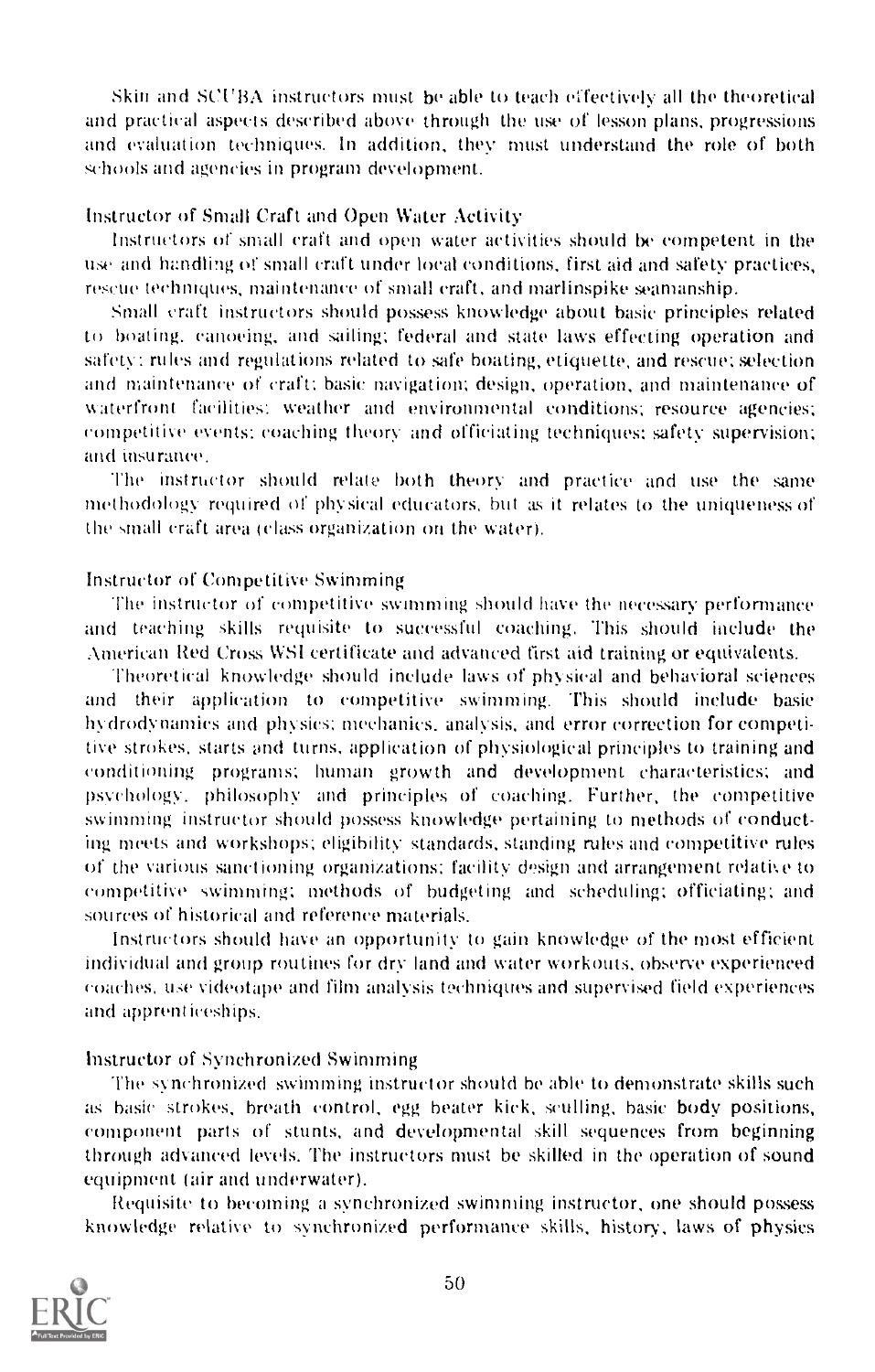implied to body movement in an aquatic medium, officiating and Judging, development of routines, techniques for conditioning and training, nules and governing bodies, coaching techniques, competitive meet planning and administraton, hazards of electrical equipment, and resource references and materials.

Instructors should have knowledge of such teaching inethodohigy as workout organization tincluding dry land). progressions for beginning, intermediate and advanced routines: techniques of routine construction, and the use of audiovisual aids. They must also be aware of college and agency programs.

#### Water Polo Instructor

The performance skills required of the water polo instructor should include ability to demonstrate and teach basic swimming skills, individual offensive and defensive skills, and goaltending.

Knowledge required should include history. national rules established by NCAA,  $AAC$  and  $FINA$ ; techniques of conditioning and training, organizing a workout: offensive and defensive strategies: officiating: psychological aspects of coaching; and planning and administering a competitive water note season,

Water polo instructors must he proficient in planning and directing skill practices and applying these skills to competitive situations. They must be aware of the programs in schools and agencies and know about selecting and maintaining facilities and equipment. Furthermore, to enhance professional growth instructors should he well versed in officiating, keep current with the literature of the sport, and maintain membership in appropriate coaching organizations.

#### Instructor of Lifeguarding

The instructor of lifeguarding should be 18 years or older; be a strong swimmer with proficiency in swimming and lifesaving skills, possess current Water Safety Instructor, Senior Lifesaving, and Advanced First Aid certificates or equivalent::: hold a skin diving certificate or have equivalent skulls: and demonstrate skills in small craft rescue techniques. It is further recommended that the instructor hold current Basic Lifeguarding, First And Instructor, Basic SCUBA, and Boating Safety certificates.

The instructor should possess skill in standard lifesaving and lifeguarding, first aid and rescue techniques, use of communication equipment, search and recovery techniques, and adaptation of techniques to specific situations.

The lifeguard instructor should he conversant with health and safety regulations, basic physiology and laws of physics related to skills, weather and water conditions, pool maintenance and facility operation. The instructor must possess the ability to screen candidates, use audiovisual aids, organize and conduct in-service training programs, and purchase arid maintain equipment. Regarding programs, lifeguarding needs in instructional, recreational and competitive situations should be known.

#### Instructor of Aquatic Facilities Management

Sküls required of instructors of aquatic facility management should be ability to operate necessary equipment; perform hasic plumbing, electrical and mechanic duties: and display imagination and analytical skills involved in examining architects' plans and developing new facilities.

Required knowledge includes gemsral concepts in swimming pool ciredation and filtration; water chemistry and tests for control; sanitation of decls, floors and

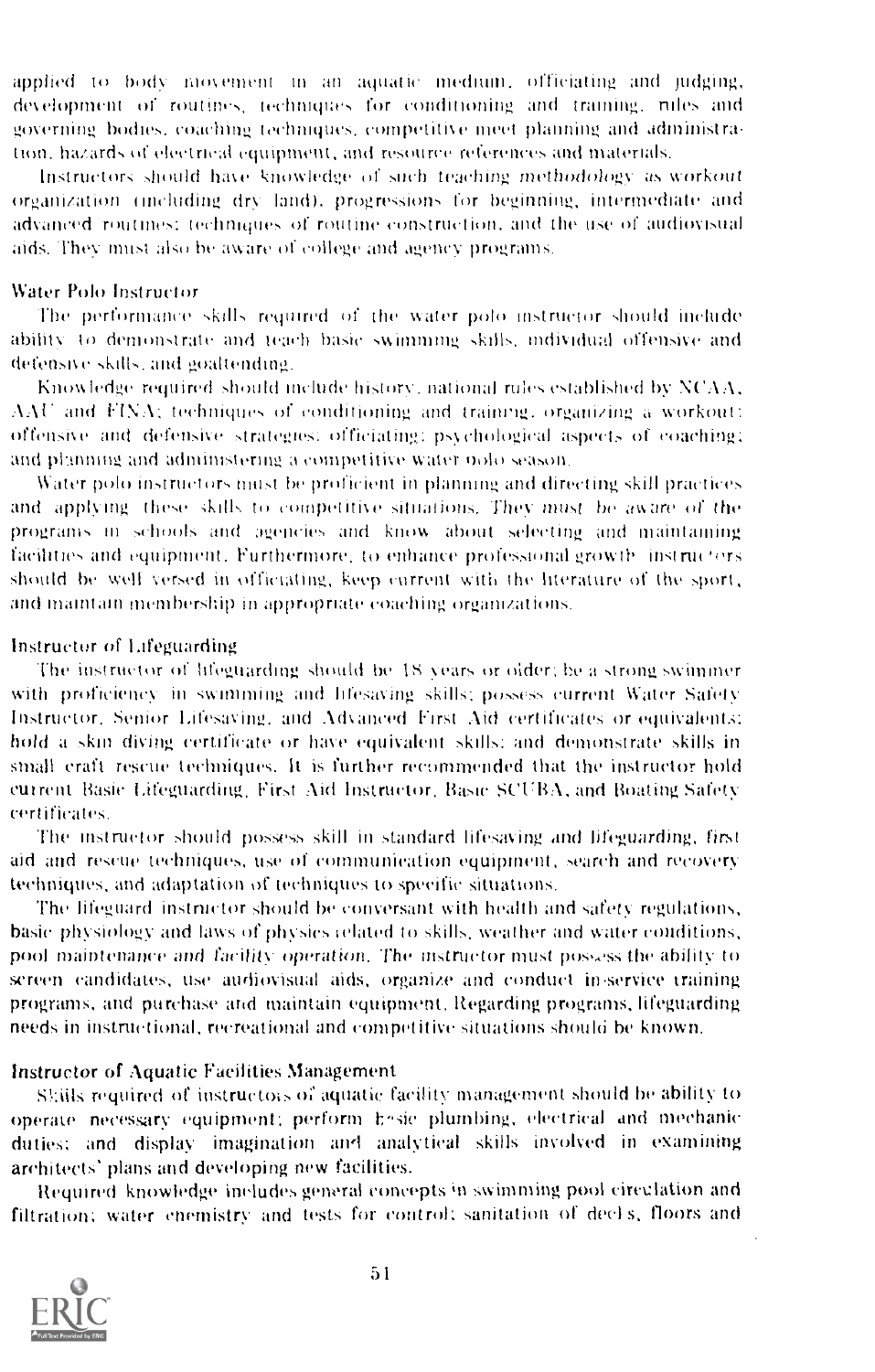bathhouse areas; operational and maintenance principles of all standard and speciali/ed pool equipment; seasonal pool care: mathematics required in pool maintenance calculations: and keeping accurate pool records and pool operation data.

Instructors who meet the standards proposed here would be participants in certification or licensing programs and would have experience in operating an aquatic facility.

# Standards for the Aquatics Specialist and Aquatics Administrator

An aquatics specialist should possess a basic appreciation of each of the  $10$  areas enumerated for aquatics instructors and meet the standards established for at least three of the aquatics instructor areas,

An aquatics administrator should possess a WSI certificate or equivalent, be a qualified aquatics specialist and possess skill in five other aquatic areas. Further, he should demonstrate administrative skills in human relations, budgeting, programming. scheduling, computer science, recruiting, public relations. supervision and delegation, and reading and interpreting blueprints.

An aquatics administrator should be knowledgeable about the historical, cultural, philosophical and ethical aspects of aquatics; professional and related organizations: accounting practices; content of the 10 aquatics instructor areas; communication media; and administrative theory and practice.

# AQUATICS COUNCIL TASK FORCE

Robert Clayton, Chairman Mankato State (7ollege Mankato, Minn. 50001

John 1,, Cramer Ilandine University St, Paul, Minn. 5510,1

Margaret Buck Mankato State College Mankato, Minn. 56001